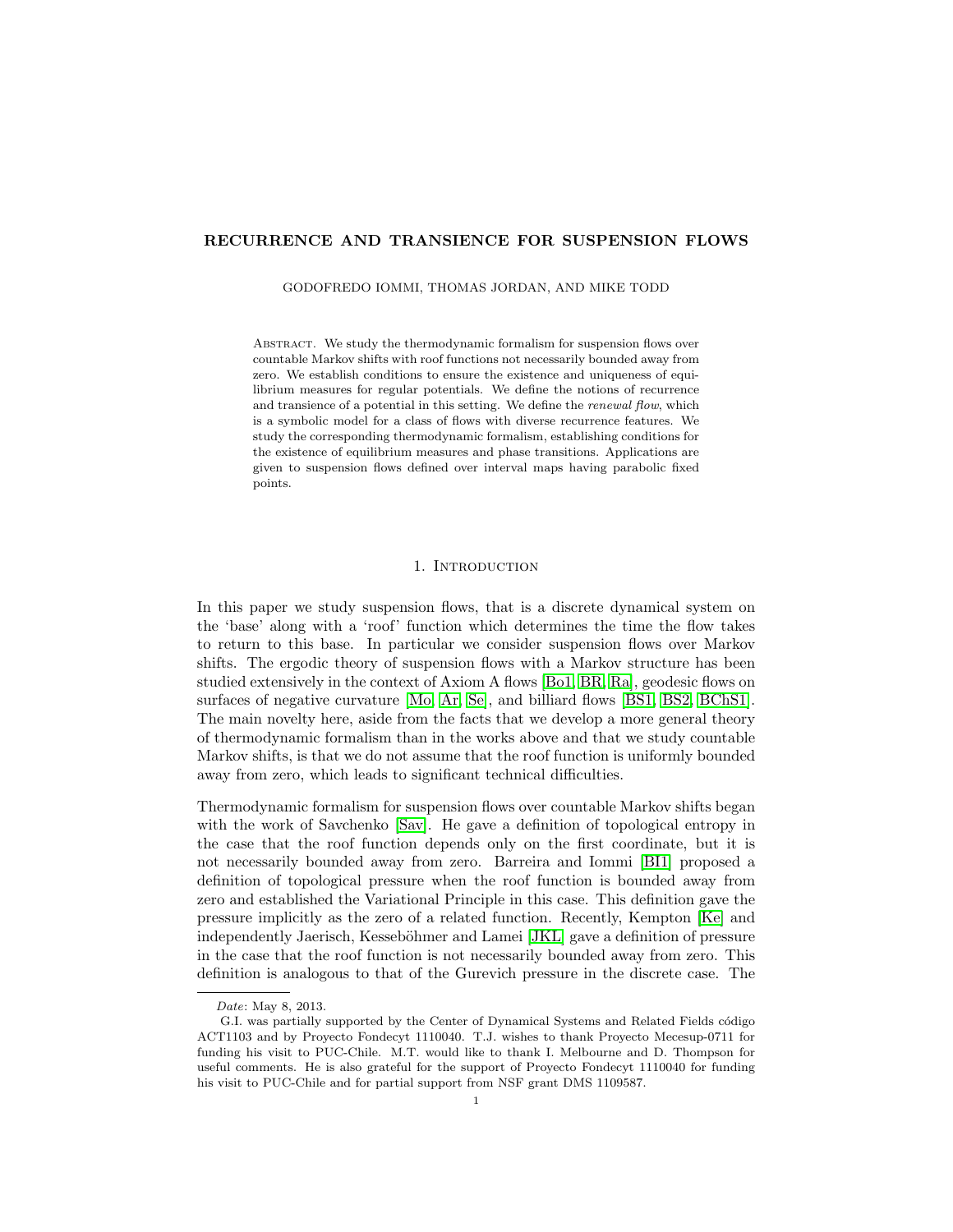regularity of the pressure function for this type of flow (with roof function bounded away from zero) was studied by Iommi and Jordan [\[IJ\]](#page-32-4). Conditions in order for the pressure to be real analytic or to exhibit phase transitions were found.

We characterise potentials on the flow that have equilibrium measures (Theorem [3.4\)](#page-12-0). Moreover, we prove that when equilibrium measures do exist, they are unique (Theorem [3.5\)](#page-12-1). We also extend to this continuous time setting the definitions of positive recurrence, null recurrence and transience of a potential introduced in the discrete time by Sarig [\[Sa1\]](#page-32-5). There are several difficulties which must be addressed when trying to prove this type of result. To start with, the phase space is not compact, therefore the classical functional analytic approach can not be used directly. Moreover, there is no bijection between the set of invariant measures for the flow and the corresponding one for the base map. This prevents us from reducing the study of the thermodynamic formalism for the flow to that of the shift (this was the strategy used by Bowen and Ruelle [\[BR\]](#page-31-1) in the compact setting).

In order to give a relatively straightforward family of examples to which we can apply our theory, we define and study in some detail a semi-flow we call the *renewal* flow. This is a suspension flow with base map the renewal shift (see Section [6](#page-19-0) for a precise definition). This is a well-studied system which allows us to define a family of potentials exhibiting a range of thermodynamic behaviours. For example, the base map can be set up to be very slowly mixing (like a model for the Manneville Pomeau [\[PM\]](#page-32-6) map), while the roof function can be designed so that the flow has one of a selection of thermodynamical properties. Indeed in Examples [6.15](#page-27-0) and [6.16](#page-28-0) we demonstrate that we can arrange roof functions and potentials so that any pair from the set {positive recurrent, null recurrent, transient} can be realised with the first behaviour on the base and the second on the corresponding flow.

Returning to the broad motivations for our work, the suspension flows here provide models for various non-uniformly hyperbolic flows where the thermodynamic formalism is not well developed. These are systems which behave like Axiom A systems in most of the phase space, but not in all of it. It is possible for these systems to exhibit pathological behaviour in small parts of the domain. Interest in these systems is partially due to the novel dynamical features they exhibit (see for example the statistical laws and rates of decay of correlation that can occur in [\[BM,](#page-31-8) [FMT,](#page-32-7) [MT,](#page-32-8) [M1,](#page-32-9) [M2\]](#page-32-10)). Also, these systems have great importance in the program aimed at obtaining a global description of the space of dynamical systems (see [\[BDV\]](#page-31-9)). While these systems still preserve some of the good properties of Axiom A (uniformly hyperbolic) systems, this is not enough to retain their regular dynamical properties. Suspension flows over countable Markov shifts serve as symbolic models for some of these flows. For example, Bufetov and Gurevich [\[BG\]](#page-31-10) and Hamenstädt [\[Ha\]](#page-32-11) have coded Teichmüller flows in this way and have used this symbolic representation to prove the uniqueness of the measure of maximal entropy. Another classical example of a flow that is modelled by this type of suspension flows is the geodesic flow over the modular surface (see [\[Ar\]](#page-31-2)). A further example which can be studied with the techniques we develop here is the geodesic flow defined over an hyperbolic manifold  $\mathcal{H}^{N+1}/\Gamma$ , where  $\mathcal{H}^{N+1}$  is the hyperbolic space and  $\Gamma$  a Schottky group. The relevant feature is that  $\Gamma$  can have parabolic elements. In [\[DP\]](#page-31-7) Dal'bo and Peigné, generalising the Bowen-Series map to this setting, constructed a countable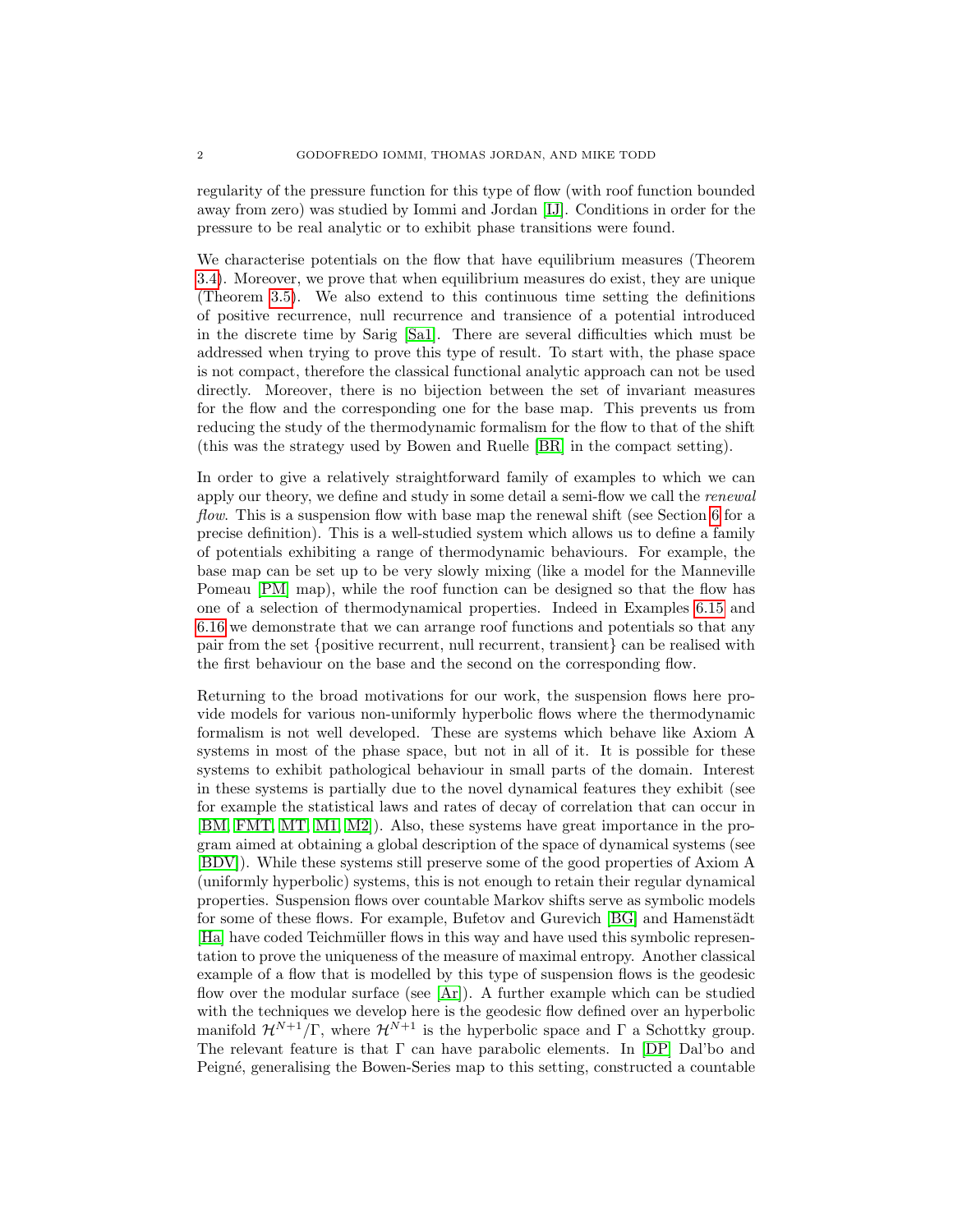Markov partition and used it to code the geodesic flow with a suspension flow over a countable Markov partition. We stress, as they point out, that it would also be possible to code this geodesic flow as suspension flow over a map with indifferent fixed points, very much in the spirit of what we study in sub-section [7.1.](#page-28-1) The coding constructed in [\[DP\]](#page-31-7) has been used, for example, to study the influence of cusps on the homological behaviour of closed geodesics [\[BP1\]](#page-31-11). Finally, we would like to point out that recent results by Sarig [\[Sa5\]](#page-33-2) suggest that the techniques developed here could be applied to a wide range of non-uniformly hyperbolic flows obtained as suspensions of positive entropy surface diffeomorphisms.

1.1. Layout of the paper. In Section [2](#page-2-0) we give the necessary definitions and results from the setting of countable Markov shifts; we also introduce suspension flows over countable Markov shifts and the notion of topological entropy for these flows. Section [3](#page-11-0) begins with the definition of pressure for these flows, which has been introduced in [\[Sav,](#page-33-1) [BI1,](#page-31-6) [Ke,](#page-32-3) [JKL\]](#page-32-0). We then state and prove our first results: Theorem [3.4](#page-12-0) which characterises the potentials for which there exists an equilibrium measure, and Theorem [3.5](#page-12-1) which gives uniqueness. Section [4](#page-14-0) looks at inducing to a full shift and how the pressure for the induced potential can be related to the pressure for the original potential. In Section [5](#page-16-0) we define the notions of recurrence and transience for suspension flows and relate these notions to the thermodynamics formalism for the shift map, proving a Ruelle-Perron-Frobenius-type result, Theorem [5.2.](#page-17-0) In the latter sections we focus on specific examples of suspension flows, starting with the case of the renewal flow in Section [6:](#page-19-0) in particular we consider the existence of equilibrium measures (including the existence of measures of maximal entropy) and phase transitions for the pressure function. In this long section we highlight Examples [6.15](#page-27-0) and [6.16](#page-28-0) which give a complete picture of the possible pairs of behaviours for the base map and the flow. Finally in Section [7](#page-28-2) we apply our results to the setting where the base map  $f$  is the non-uniformly expanding Manneville-Pomeau map and the roof function is  $\log |f'|$ .

# 2. Preliminaries

<span id="page-2-0"></span>In this section we collect all the definitions and results for countable Markov shifts and for suspension flows over countable Markov shifts that will be used in the latter sections.

<span id="page-2-1"></span>2.1. Recurrence, Transience and Thermodynamic formalism for countable Markov shifts. Here we recall some results, mostly due to Sarig, that will be of use in the following sections. We note that Mauldin and Urbański also developed a theory in this context [\[MU1,](#page-32-13) [MU2,](#page-32-14) [MU3\]](#page-32-12). However, the combinatorial restrictions they impose in the shifts are too strong for what we will require here.

Let  $B$  be a transition matrix defined on the alphabet of natural numbers. That is, the entries of the matrix  $B = B(i, j)_{N_0 \times N_0}$  are zeros and ones (with no row and no column made entirely of zeros). The countable Markov shift  $(\Sigma, \sigma)$  is the set

$$
\Sigma := \{(x_n)_{n \in \mathbb{N}_0} : B(x_n, x_{n+1}) = 1 \text{ for every } n \in \mathbb{N}_0\},\
$$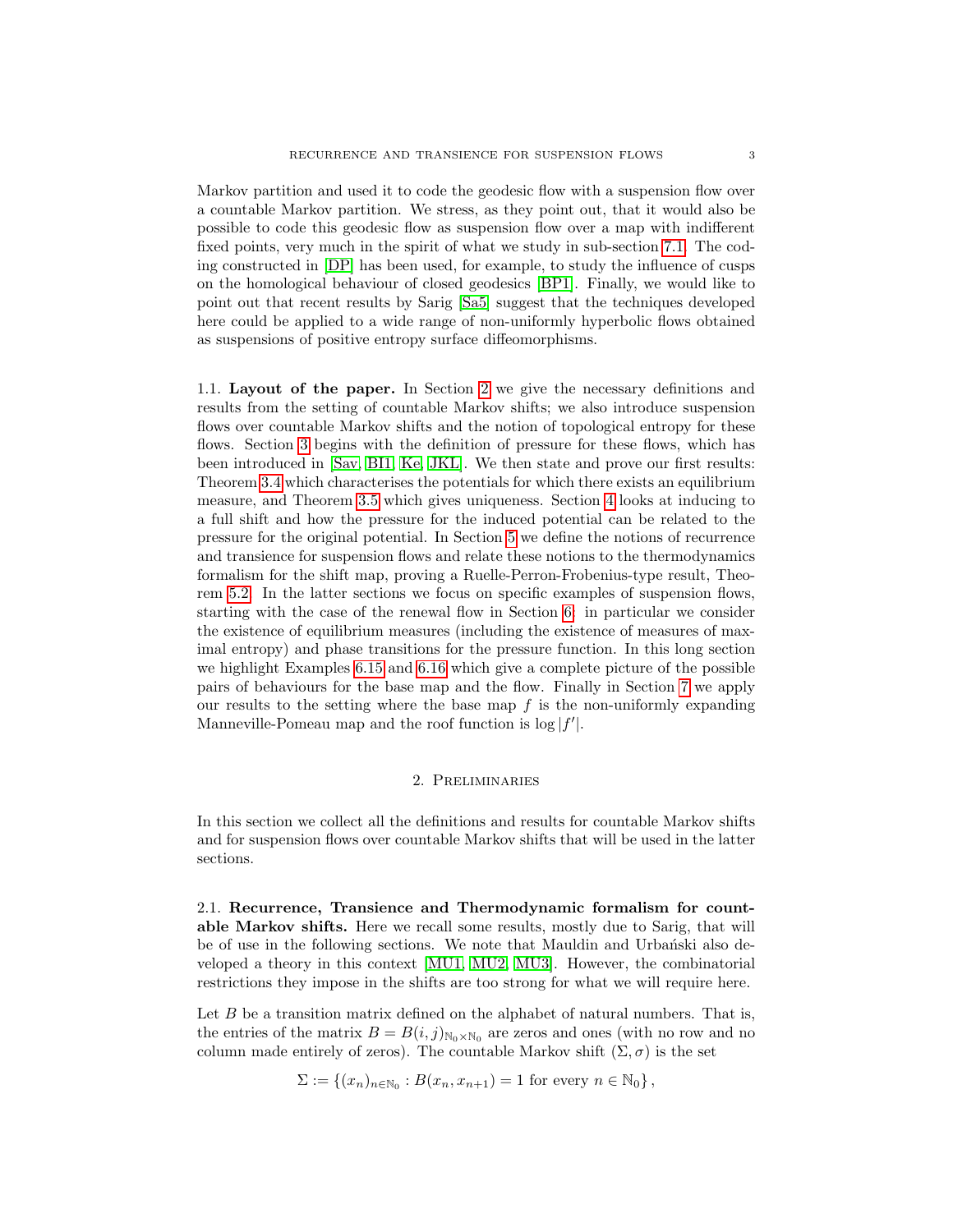together with the shift map  $\sigma : \Sigma \to \Sigma$  defined by  $\sigma(x_0, x_1, \ldots) = (x_1, x_2, \ldots)$ . We will always assume that this system is *topologically mixing*, i.e., for each pair  $x, y \in$ N<sub>0</sub>, there exists  $N \in \mathbb{N}$  such that for every  $n > N$  there is a word  $(i_0, \ldots, i_{n-1}) \in \mathbb{N}_0^n$ such that  $i_0 = x, i_{n-1} = y$  and  $B(i_k, i_{k+1}) = 1$  for all  $0 \le k \le n-2$ .

Let  $C_{i_0\cdots i_{n-1}}$  denote the *n-cylinder* consisting of all sequences  $(x_0, x_1, \ldots)$  where  $x_k = i_k$  for  $0 \leq k \leq n-1$ . The *n*-th variation of  $\phi : \Sigma \to \mathbb{R}$  is defined by

$$
V_n(\phi) := \sup\{|\phi(x) - \phi(y)| : x, y \in \Sigma, x_i = y_i, 0 \le i \le n - 1\}.
$$

We say that  $\phi$  is of summable variations if  $\sum_{n=1}^{\infty} V_n(\phi) < \infty$ . We say that it is *locally Hölder* (with parameter  $\theta$ ) if there exists  $\theta \in (0,1)$  such that for all  $n \geq 1$ we have  $V_n(\phi) \leq O(\theta^n)$ . The first return time to  $C_i$  is defined by

$$
r_i(x) := \mathbb{1}_{C_i}(x) \inf\{n \ge 1 : \sigma^n x \in C_i\},\
$$

where  $\mathbb{1}_{C_i}$  is the indicator function of the cylinder  $C_i$ . Let

$$
X_n^i := \{ x \in \Sigma : r_i(x) = n \}.
$$

When it is clear what i is, we will often drop the superscript. Given  $\phi$  a potential of summable variations and a 1-cylinder  $C_i$ , we define the partition functions

$$
Z_n(\phi, C_i) := \sum_{\sigma^n x = x} \exp\left(\sum_{k=0}^{n-1} \phi(\sigma^k x)\right) \mathbb{1}_{C_i}(x),
$$

and

$$
Z_n^*(\phi, C_i) := \sum_{\sigma^n x = x} \exp\left(\sum_{k=0}^{n-1} \phi(\sigma^k x)\right) \mathbb{1}_{X_n^i}(x).
$$

The Gurevich Pressure of  $\phi$  was introduced by Sarig in [\[Sa1\]](#page-32-5), generalising previous results by Gurevich [\[Gu1,](#page-32-15) [Gu2\]](#page-32-16). It is defined by

$$
P_{\sigma}(\phi) = \lim_{n \to \infty} \frac{1}{n} \log Z_n(\phi, C_{i_0}).
$$

The limit always exists and if the system is topologically mixing then its value does not depend on the cylinder  $C_{i_0}$  considered. The Gurevich pressure is convex and if  $\mathcal{K} := \{K \subset \Sigma : K$  compact and  $\sigma$ -invariant,  $K \neq \emptyset\}$  then

$$
P_{\sigma}(\phi) = \sup \{ P(\phi|K) : K \in \mathcal{K} \},\
$$

where  $P(\phi|K)$  is the topological pressure of  $\phi$  restricted to the compact set K (for definition and properties see [\[Wa,](#page-33-3) Chapter 9]). Moreover, this notion of pressure satisfies the Variational Principle (see [\[Sa1\]](#page-32-5)):

<span id="page-3-0"></span>**Theorem 2.1.** Let  $(\Sigma, \sigma)$  be a countable Markov shift and  $\phi \colon \Sigma \to \mathbb{R}$  be a function of summable variations such that  $\sup \phi < \infty$ , then

$$
P_{\sigma}(\phi) = \sup \left\{ h_{\sigma}(\nu) + \int \phi \, d\nu : \nu \in \mathcal{M}_{\sigma} \text{ and } -\int \phi \, d\nu < \infty \right\},\,
$$

where  $\mathcal{M}_{\sigma}$  denotes the set of  $\sigma$ -invariant probability measures and  $h_{\sigma}(\nu)$  denotes the entropy of the measure  $\nu$  (for a precise definition see [\[Wa,](#page-33-3) Chapter 4]).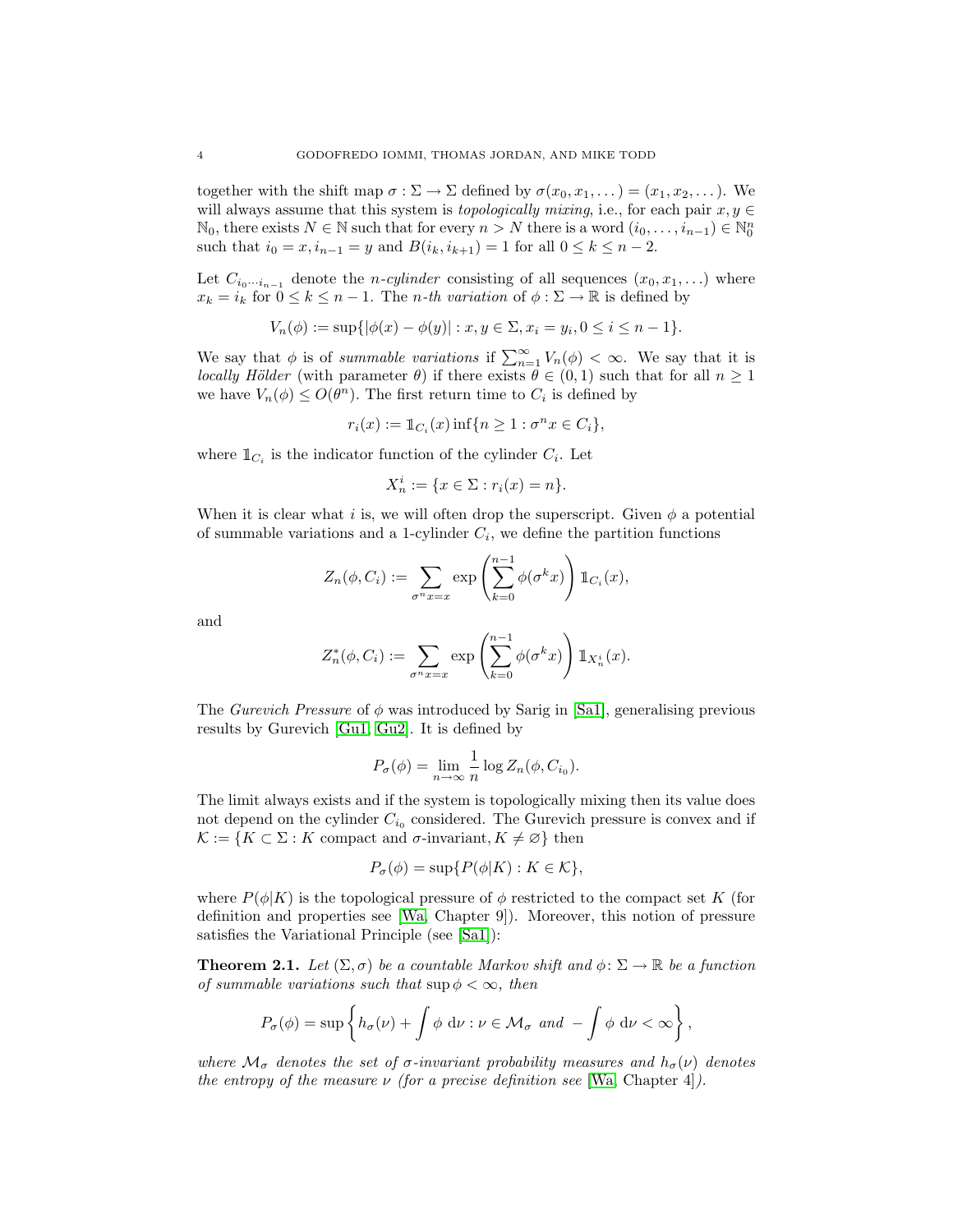The quantity  $h_{\sigma}(\nu) + \int \phi \, d\nu$  is sometimes called the *free energy* w.r.t.  $\phi$ , see [\[K\]](#page-32-17). A measure  $\nu \in \mathcal{M}_{\sigma}$  attaining the supremum of the free energies, that is

<span id="page-4-0"></span>
$$
P_{\sigma}(\phi) = h_{\sigma}(\nu) + \int \phi \, \mathrm{d}\nu,\tag{1}
$$

is called an *equilibrium measure* for  $\phi$ . Buzzi and Sarig [\[BS\]](#page-31-12) proved that a potential of summable variations which is bounded above has at most one equilibrium measure.

Under certain combinatorial assumptions on the shift (for example if  $(\Sigma, \sigma)$  is a full-shift) the equilibrium measure also satisfies the Gibbs property. We define this property here for general measures (i.e., not necessarily equilibrium measures).

**Definition 2.2.** We say that  $\mu$  is a Gibbs measure for  $\phi$  if there exist  $K, P \in \mathbb{R}$ such that for every  $n \geq 1$ , given an n-cylinder  $C_{i_0\cdots i_{n-1}}$ ,

$$
\frac{1}{K} \le \frac{\mu(C_{i_0 \cdots i_{n-1}})}{e^{S_n \phi(x) - n}} \le K
$$

for any  $x \in C_{i_0 \cdots i_{n-1}}$ .

Note that we will usually have  $P = P_{\sigma}(\phi)$ , for example in the full shift example mentioned above.

Potentials can be classified according to their recurrence properties as follows (see [\[Sa1,](#page-32-5) [Sa2\]](#page-33-4)); note that by topological mixing and summable variations, these definitions are independent of the choice of cylinder  $C_i$ .

**Definition 2.3.** Let  $\phi$  be a potential of summable variations with finite Gurevich pressure  $P_{\sigma}(\phi) = \log \lambda$ . We say that  $\phi$  is

 $\bullet\,$  recurrent  $if$ 

$$
\sum_{n\geq 1} \lambda^{-n} Z_n(\phi, C_i) = \infty,
$$

and transient otherwise. Moreover, we say that  $\phi$  is

*–* positive recurrent if it is recurrent and

$$
\sum_{n\geq 1} n\lambda^{-n} Z_n^*(\phi, C_i) < \infty;
$$

*–* null recurrent if it is recurrent and

$$
\sum_{n\geq 1} n\lambda^{-n} Z_n^*(\phi, C_i) = \infty.
$$

Consider the Ruelle operator defined formally in some space of functions by:

$$
L_{\phi}g(x) := \sum_{\sigma y = x} \exp(\phi(y))g(y).
$$

A measure m on  $\Sigma$  is called  $\phi$ -conformal if dm  $\circ$  f =  $e^{-\phi}$ dm. Moreover, a measure  $ν$  on Σ is called *conservative* if any measurable set  $W ⊂ Σ$  such that the sets  ${f^{-n}(W)}_{n=0}^{\infty}$  are disjoint has  $\nu(W) = 0$ .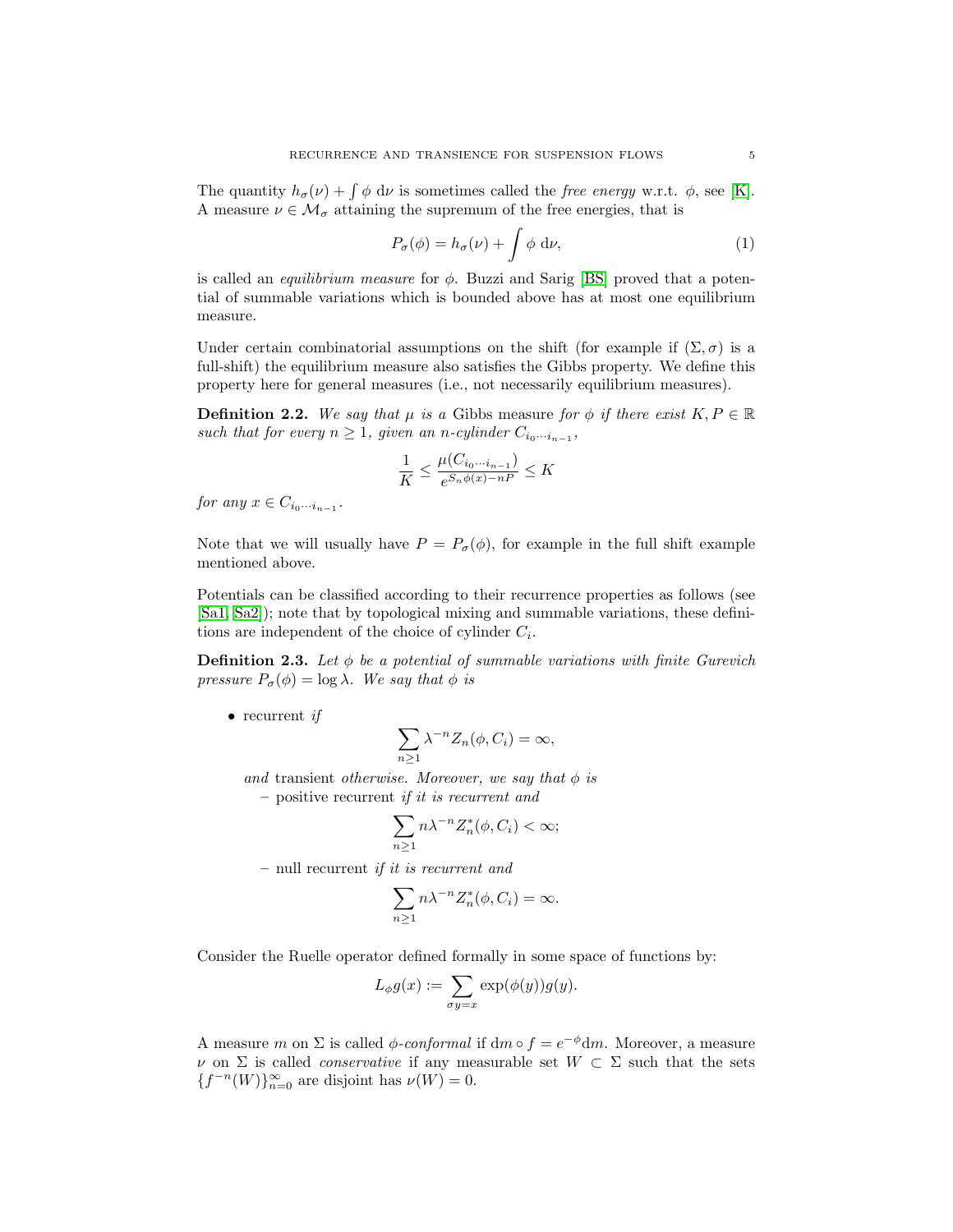Sarig [\[Sa2\]](#page-33-4) generalises the Ruelle Perron Frobenius Theorem to countable Markov shifts.

<span id="page-5-0"></span>**Theorem 2.4** (RPF Theorem). Let  $(\Sigma, \sigma)$  be a countable Markov shift and  $\phi$  a potential of summable variations of finite Gurevich pressure  $\log \lambda$ . If  $\phi$  is

- (a) positive recurrent then there exists a conservative  $\phi$ -conformal measure m and a continuous function h such that  $L^*_{\phi}m = \lambda m$ ,  $L_{\phi}h = \lambda h$  and  $h \, dm < \infty$ ;
- (b) null recurrent then there exists a conservative  $\phi$ -conformal measure m and a continuous function h such that  $L^*_{\phi}m = \lambda m$ ,  $L_{\phi}h = \lambda h$  and  $\int h dm = \infty$ ;
- (c) transient then there is no conservative  $\phi$ -conformal measure.

In the recurrent case, we call the measure  $\nu = hdm$  the *Ruelle-Perron-Frobenius* (RPF) measure of  $\phi$ . In the case where  $\phi$  is positive recurrent, the total measure of the space is finite, and we rescale to make  $\nu$  a probability measure. This is an equilibrium measure for  $\phi$  provided  $-\int \phi \, d\nu < \infty$ . Daon proved in [\[Da,](#page-32-18) Proposition 4.2] that the RPF-measure is unique.

**Proposition 2.5.** Let  $(\Sigma, \sigma)$  be a topologically mixing countable Markov shift and  $\phi$  a potential of summable variations then there is at most one RPF-measure for  $\phi$ .

The first parts of the following result were established in [\[Sa2,](#page-33-4) Theorem 2] and provides a version of the Variational Principle for infinite invariant measures. The final part of the second statement is pointed out in [\[Sa2,](#page-33-4) Remark 4].

<span id="page-5-1"></span>**Theorem 2.6.** Let  $(\Sigma, \sigma)$  be a countable Markov shift and  $\phi \colon \Sigma \to \mathbb{R}$  be a recurrent locally Hölder potential of finite Gurevich pressure.

- (a) For every conservative ergodic invariant measure  $\nu$  which is finite on cylinders, if  $\int (P_{\sigma}(\phi) - \phi) d\nu < \infty$  then  $h_{\sigma}(\nu) \leq \int (P_{\sigma}(\phi) - \phi) d\nu$ .
- (b) Let h and m be the density and the conformal measure provided by the Ruelle Perron Frobenius Theorem and  $\nu = hm.$  If  $\int (P_{\sigma}(\phi) - \phi) d\nu < \infty$  then  $h_{\sigma}(\nu) =$  $\int (P_{\sigma}(\phi) - \phi) d\nu$ . Moreover,  $\nu$  is the unique measure (up to a constant) such that  $h_{\sigma}(\nu) = \int (P_{\sigma}(\phi) - \phi) d\nu$  and  $\nu$  has a generator of finite entropy.

Remark 2.7. Observe that in the case that the RPF measure is finite, the final part of the second statement above is a more standard statement of uniqueness of equilibrium state for  $\phi$ . The subtlety here is that it also gives a form of uniqueness for infinite measures.

<span id="page-5-2"></span>2.2. Inducing and the variational principle. In this subsection we study the inducing procedure in the context of countable Markov shifts as well as to prove the variational principle without the sup  $\phi < \infty$  assumption considered in Theorem [2.1.](#page-3-0)

The combinatorial structure of a countable Markov shift has several important consequences in the properties of its corresponding thermodynamic formalism. For example, if  $(\Sigma, \sigma)$  is a full-shift then locally Hölder potentials  $\phi$  of finite entropy have corresponding Gibbs measures and the pressure function  $t \mapsto P(t\phi)$  (when finite) is real analytic (see [\[Sa3\]](#page-33-6)). Moreover, if  $\Sigma$  does not satisfy a certain combinatorial assumption (the so called BIP property, see [\[Sa4\]](#page-33-5) for a precise definition)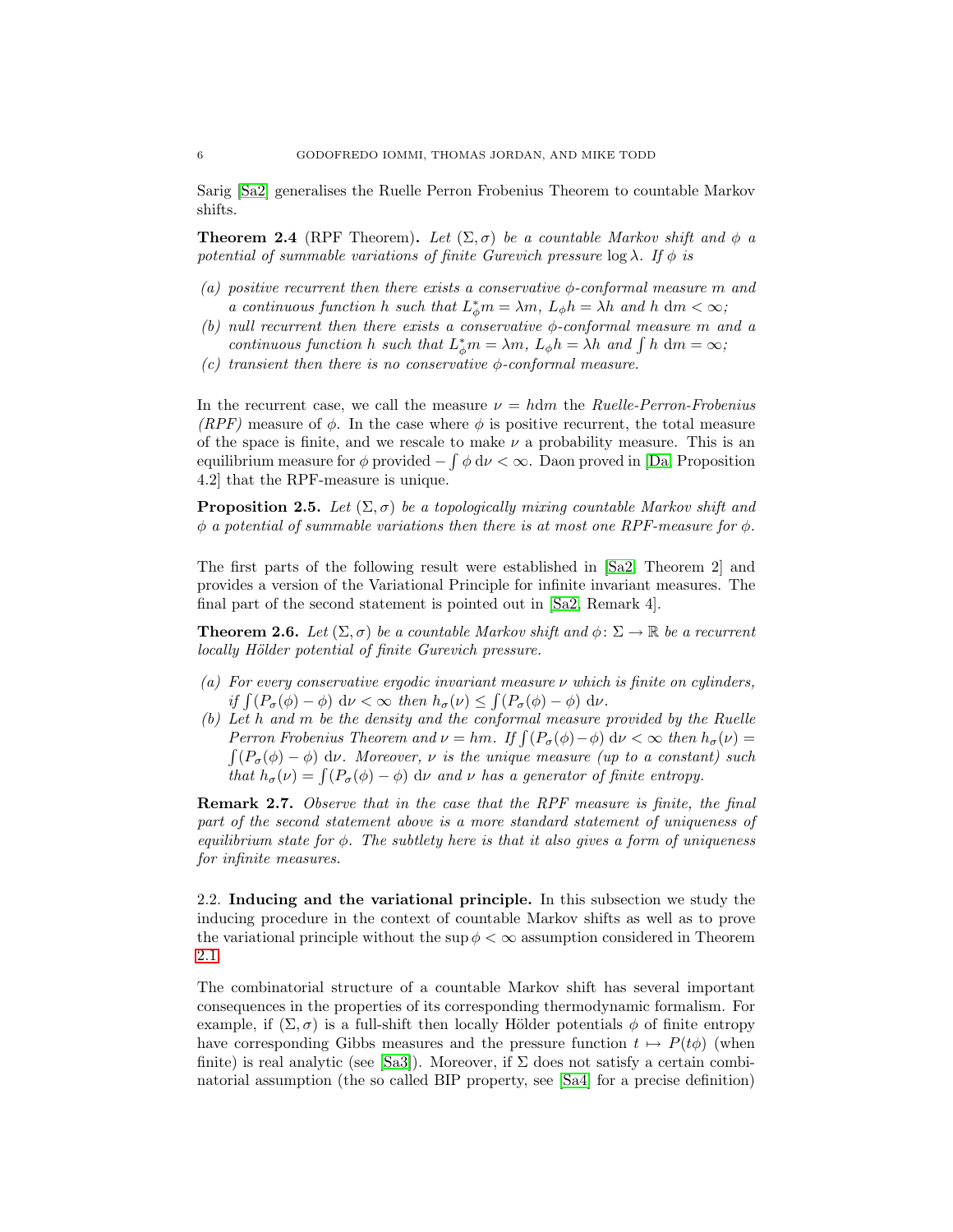then locally Hölder potentials do not have corresponding Gibbs measures [\[Sa4,](#page-33-5) Theorem 1]. The inducing procedure in the context of topologically mixing countable Markov shifts consists of associating to any system  $(\Sigma, \sigma)$  a full-shift on a countable alphabet. The idea being to solve problems in this new (better behaved) system and then to translate them back into the original system.

Let  $(\Sigma, \sigma)$  be a topologically mixing countable Markov shift. Fix a symbol in the alphabet, say  $a \in \mathbb{N}$ . The *induced system* over the cylinder  $C_a$ , denoted by  $(\overline{\Sigma}, \overline{\sigma})$ , is the full-shift defined on the alphabet

$$
\{C_{ai_1...i_m} : i_j \neq a \text{ and } C_{ai_1...i_ma} \neq \varnothing\}.
$$

As defined in Section [2.1](#page-2-1) let  $r_a(x)$  be the *first return time* to the cylinder  $C_a$ . For every potential  $\phi : \Sigma \to \mathbb{R}$  we define the induced potential by

<span id="page-6-3"></span>
$$
\overline{\phi} := \left( \sum_{k=0}^{r_a(x)-1} \phi \circ \sigma^k \right). \tag{2}
$$

Note that if  $\phi$  is locally Hölder then so is  $\overline{\phi}$  and that if  $\phi$  has summable variations then  $V_1(\overline{\phi}) < \infty$  and  $\lim_{n\to\infty} V_n(\phi) = 0$ . Sarig [\[Sa3,](#page-33-6) Lemma 2] showed that for topologically mixing systems the pressure  $P(\vec{\phi})$  does not depend on the symbol we induce on.

There is a relation between invariant measures for the induced system  $\overline{\mu}$  and measures on the original system. Indeed, an invariant probability measure  $\overline{\mu}$  on the induced systems such that  $\int r_a \, d\overline{\mu} < \infty$  can be projected onto an invariant probability measure  $\mu$  on the original system in the following way

<span id="page-6-1"></span>
$$
\mu(A) = \frac{1}{\int r_a \, d\overline{\mu}} \sum_{n=1}^{\infty} \sum_{k=0}^{n-1} \overline{\mu}(\sigma^{-k}(A) \cap X_n^a),\tag{3}
$$

where  $X_n^a := \{x \in \Sigma : r_a(x) = n\}$ . We say that  $\overline{\mu}$  is the *lift* of  $\mu$  and that  $\mu$  is the projection of  $\overline{\mu}$ . We can relate the integral of a potential with respect to a measure and the integral of the induced potential with respect to the lifted measure. We also have that the entropy of a measure is related to that of the lifted measure.

<span id="page-6-0"></span>**Remark 2.8.** Let  $\nu \in \mathcal{M}_{\sigma}$  be ergodic and satisfy that  $\nu(C_a) > 0$ . Denote by  $\overline{\nu} \in \mathcal{M}_{\overline{\sigma}}$  its lift to the induced system. Let  $\phi : \Sigma \to \mathbb{R}$  be a potential of summable variations and let  $\overline{\phi}$  be the corresponding induced potential. If  $\int r_a d\overline{\nu} < \infty$  then

$$
\int \phi \ d\nu = \frac{\int \overline{\phi} \ d\overline{\nu}}{\int r_a \ d\overline{\nu}}.
$$

This is known as Kac's Formula/Lemma. Similarly for entropy, Abramov's For-mula (see [\[Ab1\]](#page-31-13)) gives an analogous statement for entropy:

$$
h_{\sigma}(\nu) = \frac{h_{\overline{\sigma}}(\overline{\nu})}{\int r_a \, d\overline{\nu}}.
$$

<span id="page-6-2"></span>Making use of the inducing scheme we will prove the variational principle without the assumption of the potential being bounded above. We use the following simple lemma in the proof.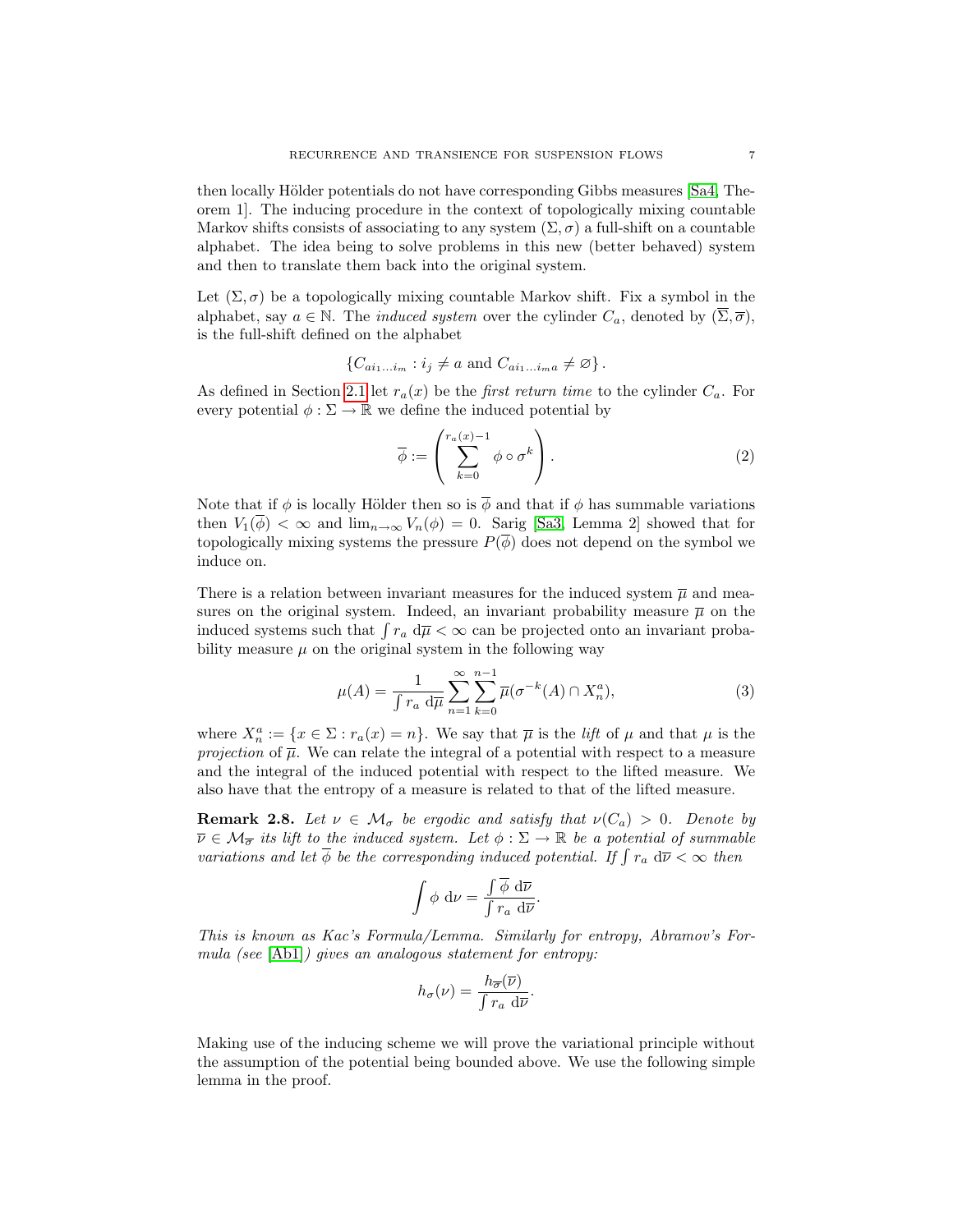**Lemma 2.9.** Let  $(\Sigma_f, \sigma)$  be the full-shift on a countable alphabet and  $\overline{\phi}: \Sigma_f \to \mathbb{R}$ a potential of finite pressure such that  $V_1(\overline{\phi}) < \infty$  and  $\lim_{n\to\infty} V_n(\overline{\phi})=0$  then  $\sup \overline{\phi} < \infty$ .

Proof. We prove the contrapositive by a similar argument to [\[MU3,](#page-32-12) Proposition 2.1.9]. If  $\sup \overline{\phi} = \infty$  then, since  $V_1(\overline{\phi}) < \infty$ , we have that  $\sup_{a \in \mathbb{N}} \inf_{x \in C_a} \overline{\phi}(x) = \infty$ . Thus if we let  $\delta_a$  be the invariant Dirac measure supported at the fixed point  $(a, a, \ldots)$  then by the variational principle for the full shift under the condition that  $V_n(\overline{\phi}) \to 0$  as  $n \to \infty$  (see [\[MU3,](#page-32-12) Theorem 2.1.8]), we have that

$$
P(\overline{\phi}) \ge \sup_{a \in \mathbb{N}} \left\{ \int \overline{\phi} \, \, \mathrm{d} \delta_a \right\} = \infty
$$

which completes the proof.

**Theorem 2.10.** Let  $(\Sigma, \sigma)$  be a topologically mixing countable Markov shift. Let  $\phi : \Sigma \to \mathbb{R}$  be a potential of summable variations then

$$
P(\phi) = \sup \left\{ h_{\sigma}(\mu) + \int \phi \, d\mu : \mu \in \mathcal{M} \text{ and } -\int \phi \, d\mu < \infty \right\}.
$$

Proof. Note that the approximation by compact invariant subsets property of the Gurevich pressure implies that for every  $\phi$  of summable variations we have

$$
P(\phi) \leq \sup \left\{ h_{\sigma}(\mu) + \int \phi \, \mathrm{d}\mu : \mu \in \mathcal{M} \text{ and } -\int \phi \, \mathrm{d}\mu < \infty \right\}.
$$

If  $P(\phi) = \infty$  this completes the proof.

In order to prove the other inequality we assume that  $P(\phi) < \infty$  and  $\phi$  has summable variations. Assume further that  $\phi$  has zero pressure  $P(\phi) = 0$  (otherwise consider the potential  $\phi - P(\phi)$ ). The induced potential  $\overline{\phi}$  on the cylinder  $C_a$  is such that  $P(\overline{\phi}) \leq 0$  (equal to zero in the recurrent case; smaller than zero in the transient case). If  $\mu \in \mathcal{M}$  then there exists a cylinder  $C_{a'}$  such that  $\mu$  lifts to a measure  $\overline{\mu}$  on the induced system as in [\(3\)](#page-6-1). Moreover,  $\int \phi \, d\mu > -\infty$  if and only if  $\int \overline{\phi} d\overline{\mu} > -\infty$ . Recall that the induced system is a full shift and that  $\overline{\phi}$  satisfies the assumptions for Lemma [2.9.](#page-6-2) Therefore,  $\sup \overline{\phi} < \infty$  and the variational principle holds (see [\[MU3,](#page-32-12) Theorem 2.1.8]). Since the induced pressure is non-positive we have that

$$
h_{\overline{\sigma}}(\overline{\mu}) + \int \overline{\phi} \, d\overline{\mu} \le P(\overline{\phi}) \le 0.
$$

The return time is integrable so Abramov and Kac's Formulas (see Remark [2.8\)](#page-6-0) imply

$$
h_{\sigma}(\mu) + \int \phi \, \mathrm{d}\mu \le 0 = P(\phi).
$$

This holds for every invariant measure, so

$$
\sup \left\{ h_{\sigma}(\mu) + \int \phi \, \mathrm{d}\mu : \mu \in \mathcal{M} \text{ and } -\int \phi \, \mathrm{d}\mu < \infty \right\} \le P(\phi).
$$

$$
\Box
$$

 $\Box$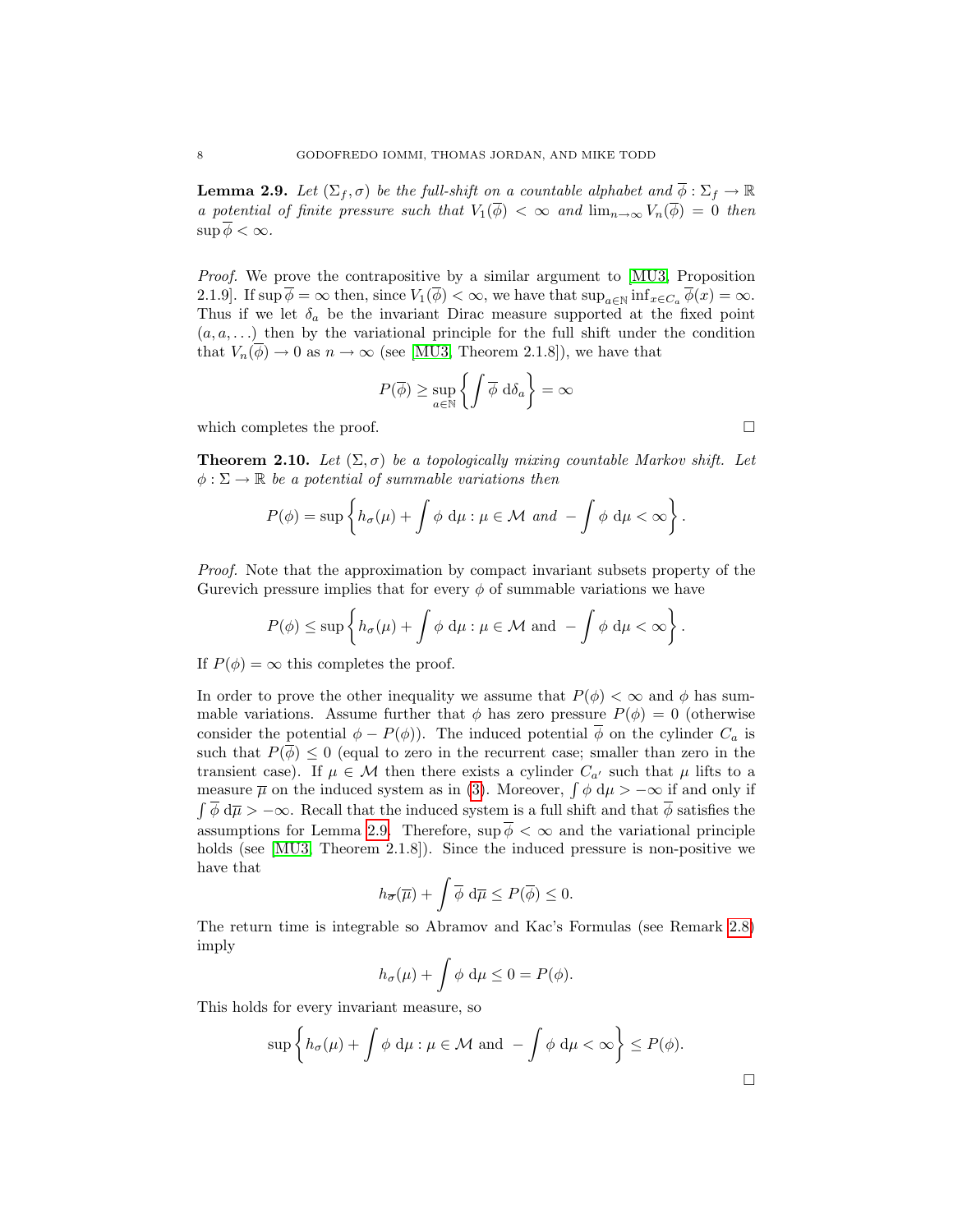2.3. Suspension semi-flows. Let  $(\Sigma, \sigma)$  be a countable Markov shift and  $\tau : \Sigma \to$  $\mathbb{R}^+$  be a positive continuous function such that for every  $x \in \Sigma$  we have

<span id="page-8-0"></span>
$$
\sum_{i=0}^{\infty} \tau(\sigma^i x) = \infty.
$$
 (4)

We need this assumption to assure that the semi-flow is well defined for every time  $t > 0$ . Consider the space

$$
Y = \{(x, t) \in \Sigma \times \mathbb{R} \colon 0 \le t \le \tau(x)\}/\sim
$$

where  $(x, \tau(x)) \sim (\sigma(x), 0)$  for each  $x \in \Sigma$ .

The suspension semi-flow over  $\sigma$  with roof function  $\tau$  is the semi-flow  $\Phi = (\varphi_t)_{t>0}$ on Y defined by

$$
\varphi_t(x, s) = (x, s + t)
$$
 whenever  $s + t \in [0, \tau(x)]$ .

In particular,

$$
\varphi_{\tau(x)}(x,0) = (\sigma(x),0).
$$

In the case of two-sided Markov shifts we can define a suspension flow  $(\varphi_t)_{t\in\mathbb{R}}$  in a similar manner.

2.4. Invariant measures. In this section we discuss the relation between invariant measures for the flow and invariant measures for the base map.

**Definition 2.11.** A probability measure  $\mu$  on Y is  $\Phi$ -invariant if  $\mu(\varphi_t^{-1}A) = \mu(A)$ for every  $t \geq 0$  and every measurable set  $A \subset Y$ . Denote by  $\mathcal{M}_{\Phi}$  the space of Φ-invariant probability measures on Y

The space  $\mathcal{M}_{\Phi}$  is closely related to the space  $\mathcal{M}_{\sigma}$  of  $\sigma$ -invariant probability measures on  $\Sigma$ . Let us consider the space of  $\sigma$ -invariant measures for which  $\tau$  is integrable,

$$
\mathcal{M}_{\sigma}(\tau) := \left\{ \mu \in \mathcal{M}_{\sigma} : \int \tau \, \mathrm{d}\mu < \infty \right\}.
$$
\n<sup>(5)</sup>

Let  $m$  denote one-dimensional Lebesgue measure. As the flow direction is onedimensional and  $m$  is the unique measure which is invariant under all translations, it follows that a  $\Phi$ -invariant probability measure will be of the form  $C\mu \times m$  for  $\mu \in \mathcal{M}_{\sigma}(\tau)$  and some  $C > 0$ . Indeed, it follows directly from classical results by Ambrose and Kakutani [\[AK\]](#page-31-14) that

$$
\frac{(\mu \times m)|_Y}{(\mu \times m)(Y)} \in \mathcal{M}_{\Phi}.
$$

This suggests that the study of the map  $R: \mathcal{M}_{\sigma} \to \mathcal{M}_{\Phi}$ , defined by

$$
R(\mu) = \frac{(\mu \times m)|_Y}{(\mu \times m)(Y)}
$$

should allow for the translation of problems from the flow onto the shift map. This is indeed the case:

1. When  $(\Sigma, \sigma)$  is a sub-shift of finite type defined over a finite alphabet, a compact case, the map  $R$  is a bijection.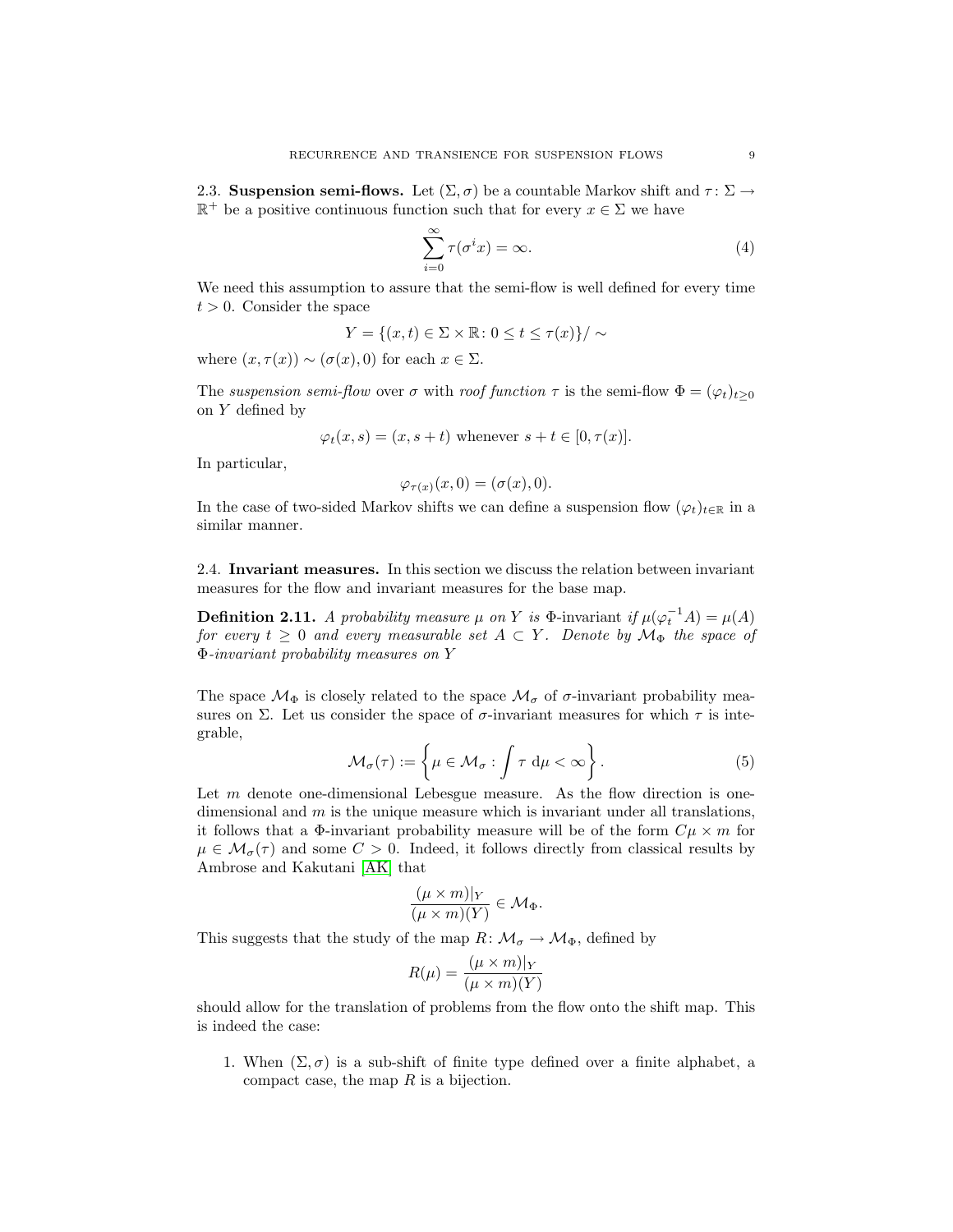- 2. If  $(\Sigma, \sigma)$  is a countable Markov shift and  $\tau : \Sigma \to \mathbb{R}$  is not bounded above then it is possible for there to be a measure  $\nu \in \mathcal{M}_{\sigma} \setminus \mathcal{M}_{\sigma}(\tau)$ , i.e., such that  $\int \tau \, d\nu = \infty$ . In this situation the measure  $\nu \times m$  is an infinite invariant measure for  $\Phi$ . Hence, the map  $R(\cdot)$  is not well defined. Nevertheless, it follows directly from the results by Ambrose and Kakutani [\[AK\]](#page-31-14) that if  $\tau$ is uniformly bounded away from zero then the map  $R : \mathcal{M}_{\sigma}(\tau) \to \mathcal{M}_{\Phi}$  is bijective.
- 3. If  $(\Sigma, \sigma)$  is a countable Markov shift and  $\tau : \Sigma \to \mathbb{R}$  is not bounded away from zero then it is possible (see Section [6.3\)](#page-22-0) that for an infinite (sigmafinite)  $\sigma$ -invariant measure  $\nu$  we have  $\int \tau \, d\nu < \infty$ . In this case the measure  $(\nu \times m)|_Y/(\nu \times m)(Y) \in \mathcal{M}_{\Phi}$ . In such a situation, the map R is not surjective.

The situation in the first two cases is usually simpler since every measure in  $\mathcal{M}_{\Phi}$ can be written as  $\nu \times m$ , where  $\nu \in M_{\sigma}$ . Therefore, the ergodic properties of the flow can be reduced to the ergodic properties of the base. If the roof function is not bounded away from zero this is no longer the case. However:

Remark 2.12. The time assumption given by equation [\(4\)](#page-8-0) implies, by a result of Hopf (see [\[Aa,](#page-31-15) Proposition 1.1.6] and [\[H1\]](#page-32-19)), that every sigma-finite measure  $\nu \in \mathcal{M}_{\sigma}$ defined on the base such that  $\int \tau \, d\nu < \infty$  is conservative.

Given a continuous function  $g: Y \to \mathbb{R}$  we define the function  $\Delta_g: \Sigma \to \mathbb{R}$  by

$$
\Delta_g(x) = \int_0^{\tau(x)} g(x, t) \, \mathrm{d}t.
$$

The function  $\Delta_q$  is also continuous, moreover if  $\mu \in \mathcal{M}_{\Phi}$  is the normalisation of  $\nu \times m$  (note  $\nu$  can be an infinite measure, as long as  $\int \tau \, d\nu < \infty$ ) then

$$
\int_Y g \, \mathrm{d}R(\nu) = \frac{\int_{\Sigma} \Delta_g \, \mathrm{d}\nu}{\int_{\Sigma} \tau \, \mathrm{d}\nu}.
$$

**Remark 2.13** (Extension of potentials defined on the base). Let  $\phi: \Sigma \to \mathbb{R}$  be a locally Hölder potential. It is shown in  $[BRW]$  that there exists a continuous function  $g: Y \to \mathbb{R}$  such that  $\Delta_g = \phi$ .

<span id="page-9-0"></span>2.5. Abramov's formula. The entropy of a flow with respect to an invariant measure, denoted  $h_{\Phi}(\mu)$ , can be defined as the entropy of the corresponding time one map. The following classical result obtained by Abramov [\[Ab2\]](#page-31-17) relates the entropy of a measure for the flow with the entropy of a measure for the base map: this is the continuous-time analogue of the Abramov formula in Remark [2.8.](#page-6-0)

**Proposition 2.14** (Abramov). Let  $\mu \in \mathcal{M}_{\Phi}$  be such that  $\mu = (\nu \times m)|_Y/(\nu \times m)(Y)$ , where  $\nu \in \mathcal{M}_{\sigma}$  then

<span id="page-9-1"></span>
$$
h_{\Phi}(\mu) = \frac{h_{\sigma}(\nu)}{\int \tau \, \mathrm{d}\nu}.\tag{6}
$$

The result of Abramov holds for any suspension flow with positive (not necessarily bounded away from zero) roof function and for any invariant (not necessarily ergodic) finite measure for the flow  $\mu$  that can be written as  $\mu = \nu \times m$ , where  $\nu$  is an invariant probability measure for the base with  $\int \tau d\nu < \infty$ . This settles the case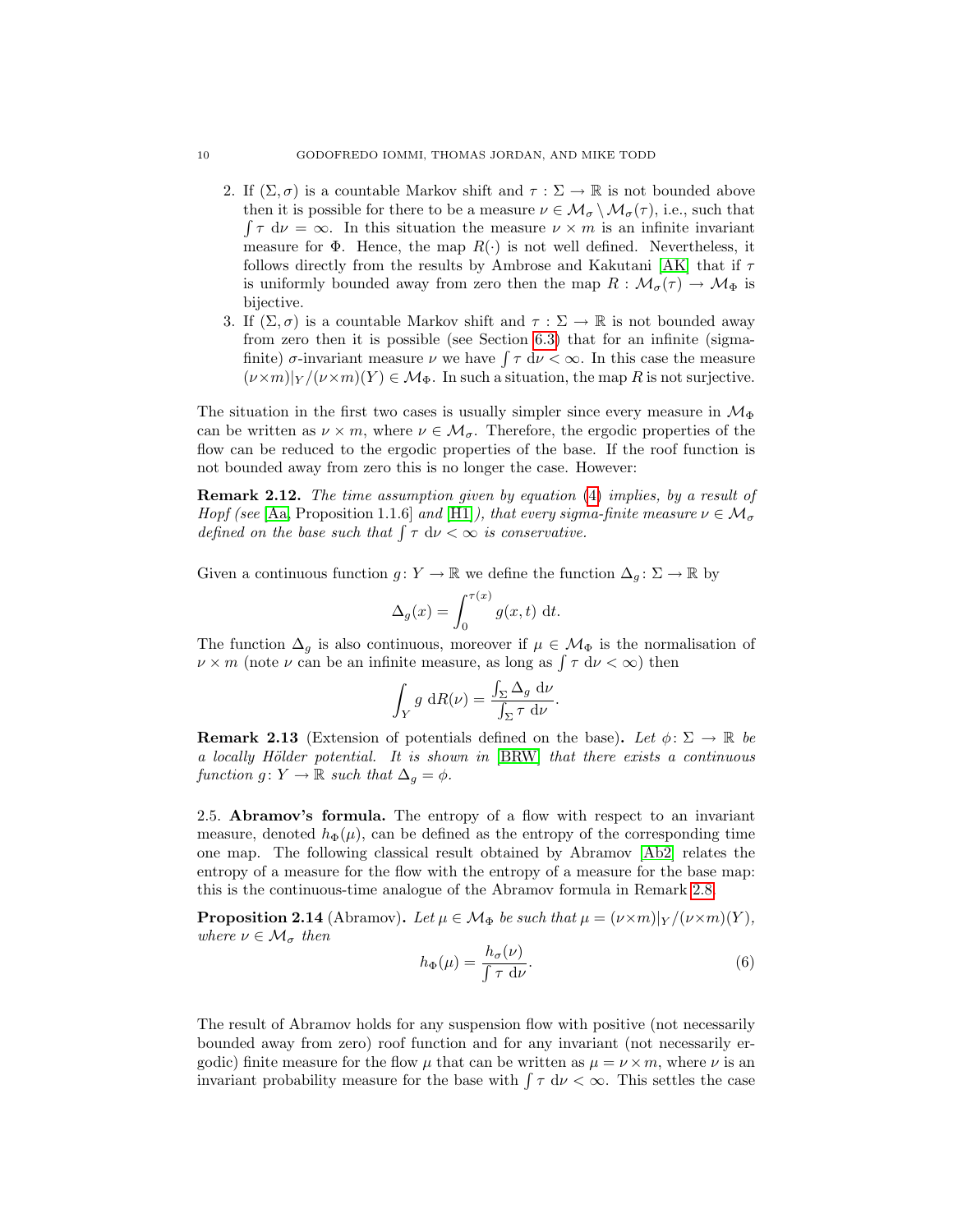when the roof function is bounded away from zero, since every invariant measure for the flow is of that form. When the roof function is not bounded away from zero there are invariant measures for the flow  $\mu$  that are not of that form. But instead,  $\mu = \nu \times m$ , where  $\nu$  is an infinite invariant measure for the shift. Savchenko [\[Sav,](#page-33-1) Theorem 1] proved that if  $\mu$  is ergodic then Abramov's formula still holds. Let  $\mathcal{E}_{\Phi}$ be the set of ergodic Φ-invariant measures.

**Proposition 2.15** (Savchenko). Let  $\Phi$  be a suspension semi-flow defined over a countable Markov shift with positive roof function  $\tau$ . Let  $\mu \in \mathcal{E}_{\Phi}$  be such that  $\mu = (\nu \times m)|_Y/(\nu \times m)(Y)$ , where  $\nu$  is a sigma-finite (infinite) invariant measure for the shift with  $\int \tau \, d\nu < \infty$ . Then

<span id="page-10-1"></span>
$$
h_{\Phi}(\mu) = \frac{h_{\sigma}(\nu)}{\int \tau \, \mathrm{d}\nu}.\tag{7}
$$

**Corollary 2.16.** Let  $\mu \in \mathcal{M}_{\Phi}$  be such that  $\mu = (\nu \times m)|_Y/(\nu \times m)(Y)$  for  $\nu \in \mathcal{M}_{\sigma}$ . Then  $h_{\Phi}(\mu) = \infty$  if and only if  $h_{\sigma}(\nu) = \infty$ .

When the phase space is non-compact there are several different notions of topological entropy of a flow, we will consider the following,

**Definition 2.17.** The topological entropy of the suspension flow  $(Y, \Phi)$  denoted by  $h(\Phi)$  is defined by

$$
h(\Phi) := \sup \{ h_{\Phi}(\mu) : \mu \in \mathcal{E}_{\Phi} \},
$$

where  $\mathcal{E}_{\Phi}$  is the set of ergodic  $\Phi$ -invariant measures.

A measure  $\mu \in \mathcal{E}_{\Phi}$  such that  $h(\Phi) = h_{\Phi}(\mu)$  is called a *measure of maximal entropy*. Since the phase space is not compact, there exist suspension flows of finite entropy with no measure of maximal entropy (see Example [6.9\)](#page-23-0). Moreover, there are suspension flows for which the measure of maximal entropy  $\mu$  is of the form  $\mu = \nu \times m$ , where  $\nu$  is an infinite invariant measure for the shift map (see Example [7.2\)](#page-29-0). In Corollary [3.6](#page-12-2) we establish criteria to determine when suspension flows have (or do not have) measures of maximal entropy.

2.6. Flows and semi-flows. Sinai remarked that it is possible to translate problems regarding thermodynamic formalism from flows to semi-flows. Indeed, denote by  $(\Sigma^*, \sigma)$  a two-sided countable Markov shift. Two continuous functions  $\phi, \gamma \in C(\Sigma^*)$  are said to be *cohomologous* if there exists a continuous function  $\psi \in C(\Sigma^*)$  such that  $\phi = \gamma + \psi \circ \sigma - \psi$ . The pressure function is invariant under cohomology and so are the thermodynamic properties, such as the existence of equilibrium measures. The following result is proved in the same way as in [\[Si,](#page-33-7) Section 3], [\[Bo2,](#page-31-18) Lemma 1.6] or [\[CQ,](#page-31-19) Theorem 2], where we note that we require the usual two-sided analogue of variation here. We remark that a corresponding result on Walters potentials was recently proved by Daon, [\[Da,](#page-32-18) Theorem 7.1].

<span id="page-10-0"></span>**Proposition 2.18.** If  $\phi \in C(\Sigma^*)$  has summable variation, then there exists  $\gamma \in$  $C(\Sigma^*)$  of summable variation cohomologous to  $\phi$  such that  $\gamma(x) = \gamma(y)$  whenever  $x_i = y_i$  for all  $i \geq 0$  (that is,  $\gamma$  depends only on the future coordinates). This result also holds in the class of  $H\ddot{o}lder$  potentials.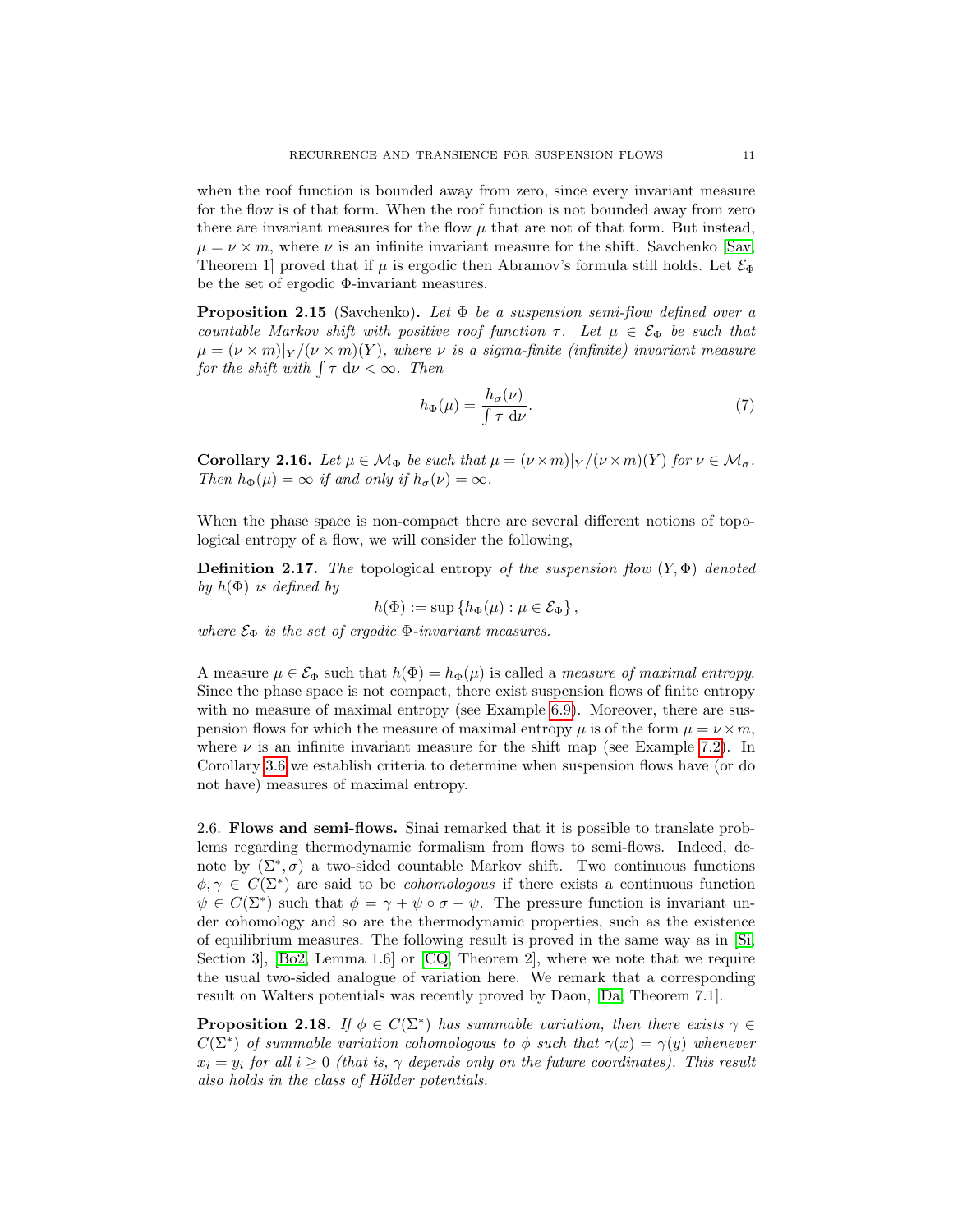Note that in the case of Hölder potentials, the Hölder exponent  $\alpha$  is halved when going from two-sided setting to the one-sided. Proposition [2.18](#page-10-0) implies that thermodynamic formalism for suspension flows can be studied by considering suspension semi-flows.

#### 3. Existence and uniqueness of equilibrium measures

<span id="page-11-0"></span>The definition of pressure for suspension flows over countable Markov shifts has been given with different degrees of generality by Savchenko [\[Sav\]](#page-33-1), Barreira and Iommi [\[BI1\]](#page-31-6), Kempton [\[Ke\]](#page-32-3) and Jaerisch, Kesseböhmer and Lamei [\[JKL\]](#page-32-0). These definitions can be summarised as follows

<span id="page-11-1"></span>**Theorem 3.1.** Let  $(\Sigma, \sigma)$  a topologically mixing countable Markov shift and  $\tau$ :  $\Sigma \to \mathbb{R}$  a positive function of summable variations satisfying [\(4\)](#page-8-0). Let  $(Y, \Phi)$  be the suspension semi-flow over  $(\Sigma, \sigma)$  with roof function  $\tau$ . Let  $g: Y \to \mathbb{R}$  be a function such that  $\Delta_q : \Sigma \to \mathbb{R}$  is of summable variations. Then the following equalities hold

$$
P_{\Phi}(g) := \lim_{t \to \infty} \frac{1}{t} \log \left( \sum_{\phi_s(x,0)=(x,0),0 < s \le t} \exp \left( \int_0^s g(\phi_k(x,0)) \, \mathrm{d}k \right) \mathbb{1}_{C_{i_0}}(x) \right)
$$
\n
$$
= \inf \{ t \in \mathbb{R} : P_{\sigma}(\Delta_g - t\tau) \le 0 \} = \sup \{ t \in \mathbb{R} : P_{\sigma}(\Delta_g - t\tau) \ge 0 \}
$$
\n
$$
= \sup \{ P_{\sigma|K}(\phi) : K \in \mathcal{K} \},
$$

where  $K$  is the set of all compact and  $\Phi$ -invariant sets and  $P_K$  is the classical topological pressure of the potential  $\phi$  restricted to the compact and  $\sigma$ -invariant set K.

The Variational Principle has been proved in the context of suspension flows defined over countable Markov shifts (analogous to Theorem [2.1\)](#page-3-0) with different degrees of generality (see [\[BI1,](#page-31-6) [JKL,](#page-32-0) [Ke,](#page-32-3) [Sav\]](#page-33-1)). The version we will be interested here is the following:

Theorem 3.2 (Variational Principle). Under the same assumptions of Theorem [3.1](#page-11-1) we have

$$
P_{\Phi}(g) = \sup \left\{ h_{\Phi}(\mu) + \int_Y g \, \, \mathrm{d}\mu : \mu \in \mathcal{E}_{\Phi} \, \text{ and } - \int_Y g \, \, \mathrm{d}\mu < \infty \right\},\,
$$

where  $\mathcal{E}_{\Phi}$  is the set of ergodic  $\Phi$ -invariant measures.

Note that the set of measures considered in the Variational Principle is that of ergodic flow-invariant measures and not the the set of flow-invariant probability measures. If the roof function is bounded away from zero the Variational Principle holds in complete generality [\[BI1\]](#page-31-6). However, at present time the available proofs in the case that the roof function is not bounded away from zero [\[JKL,](#page-32-0) [Ke\]](#page-32-3) only hold for ergodic measures. The reason for this being that Abramov formula only holds for these measures (see Subsection [2.5\)](#page-9-0). Also note that it follows from our definitions that  $P_{\Phi}(0) = h(\Phi)$ .

Similarly to [\(1\)](#page-4-0), we define: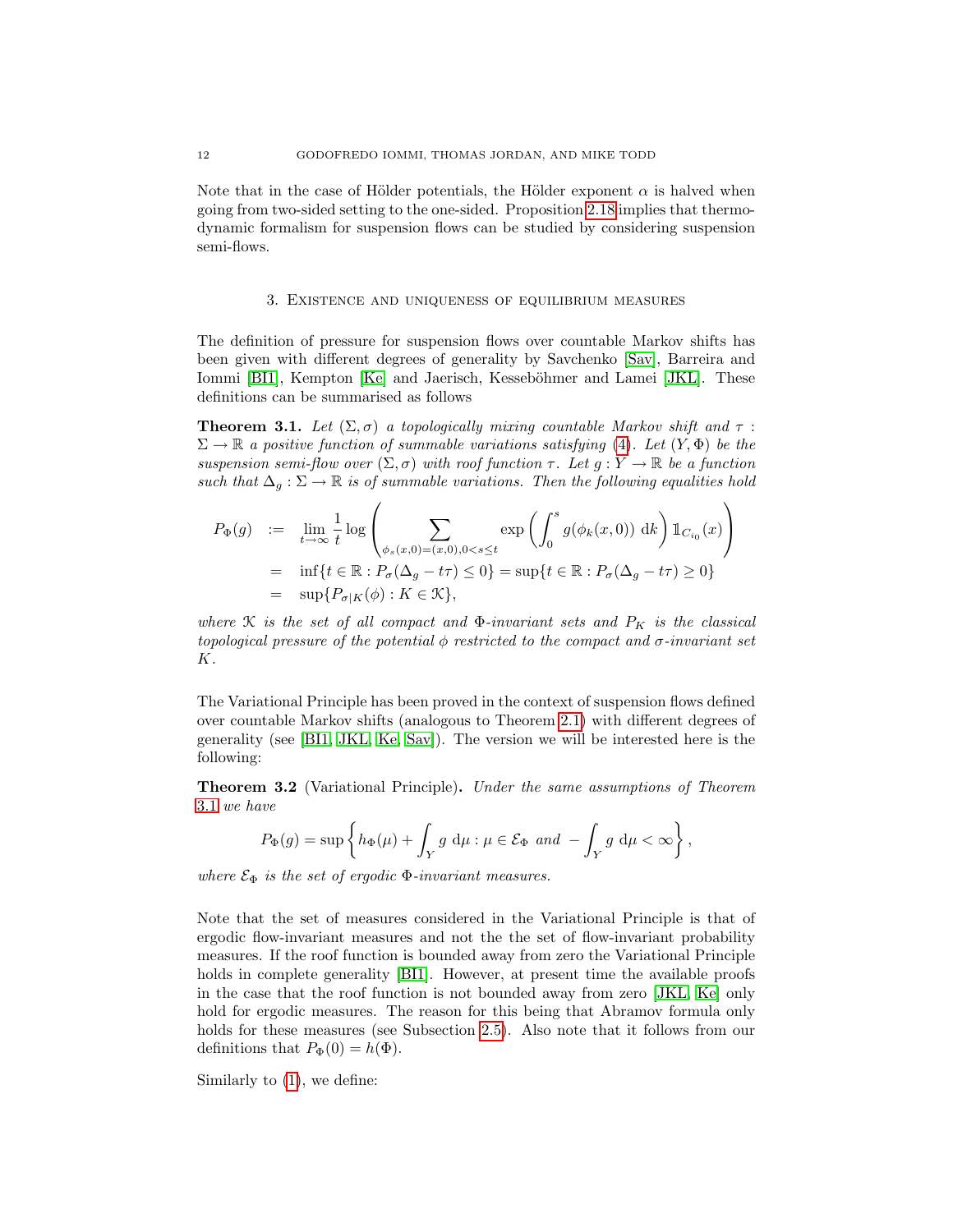**Definition 3.3.** A measure  $\mu \in \mathcal{E}_{\Phi}$  is called an equilibrium measure for g if

$$
P_{\Phi}(g) = h_{\Phi}(\mu) + \int g \, \mathrm{d}\mu.
$$

The next theorem is our first main result. In this general context, with roof function not necessarily bounded away from zero, we establish conditions to ensure the existence of equilibrium measures. Note that we are not ready to state a complete analogue of Theorem [2.4](#page-5-0) for semi-flows since we haven't yet defined recurrence and transience in that case (see Section [5](#page-16-0) for this).

<span id="page-12-0"></span>**Theorem 3.4.** Let  $\Phi$  be a finite entropy suspension semi-flow on Y defined over a countable Markov shift  $(\Sigma, \sigma)$  and a locally Hölder roof function  $\tau$  satisfying [\(4\)](#page-8-0). Let  $g: Y \to \mathbb{R}$  be a continuous function such that  $\Delta_q$  is locally Hölder. In the following cases there exists an equilibrium measure for g;

- (a) If  $P_{\sigma}(\Delta_g P_{\Phi}(g)\tau) = 0$  and  $\Delta_g P_{\Phi}(g)\tau$  is positive recurrent with equilibrium measure  $\nu_g$  satisfying  $\int \tau \, d\nu_g < \infty$ ;
- (b) If  $P_{\sigma}(\Delta_g P_{\Phi}(g)\tau) = 0$  and the potential  $\Delta_g P_{\Phi}(g)\tau$  is null recurrent with infinite RPF measure  $\nu_q$  and  $\int \tau \, d\nu_q < \infty$ .

In any other case the potential g does not have an equilibrium measure. Thus there is no equilibrium measure for g when

- (i)  $P_{\sigma}(\Delta_g P_{\Phi}(g)\tau) < 0;$
- (ii)  $P_{\sigma}(\Delta_g P_{\Phi}(g)\tau) = 0$  and the potential  $\Delta_g P_{\Phi}(g)\tau$  is positive recurrent with equilibrium measure  $\nu_q$  such that  $\int \tau \, d\nu_q = \infty$ ;
- (iii)  $P_{\sigma}(\Delta_q P_{\Phi}(g)\tau) = 0$  and the potential  $\Delta_q P_{\Phi}(g)\tau$  is null recurrent with infinite RPF measure  $\nu_q$  and  $\int \tau \, d\nu_q = \infty$ ;
- <span id="page-12-3"></span>(iv)  $\Delta_g - P_{\Phi}(g) \tau$  is transient.

Before proving this key theorem, we state and prove a uniqueness result.

<span id="page-12-1"></span>**Theorem 3.5.** Let  $(Y, \Phi)$  be a suspension semi-flow defined over a topologically mixing countable Markov shift  $(\Sigma, \sigma)$  with a locally Hölder roof function  $\tau$ . Let  $g: Y \to \mathbb{R}$  be such that  $\Delta_q$  is locally Hölder. Then g has at most one equilibrium state.

*Proof.* If g has an equilibrium state  $\mu$  then  $P_{\sigma}(\Delta_q - P(g)\tau) = 0$ , the potential  $\Delta_g - P(g)\tau$  is recurrent, and we can express  $\mu$  as  $\mu = (\nu \times m)_Y/((\nu \times m)(Y))$ for some  $\sigma$ -invariant  $\nu$ . Theorem [2.6](#page-5-1) then implies that  $\nu$  is unique up to rescaling. Hence  $\mu$  is the unique equilibrium state for g.

Simplifying to the case of the potential which is constant zero, and the corresponding measures of maximal entropy, we have the following.

<span id="page-12-2"></span>Corollary 3.6 (Measures of maximal entropy). Let  $\Phi$  be a finite entropy suspension semi-flow on Y defined over a countable Markov shift  $(\Sigma, \sigma)$  with locally Hölder roof function  $\tau$  satisfying [\(4\)](#page-8-0).

(a) If  $P_{\sigma}(-h(\Phi)\tau) = 0$  and  $-h(\Phi)\tau$  is positive recurrent with equilibrium measure  $\nu$  satisfying  $\int \tau \, d\nu < \infty$  then there exists a unique measure of maximal entropy.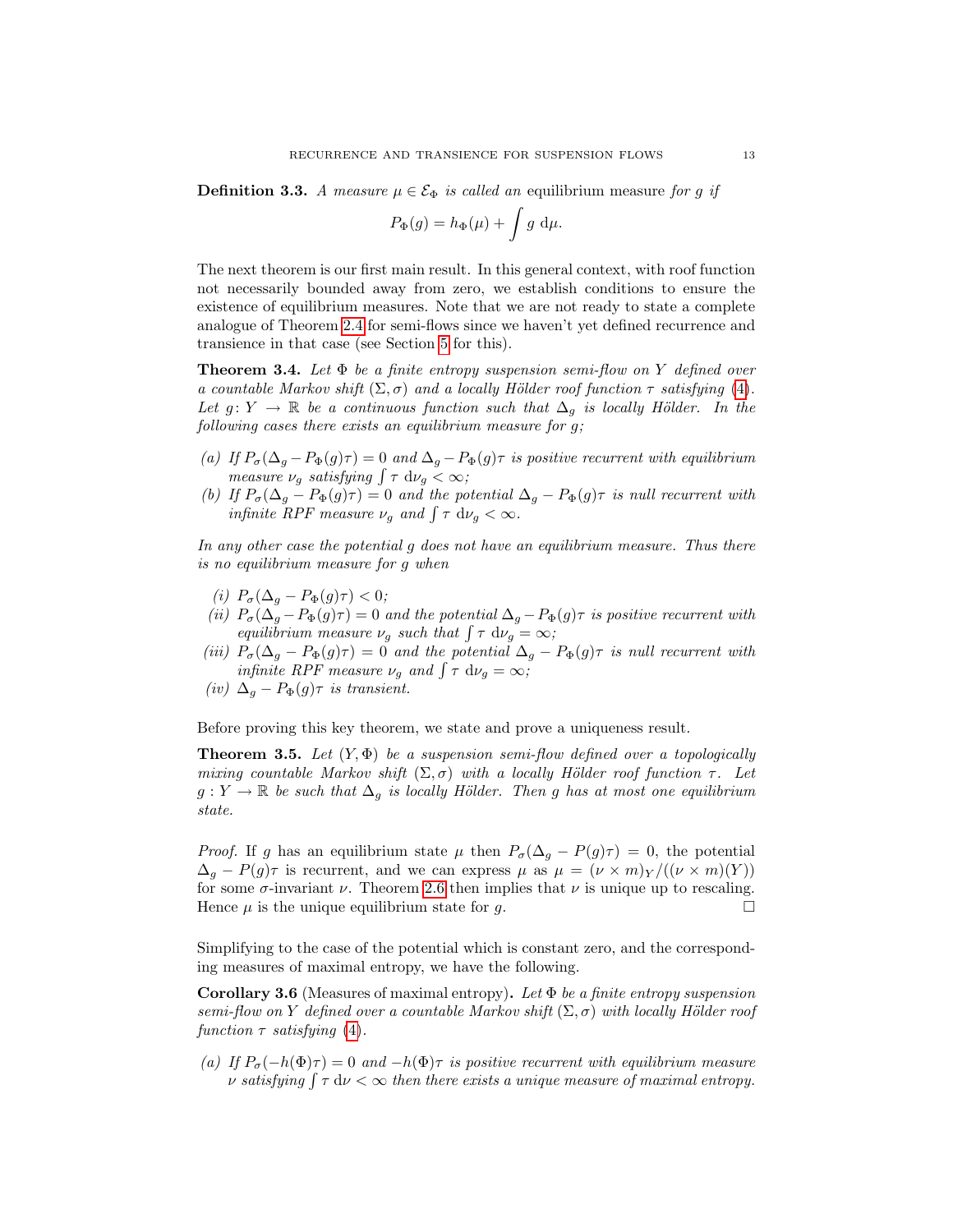(b) If  $P_{\sigma}(-h(\Phi)\tau) = 0$  and the potential  $h(\Phi)\tau$  is null recurrent with infinite RPF measure  $\nu$  and  $\int \tau \, d\nu < \infty$  then there exists a unique measure of maximal entropy.

In any other case the flow does not have a measure of maximal entropy.

<span id="page-13-1"></span>To prove Theorem [3.4,](#page-12-0) we require two lemmas.

**Lemma 3.7.** If  $P_{\sigma}(\Delta_q - P_{\Phi}(q)\tau) < 0$  then there are no equilibrium measures for g.

*Proof.* We will show that for any measure  $\mu \in \mathcal{M}_{\Phi}$  we have  $h_{\Phi}(\mu) + \int g d\mu < P_{\Phi}(g)$ . Assume first that  $\mu = \nu \times m$  where  $\nu \in \mathcal{M}_{\sigma}$ , i.e.,  $\nu$  is a probability measure. Since  $P_{\sigma}(\Delta_q - P_{\Phi}(q)\tau) < 0$ , Theorem [3.4](#page-12-3) implies

$$
h_{\sigma}(\nu) + \int \Delta_g \, \mathrm{d}\nu - P_{\Phi}(g) \int \tau \, \mathrm{d}\nu < 0,
$$

thus

$$
\frac{h_{\sigma}(\nu)}{\int \tau \, \mathrm{d}\nu} + \frac{\int \Delta_g \, \mathrm{d}\nu}{\int \tau \, \mathrm{d}\nu} = h_{\Phi}(\mu) + \int g \, \mathrm{d}\mu < P_{\Phi}(g).
$$

Therefore, no measure  $\mu \in \mathcal{M}_{\Phi}$  of the form  $\mu = \nu \times m$ , where  $\nu \in \mathcal{M}_{\sigma}$ , can be an equilibrium measure for g.

Let us assume now that  $\mu = \nu \times m$  where  $\nu$  is an infinite invariant measure such that  $\int \tau \, d\nu < \infty$ . Note that since the flow has finite entropy,  $h_{\Phi}(\mu) = h_{\Phi}(\nu \times m) < \infty$ , so Abramov's formula implies that  $h_{\sigma}(\nu) < \infty$ . Assume by way of contradiction that the measure  $\mu$  is an equilibrium measure for g. In particular, since  $h_{\Phi}(\mu) < \infty$ , this implies that  $\int g d\mu < \infty$ . Since  $\tau \in L^1(\nu)$  we have  $\Delta_q \in L^1(\nu)$  and

$$
P_{\Phi}(g) = h_{\Phi}(\mu) + \int g \, \mathrm{d}\mu = \frac{h_{\sigma}(\nu)}{\int \tau \, \mathrm{d}\nu} + \frac{\int \Delta_g \, \mathrm{d}\nu}{\int \tau \, \mathrm{d}\nu}.
$$

This implies,

<span id="page-13-0"></span>
$$
h_{\sigma}(\nu) + \int \Delta_g \, \mathrm{d}\nu - P_{\Phi}(g) \int \tau \, \mathrm{d}\nu = 0. \tag{8}
$$

A direct application of [\[Sa2,](#page-33-4) Theorem 2] gives

$$
h_{\sigma}(\nu) \le \int \left( P_{\sigma}(\Delta_g - P_{\Phi}(g)\tau) - \Delta_g + P_{\Phi}(g)\tau \right) d\nu
$$

However, since by [\(8\)](#page-13-0),

$$
h_{\sigma}(\nu) = -\int \left(\Delta_g + P_{\Phi}(g)\tau\right) d\nu,
$$

we obtain

$$
P_{\sigma}(\Delta_g - P_{\Phi}(g)\tau) = 0.
$$

This contradiction proves the statement.  $\Box$ 

<span id="page-13-2"></span>**Lemma 3.8.** If  $P_{\sigma}(\Delta_g - P_{\Phi}(g)\tau) = 0$  and the potential  $\Delta_g - P_{\Phi}(g)\tau$  is nullrecurrent with corresponding infinite measure  $\nu$  satisfying  $\tau \in L^1(\nu)$  then there exists an equilibrium measure for g.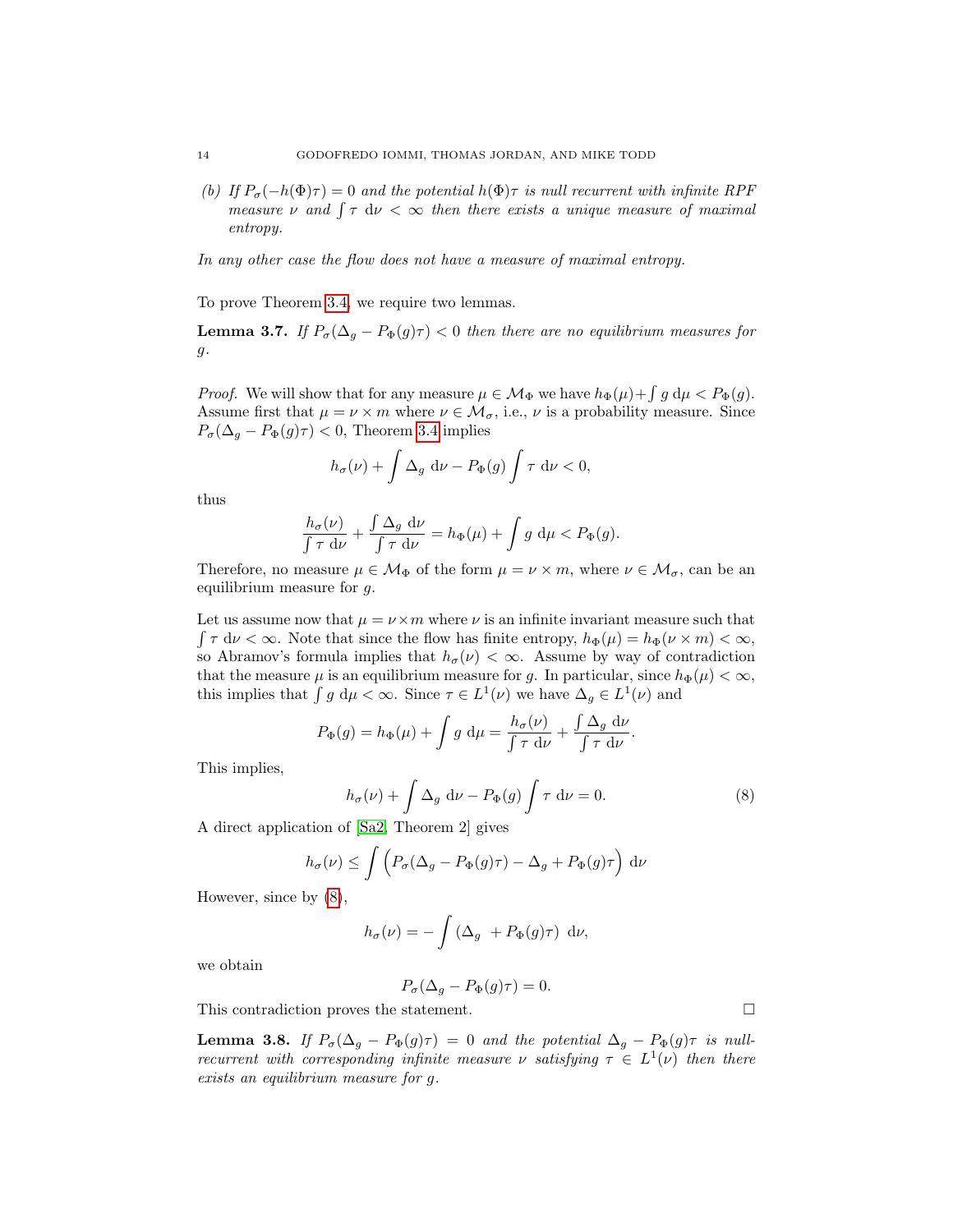*Proof.* In the proof of Lemma [3.7](#page-13-1) we showed that if  $\nu$  is the infinite RPF measure associated to  $\Delta_g - P_{\Phi}(g) \tau$  satisfying  $\tau \in L^1(\nu)$ , and the flow is of finite entropy, then  $\Delta_g \in L^1(\nu)$ . It is a consequence of [\[Sa2,](#page-33-4) Theorem 2] that

$$
h_{\sigma}(\nu) = \int \left( P_{\sigma}(\Delta_g - P_{\Phi}(g)\tau) - \Delta_g + P_{\Phi}(g)\tau \right) d\nu.
$$

Since  $P(\Delta_g - P_{\Phi}(g)\tau) = 0$  we obtain

$$
h_{\sigma}(\nu) = -\int \Delta_g \, \mathrm{d}\nu + P_{\Phi}(g) \int \tau \, \mathrm{d}\nu.
$$

That is

$$
P_{\Phi}(g) = \frac{h_{\sigma}(\nu)}{\int \tau \, \mathrm{d}\nu} + \frac{\int \Delta_g \, \mathrm{d}\nu}{\int \tau \, \mathrm{d}\nu}.
$$

Therefore, for  $\mu = \nu \times m \in \mathcal{M}_{\Phi}$ ,

$$
P_{\Phi}(g) = h_{\Phi}(\mu) + \int g \, \mathrm{d}\mu,
$$

so  $\mu$  is an equilibrium measure for q, as required.  $\Box$ 

Proof of Theorem [3.4](#page-12-0). Case (a) of the theorem follows from [\[BI1,](#page-31-6) Theorem 4]. Case (b) of the theorem follows by Lemma [3.8.](#page-13-2)

To complete the proof, we will show that cases (a) and (b) are the only cases in which there is an equilibrium measure for q. Suppose that q has a finite equilibrium measure  $\mu$ . Then  $\mu$  is of the form  $\nu \times m$  where  $\nu$  is a  $\sigma$ -invariant measure, which can be either finite or infinite and  $\int \tau \, d\nu < \infty$ . If  $\nu$  is finite then it is an equilibrium measure for  $\Delta_q$  –  $P_{\Phi}(g)\tau$  and  $P(\Delta_q - P_{\Phi}(g)\tau) = 0$ . Thus  $\Delta_q - P_{\Phi}(g)\tau$  is either recurrent or positive recurrent and so we are in case (a) or (b). If  $\nu$  is infinite then it satisfies the Variational Principle for invariant measures (see Theorem [2.6\)](#page-5-1) and is a fixed point for  $L^*_{\Delta_g - P_{\Phi}(g)\tau}$  and thus  $\Delta_g - P_{\Phi}(g)\tau$  is null recurrent, as in case  $\Box$ 

**Remark 3.9.** Let  $\mu$  be an equilibrium measure for the potential g which can be written as  $\mu = \nu \times m$ , where  $\nu$  is the equilibrium measure for  $\Delta_g - P_{\Phi}(g) \tau$ . Techniques developed by Melbourne and Török  $[MT]$  to obtain statistical limit theorems can be applied in this setting. Indeed, let  $\psi: Y \to \mathbb{R}$  be a zero mean potential, that is  $\int \psi \, d\mu = 0$ . Assume that  $\tau \in L^a(\nu)$  and that  $\psi \in L^b(\mu)$  with

$$
\left(1-\frac{1}{a}\right)\left(1-\frac{1}{b}\right) \geq \frac{1}{2}.
$$

<span id="page-14-0"></span>If  $\Delta_{\psi}$  and  $\tau$  satisfy the Central Limit Theorem then  $\psi$  satisfies the Central limit Theorem.

#### 4. Inducing schemes

In this section we study the inducing procedure in the context of flows (compare to the discrete case in Section [2.2\)](#page-5-2). While the inducing scheme theory is well developed in the context of maps, in our context has not been thoroughly studied. However, inducing was used in [\[IJ,](#page-32-4) Section 6.2] to establish the existence of phase transitions for arbitrary topologically mixing suspension flows and potentials satisfying certain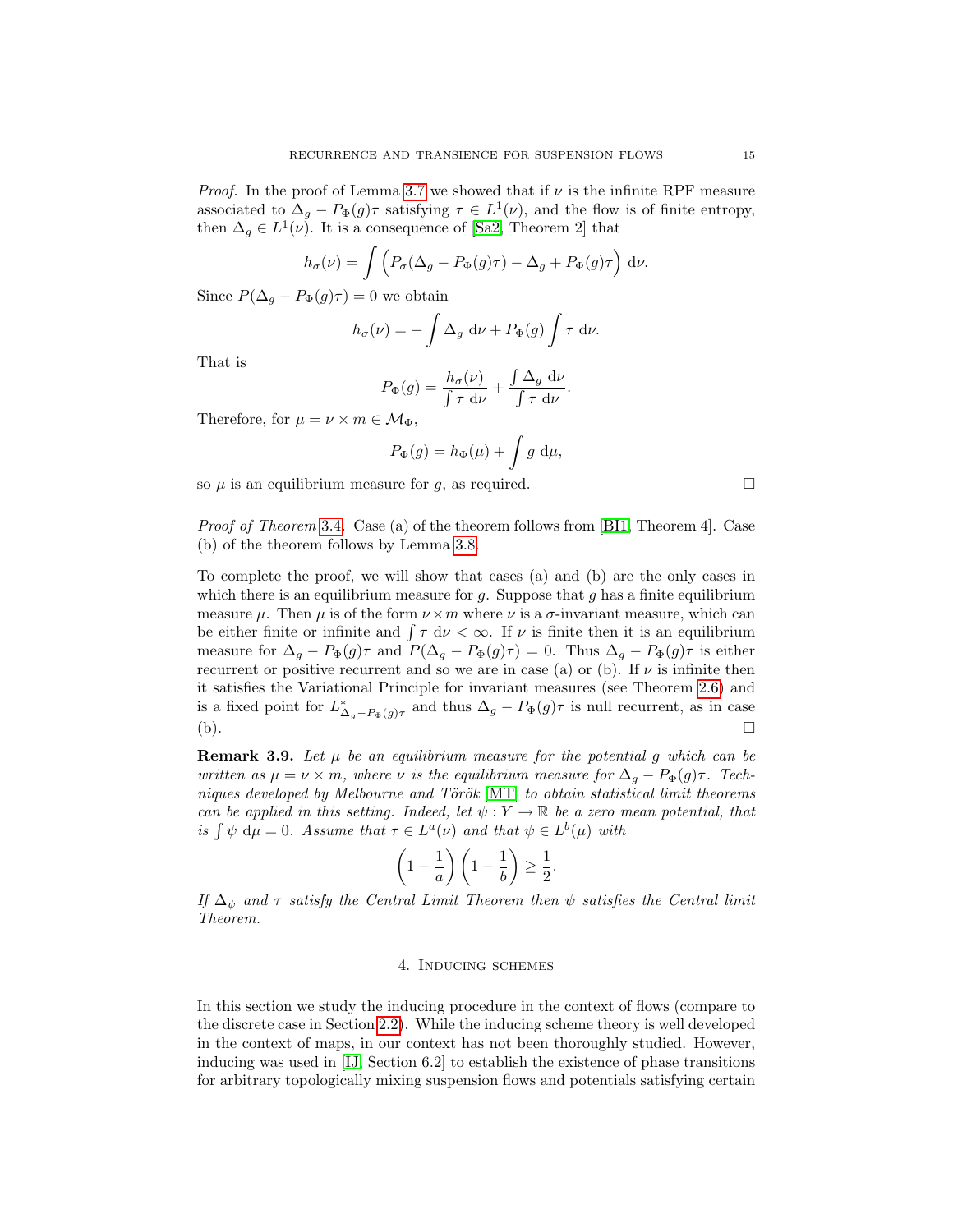growth conditions. We will use the technique later to prove results on the recurrence properties of semi-flows as well as to help us understand specific examples.

Note that not only we obtain a better combinatorial structure when inducing, but also if  $\inf \{ \tau(x) : x \in C_a \} > 0$  then the induced roof function  $\overline{\tau}$  will be bounded away from zero.

We have already seen (see Remark [2.8](#page-6-0)) that the integral of a potential with respect to a measure and the integral of the induced potential with respect to the lifted measure are related by the Kac formula. In the context of flows we also remark the following.

**Remark 4.1** (Kac's formula on flows). Let  $\nu \in \mathcal{M}_{\sigma}$  be ergodic and satisfy that  $\nu(C_a) > 0$ . Denote by  $\overline{\nu} \in \mathcal{M}_{\overline{\sigma}}$  its lift to the induced system as in [\(3\)](#page-6-1). Let  $\phi : \Sigma \to \mathbb{R}$  be a potential of summable variations and let  $\overline{\phi}$  be the corresponding induced potential as in [\(2\)](#page-6-3). The case  $\int r_a d\overline{\nu} < \infty$  was considered in Remark [2.8](#page-6-0). Note that if  $\overline{\nu} \in \mathcal{M}_{\overline{\sigma}}$  with  $\int \overline{\tau} d\nu < \infty$  but  $\int r_a d\overline{\nu} = \infty$  then the projection of  $\nu$  is an infinite  $\sigma$ -invariant measure but  $\mu = \nu \times m$  will be a finite  $\Phi$ -invariant measure. For a potential  $g: Y \to \mathbb{R}$  we have

$$
\int g \ d\mu = \frac{\int \overline{\Delta_g} \ d\overline{\nu}}{\int \overline{\tau} \ d\overline{\nu}}.
$$

Note that inducing corresponds to choosing a different base map to suspend the flow over. This can be thought of as considering a different cross-section to the flow.

The first important remark that we will make in this context is that the pressure for the flow can be computed using the induced system. This fact was implicit in [\[IJ,](#page-32-4) Lemma 6.1. Moreover, if  $\inf \{ \tau(x) : x \in C_a \} > 0$  then the existence of equilibrium measures can be determined in the induced system.

<span id="page-15-0"></span>**Lemma 4.2.** Let  $(Y, \Phi)$  be a suspension semi-flow defined over a topologically mixing countable Markov shift  $(\Sigma, \sigma)$  with a locally Hölder roof function  $\tau$ . Let  $g: Y \to \mathbb{R}$  be such that  $\Delta_g$  is locally Hölder. Then

$$
P_{\Phi}(g) = \inf \left\{ s \in \mathbb{R} : P_{\overline{\sigma}}(\overline{\Delta_g - s\tau}) \le 0 \right\}.
$$

Moreover if  $\inf \{ \tau(x) : x \in C_a \} > 0$  then g has an equilibrium measure if and only if  $P_{\overline{\sigma}}(\overline{\Delta_g - P_{\Phi}(g)\tau})=0$  and  $\overline{\Delta_g - P_{\Phi}(g)\tau}$  has an equilibrium measure with respect to which  $\bar{\tau}$  is integrable.

*Proof.* By the definition of  $P_{\Phi}(g)$  it suffices to show that

$$
\sup\{s \in \mathbb{R} : P_{\sigma}(\Delta_g - s\tau) > 0\} = \sup\{s \in \mathbb{R} : P_{\overline{\sigma}}(\overline{\Delta_g - s\tau}) > 0\}.
$$

To start let  $t \in \mathbb{R}$  satisfy that  $P_{\overline{\sigma}}(\overline{\Delta_g - t\tau}) > 0$  and note that there must exist a compactly supported  $\bar{\sigma}$ -ergodic probability measure  $\bar{\mu}$  such that

$$
h_{\overline{\sigma}}(\overline{\mu}) + \int \overline{\Delta_g} \, d\overline{\mu} - t \int \overline{\tau} \, d\overline{\mu} > 0.
$$

By considering the projection of  $\bar{\mu}$  and applying the Variational Principle we can deduce that  $P_{\sigma}(\Delta_q - t\tau) > 0$ .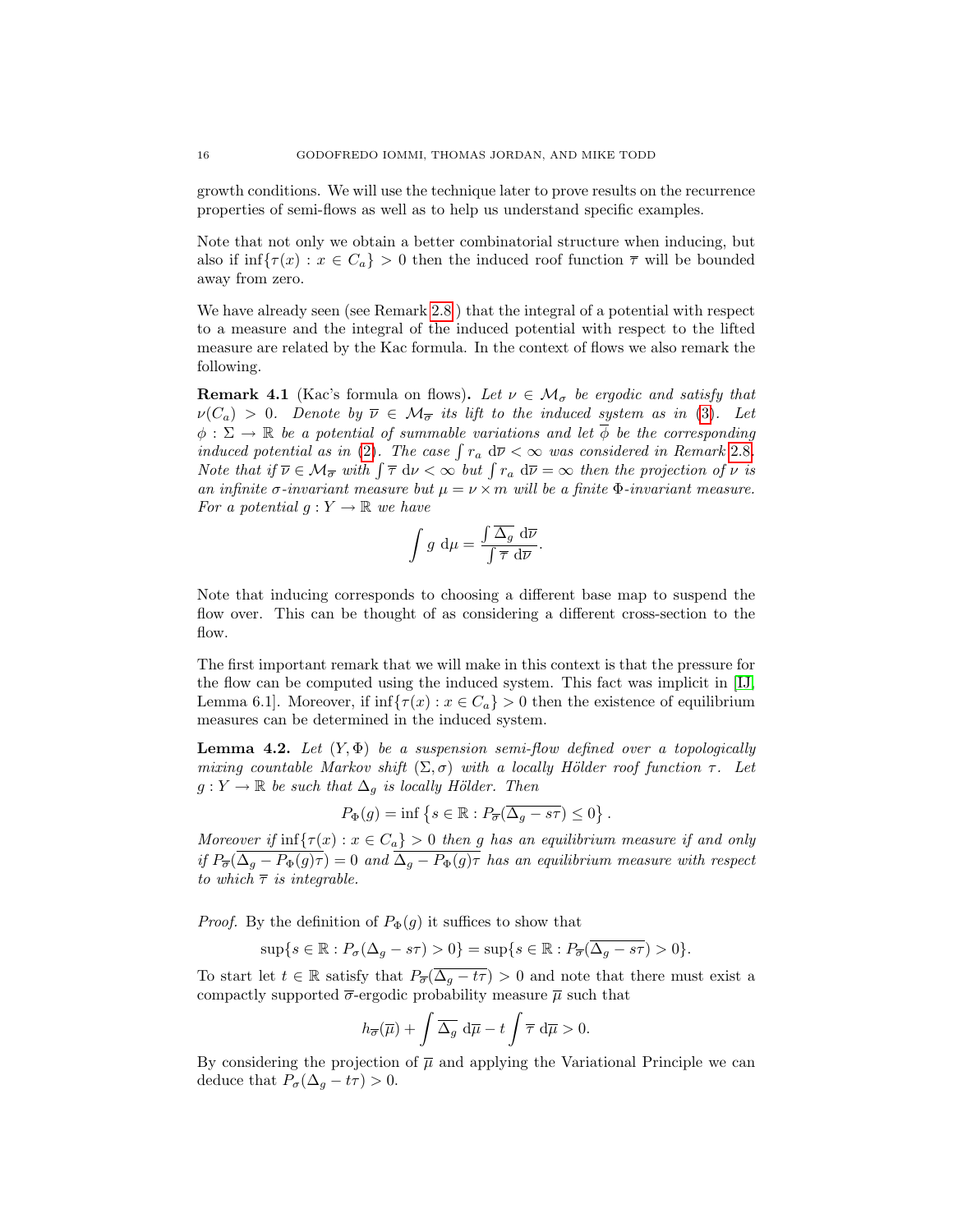On the other hand if we fix  $t \in \mathbb{R}$  such that  $P_{\sigma}(\Delta_q - t\tau) > 0$  then we can find a compactly supported ergodic measure,  $\mu$  such that  $h_{\sigma}(\mu) + \int \Delta_g \, d\mu - t \int \tau \, d\mu > 0$ and induce to observe that  $P_{\overline{\sigma}}(\overline{\Delta_g - t\tau}) > 0$ . The first part of the result now follows.

To prove the second part suppose that  $P_{\overline{\sigma}}(\overline{\Delta_g - P_{\Phi}(g)\tau}) = 0$  and  $\overline{\Delta_g - P_{\Phi}(g)\tau}$  has an ergodic equilibrium measure  $\overline{\mu}$  such that  $\int \overline{\tau} d\overline{\mu} < \infty$ . Thus  $\overline{\mu}$  can be pushed down to a (possibly infinite)  $\sigma$ -invariant measure  $\mu$  where  $\int \tau \, d\nu < \infty$  and

$$
0 = h_{\overline{\sigma}}(\overline{\mu}) + \int \overline{\Delta_g - P_{\Phi}(g)\tau} \, d\overline{\mu}
$$

which means

$$
P_{\Phi}(g) = \frac{h_{\sigma}(\mu)}{\int \tau \, \mathrm{d}\mu} + \frac{\int \Delta_g \, \mathrm{d}\mu}{\int \tau \, \mathrm{d}\mu}.
$$

Therefore,  $\mu \times m$  is a finite equilibrium measure for g.

On the other hand if q has an equilibrium measure, then by Theorem [3.4](#page-12-0) and Theorem [2.4](#page-5-0) it has an equilibrium measure of the form  $\nu \times m$  where  $\nu$  must be a RPF measure for  $\Delta_g - P_{\Phi}(g) \tau$  (note that it can be infinite). Thus we can induce to yield  $\overline{\nu}$  which will be an equilibrium measure for  $\overline{\Delta_g - P_{\Phi}(g)\tau}$ .

**Remark 4.3.** In the proof of the second part of the lemma, the assumption  $\int \overline{\tau} d\overline{\mu}$  $\infty$  follows immediately in some cases. For example, if  $P_{\Phi}(g) \neq 0$  and  $\Delta_g$  and  $\tau$ are not asymptotically comparable (i.e., to rule out  $\lfloor \int \overline{\Delta}_g \ d\overline{\mu} \rfloor$  and  $\lfloor \int \overline{\tau} \ d\overline{\mu} \rfloor$  being simultaneously infinite, but  $|\int \overline{\Delta_g - P_{\Phi}(g)\tau} d\overline{\mu}| < \infty$ ), then the fact that  $\overline{\mu}$  is an equilibrium measure for  $\overline{\Delta_g - P_{\Phi}(g)\tau}$  implies that  $|\int \overline{\Delta_g - P_{\Phi}(g)\tau} d\overline{\mu}| < \infty$  and thus  $\int \overline{\tau} d\overline{\mu} < \infty$ .

For use later, specifically in examples in Section [5,](#page-16-0) we define

$$
s_{\infty} := \inf\{s : P(-s\overline{\tau}) < \infty\}.
$$

This number plays an important role in the thermodynamic formalism of the associated suspension flow.

**Remark 4.4.** We collect some basic facts about  $s_{\infty}$  and  $s \mapsto P_{\overline{\sigma}}(-s\overline{\tau})$ .

- 1. The constant  $s_{\infty} = \infty$  if and only if  $h(\Phi) = \infty$ .
- 2. Since  $\tau \geq 0$ , this is also true for the induced version. Hence  $s \mapsto P_{\overline{\sigma}}(-s\overline{\tau})$  is a non-increasing function. In particular, since  $P_{\overline{\sigma}}(0) = \infty$ , this means that  $s_\infty \geq 0.$

# 5. Recurrence and transience for suspension flows

<span id="page-16-0"></span>In this section we extend the notions of recurrence and transience to potentials defined on suspension flows. This notions were given in the context of countable Markov shifts by Sarig in [\[Sa1\]](#page-32-5) and allow for the classification of a potential according to its recurrence properties. They have also been extended beyond the realm of Markov systems in [\[IT\]](#page-32-20).

We begin by defining the relevant partition function.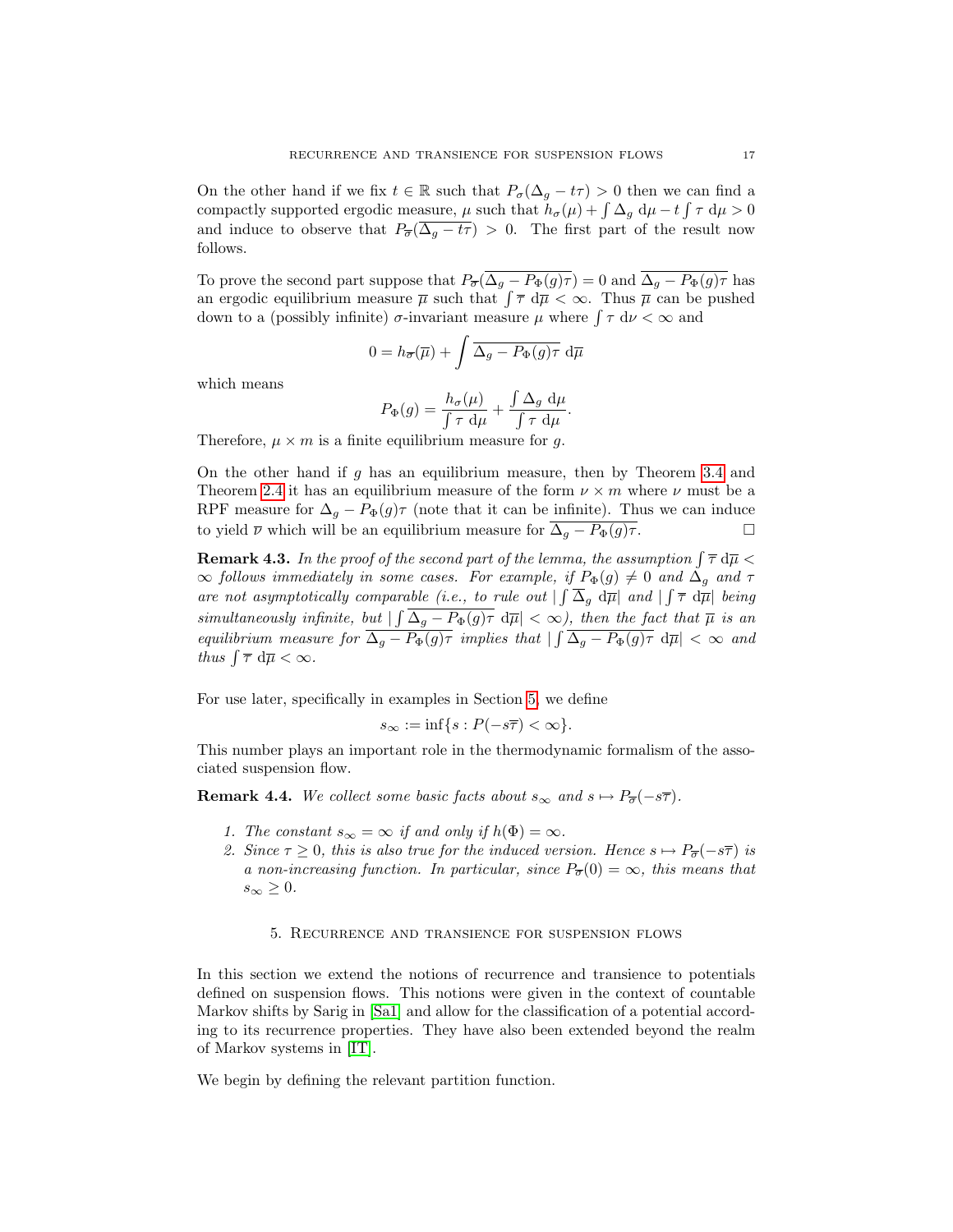**Definition 5.1.** Let  $g: Y \to \mathbb{R}$  be a potential such that  $\Delta_g: \Sigma \to \mathbb{R}$  is of summable variations and  $P_{\Phi}(g) < \infty$ . Given  $C_{i_0} \in \Sigma$ , let

$$
Z_n(g, C_{i_0}) := \sum_{x \in C_{i_0}, \phi_s(x,0) = (x,0), \text{ for } n-1 < s \le n} e^{\int_0^s g(\phi_t(0,x)) \, \mathrm{d}t}.
$$

We say that g is recurrent if

$$
\sum_{n=1}^{\infty} Z_n(g - P_{\Phi}(g), C_{i_0}) = \infty.
$$

Otherwise, g is transient.

The following result establishes the relationship between recurrence and transience with equilibrium measures.

**Theorem 5.2.** Let  $g: Y \to \mathbb{R}$  be a potential such that  $\Delta_g: \Sigma \to \mathbb{R}$  is of summable variations and  $P_{\Phi}(g) < \infty$  and suppose  $\tau$  satisfies [\(4\)](#page-8-0).

- (a) The definition of recurrence is independent of the cylinder  $C_{i_0}$ .
- (b)  $P_{\Phi}(g) = \lim_{n \to \infty} \frac{1}{n} \log Z_n(g, C_{i_0}).$
- (c) The potential g is recurrent if and only if  $\Delta_g \tau P_{\Phi}(g)$  is recurrent and  $P(\Delta_g P_{\Phi}(g)\tau =0.$
- <span id="page-17-0"></span>(d) If g is recurrent then there exists a conservative measure  $\nu_g$  which can be obtained as  $\mu \times m$  where  $\mu$  is the RPF measure for  $\Delta_g - \tau P_{\Phi}(g)$ .

**Remark 5.3.** The condition  $P_{\sigma}(\Delta_g - P_{\Phi}(g)\tau) = 0$  in (c) is crucial. In Example [6.9](#page-23-0) below we construct a case where  $\Delta_g - \tau P_{\Phi}(g)$  is recurrent, but  $P_{\sigma}(\Delta_g - P_{\Phi}(g)\tau) < 0$ and thus g is transient.

*Proof.* The proof of (a) follows from the proof of (c). The proof of (b) follows from  $[JKL].$  $[JKL].$ 

<span id="page-17-1"></span>For part (c), we will shortly prove the following:

Claim 1.

$$
\sum_{n=1}^{\infty} Z_n(g - P_{\Phi}(g), C_{i_0}) = \sum_{n=1}^{\infty} Z_n(\Delta_g - \tau P_{\Phi}(g), C_{i_0}).
$$

This can be added to the following claim, which follows immediately from the definition of pressure being the radius of convergence of the power series defined by partition functions.

**Claim 2.** 
$$
P_{\sigma}(\Delta_g - P_{\Phi}(g)\tau) < 0
$$
 implies that  $\sum_{n=1}^{\infty} Z_n(\Delta_g - \tau P_{\Phi}(g), C_{i_0}) < \infty$ .

Together the claims show that g being recurrent implies that  $\Delta_g - \tau P_{\Phi}(g)$  is recurrent and  $P(\Delta_g - P_{\Phi}(g)\tau) = 0$ . Moreover, Claim [1](#page-17-1) alone shows that if  $\Delta_g - \tau P_{\Phi}(g)$ is recurrent and  $P(\Delta_q - P_{\Phi}(q)\tau) = 0$  then g is recurrent. So (c) holds,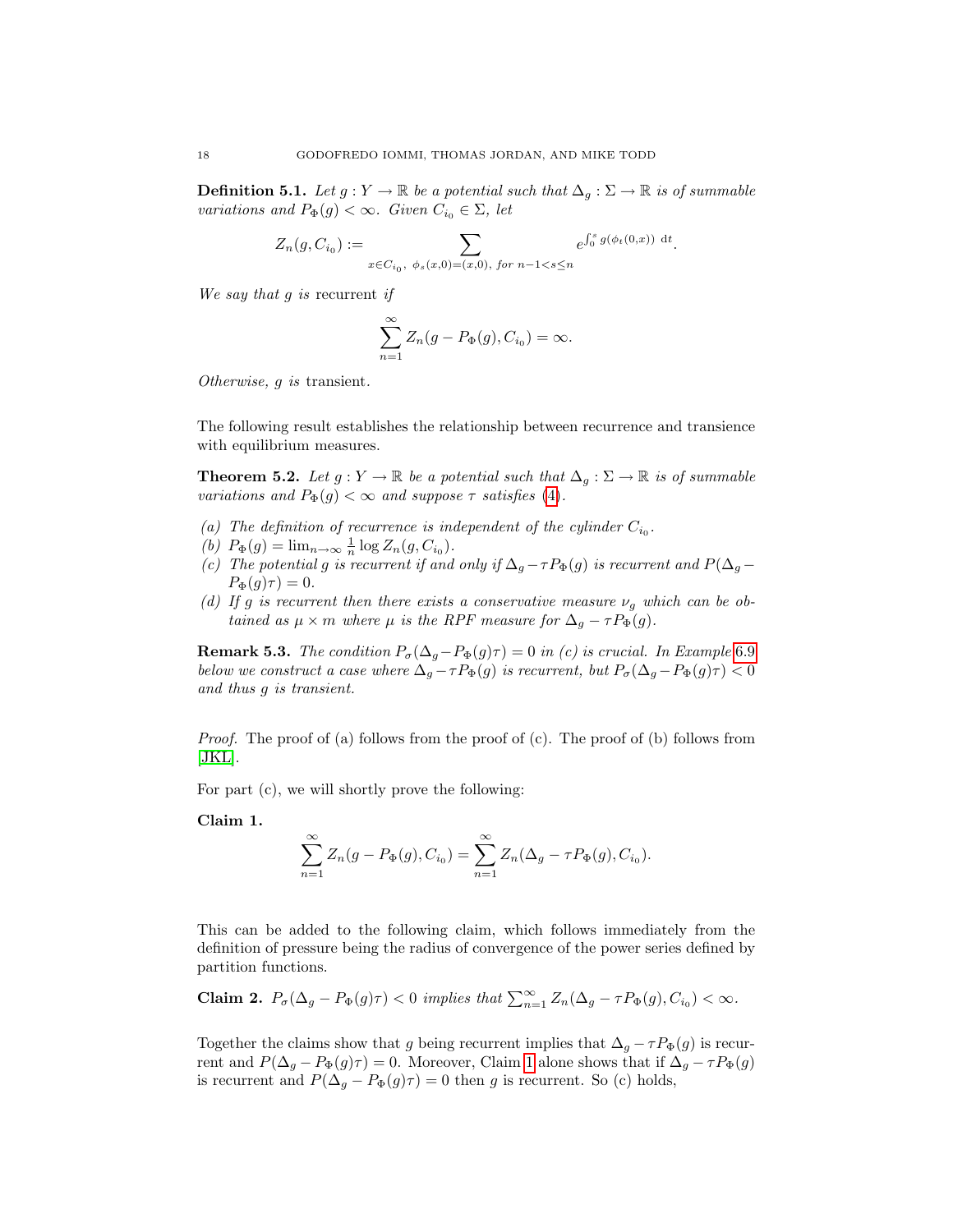*Proof of Claim [1](#page-17-1).* First for  $x \in C_{i_0}$  such that  $\phi_s(x, 0) = (x, 0)$  where  $n-1 < s \leq n$ , set  $k_{x,n}$  to be the number of times that  $(x, 0)$  has returned to the base at time s, i.e., let  $k \in \mathbb{N}$  such that  $\tau^k(x) = s$ . Then

$$
Z_n(g - P_{\Phi}(g), C_{i_0}) = \sum_{x \in C_{i_0}, \phi_s(x, 0) = (x, 0), \text{ for } n-1 < s \le n} e^{\int_0^s (g - P_{\Phi}(g))(\phi_t(0, x)) dt}
$$
\n
$$
= \sum_{x \in C_{i_0}, \phi_s(x, 0) = (x, 0), \text{ for } n-1 < s \le n} e^{\sum_{i=0}^{k_{x,n}-1} \int_{\tau^i(x)}^{\tau^i(x)} s(g - P_{\Phi}(g))(\phi_t(0, x)) dt}
$$
\n
$$
= \sum_{x \in C_{i_0}, \phi_s(x, 0) = (x, 0), \text{ for } n-1 < s \le n} e^{\left(\sum_{i=0}^{k_{x,n}-1} \Delta_g(\sigma^i(x))\right) - sP_{\Phi}(g)}.
$$

Since

$$
Z_n(\Delta_g - \tau P_{\Phi}(g), C_{i_0}) = \sum_{\{x \in C_{i_0} : \sigma^n x = x\}} e^{\left(\sum_{i=0}^{n-1} \Delta_g(\sigma^i(x))\right) - nP_{\Phi}(g)},
$$

each term  $e^{(\sum_{i=0}^{kx,n-1} \Delta_g(\sigma^i(x))) - sP_{\Phi}(g)}$  in the sum for  $Z_n(g-P_{\Phi}(g), C_{i_0})$  is counted as part of the sum for  $Z_{k_{x,n}}(\Delta_g-\tau P_{\Phi}(g), C_{i_0})$ . Thus the sum  $\sum_{n=1}^{\infty} Z_n(g-P_{\Phi}(g), C_{i_0})$ is simply a reordering of the series of positive terms  $\sum_{n=1}^{\infty} Z_n(\Delta_g - \tau P_{\Phi}(g), C_{i_0})$ .  $\Box$ 

For (d), the existence of the measure described follows from (c) plus the RPF Theorem (see Theorem [2.4\)](#page-5-0) applied to  $\Delta_g - \tau P_{\Phi}(g)$ . Conservativity follows from the fact that since the RPF measure is conservative then so is  $u \times m$ . the fact that since the RPF measure is conservative then so is  $\mu \times m$ .

In order to give a criterion for the existence of equilibrium measures for the flow, we consider the following,

**Definition 5.4.** Let  $g: Y \to \mathbb{R}$  be a potential such that  $\Delta_q: \Sigma \to \mathbb{R}$  is of summable variations and  $P_{\Phi}(g) < \infty$ . Let

$$
P_n := \{ x \in C_{i_0} : \exists s \in (n-1, n] \ s.t. \ \phi_s(x, 0) = (x, 0), \ \text{but } \phi_t(x, 0) \notin C_{i_0} \forall t \in (0, s) \}.
$$

For  $x \in P_n$ , let  $s_x > 0$  be minimal such that  $\phi_{s_x}(x, 0) = (x, 0)$ . Now let

$$
Z_{n,\tau}^*(g, C_{i_0}) := \sum_{x \in P_n} e^{\int_0^{s_x} g(\phi_t(x)) \, \mathrm{d}t}.
$$

<span id="page-18-0"></span>**Remark 5.5.** For each  $x \in P_n$  there exists  $n_x \in \mathbb{N}$  such that  $s_x = \tau^{n_x}(x)$ , so for a potential  $\tilde{g}$  such that  $\Delta_{\tilde{g}} : \Sigma \to \mathbb{R}$  is of summable variations,  $P(\Delta_{\tilde{g}}) < \infty$  and  $\overline{\Delta_{\tilde{g}}}$ is locally Hölder we have

$$
\int_0^{s_x} \tilde{g}(\phi_t) dt = S_{n_x} \Delta_{\tilde{g}} = \overline{\Delta_{\tilde{g}}}(x).
$$

Let  $Y_x$  be the  $(n_x-1)$ -cylinder Y around x w.r.t. the dynamics  $\sigma$ , so  $\sigma^{n_x}(Y) = C_{i_0}$ . This set is a 1-cylinder for the induced map  $\overline{\sigma}$ . We will use the fact below that if  $\hat{\mu}$ is a Gibbs measure for  $\overline{\Delta_{\tilde{g}}}$  then  $\overline{\mu}(Y)$  is uniformly comparable to  $e^{\Delta_{\tilde{g}}(x)}$ . Note that this term is a summand in the sum for  $Z_{n,\tau}^*$ .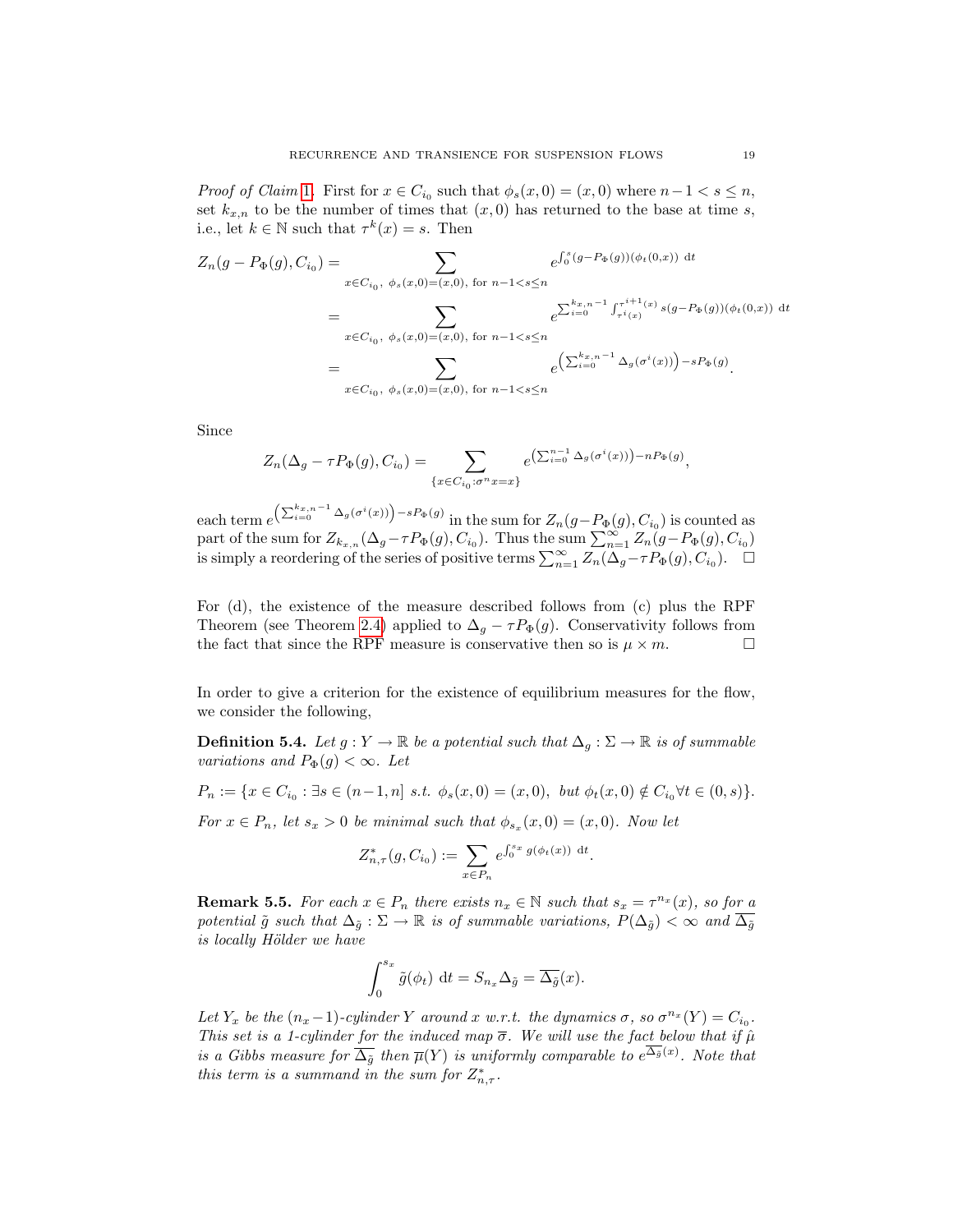**Definition 5.6.** Let  $g: Y \to \mathbb{R}$  be a potential such that  $\Delta_g: \Sigma \to \mathbb{R}$  is of summable variations and  $P_{\Phi}(g) < \infty$ . Suppose that g is recurrent. If

$$
\sum_n n Z^*_{n,\tau}(g) e^{-nP_\Phi(g)} < \infty
$$

we say that g is positive recurrent. If

$$
\sum_n n Z^*_{n,\tau}(g) e^{-nP_{\Phi}(g)} = \infty
$$

we say that g is null recurrent.

Note that definition above is independent of the cylinder  $C_{i_0}$ .

**Theorem 5.7.** Let  $g: Y \to \mathbb{R}$  be a positive recurrent potential, and suppose  $\tau$ satisfies [\(4\)](#page-8-0). Then there exists an equilibrium measure  $\nu_a$ .

*Proof.* Define  $\Delta_g - \tau P_{\Phi}(g)$  to be the induced version of  $\Delta_g - \tau P_{\Phi}(g)$  on  $C_{i_0}$ . Also define  $\bar{\tau}$  to be the induced roof function. Since g is recurrent and, by Theorem [5.2,](#page-17-0)  $P_{\sigma}(\Delta_g - \tau P_{\Phi}(g)) = 0$ , the proof of [\[Sa3,](#page-33-6) Lemma 3] implies that there is an equilibrium measure  $\overline{\mu}$  for  $\overline{\Delta_g - \tau P_{\Phi}(g)}$ , which projects to the flow if  $\int \overline{\tau} d\overline{\mu} < \infty$ (see Remark [2.8](#page-6-0)). Since by the same result (see also [\[Sa4\]](#page-33-5)),  $\overline{\mu}$  is a Gibbs mea-sure, as in Remark [5.5](#page-18-0) the value of  $\int \overline{\tau} d\overline{\mu}$  can be bounded by a constant times  $\sum_{n} n Z^{*}_{n,\tau}(g) e^{-n P_{\Phi}(g)}$ . Since g is positive recurrent, these values are bounded and the result is proved.  $\Box$ 

**Remark 5.8.** In the spirit of  $[IT]$ , we now characterise recurrence in a way which extends beyond semi-flows over finite shifts. Let  $g: Y \to \mathbb{R}$  be a potential such that  $\Delta_g : \Sigma \to \mathbb{R}$  is of summable variations and  $P_{\Phi}(g) < \infty$ . Sumarising, we say that g is

- 1. Positive recurrent if it has an equilibrium measure
- 2. Null-recurrent if  $P_{\sigma}(\Delta_g-P_{\Phi}(g)\tau)=0$ , the potential  $\Delta_g-P_{\Phi}(g)\tau$  is recurrent with corresponding measure  $\nu$  and  $\int \tau \, d\nu = \infty$ .
- 3. Transient in any other case.

In particular, our definitions extend the corresponding ones given by Sarig [\[Sa1\]](#page-32-5) for countable Markov shifts. Note that these definitions are independent of the particular choice of base dynamics, so for example still hold if we take a first return map to part of  $\Sigma$ .

### 6. The renewal flow

<span id="page-19-0"></span>In this section we define and study a class of suspension flows of particular interest, since they serve as symbolic models for a class of flows belonging to the boundary of hyperbolic flows. We study the corresponding thermodynamic formalism establishing conditions for the existence of equilibrium measures and phase transitions.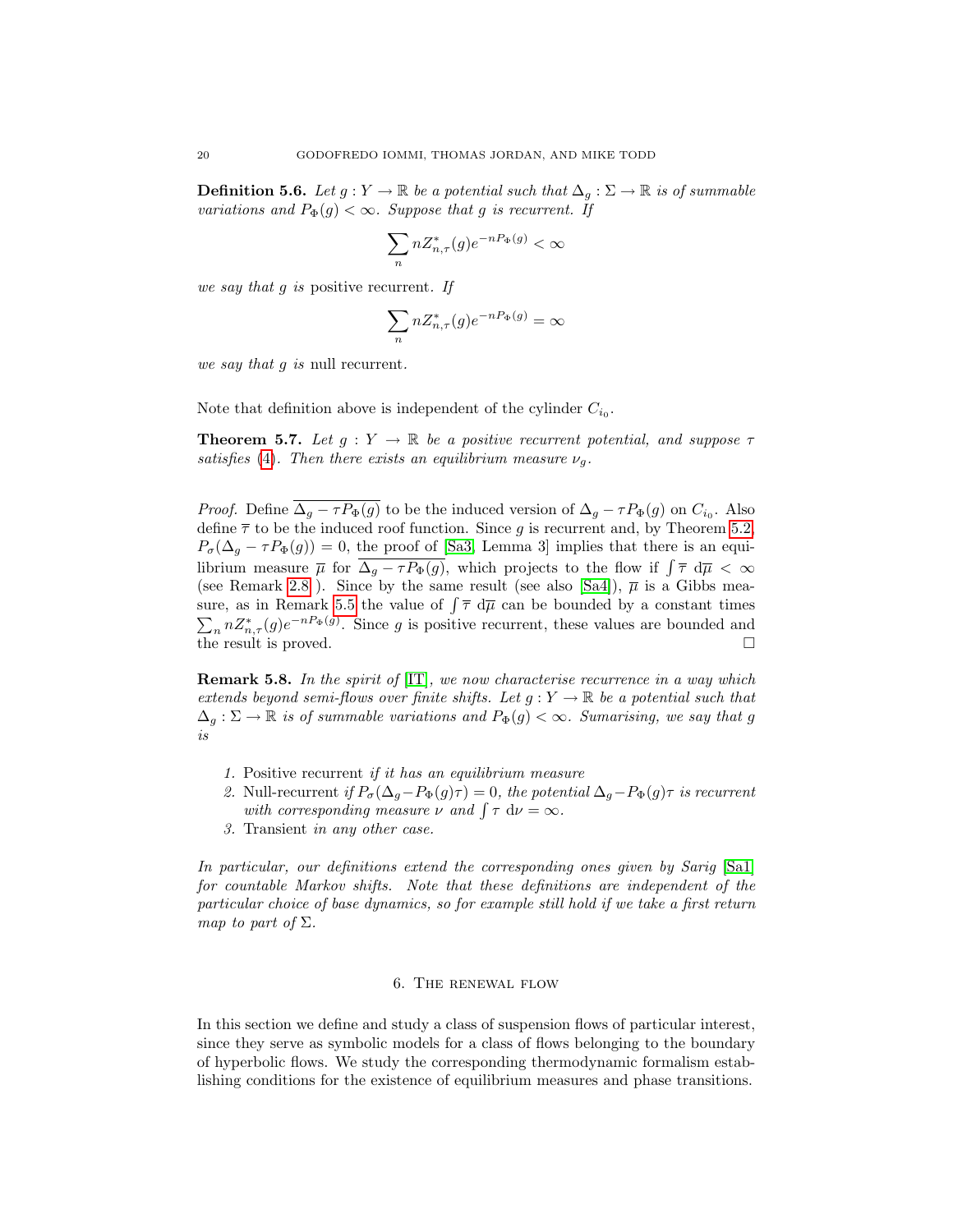6.1. The renewal shift and the renewal flow. For the alphabet  $\mathbb{N}_0$ , consider the transition matrix  $A = (a_{ij})_{i,j \in \mathbb{N}_0}$  with  $a_{0,0} = a_{0,n} = a_{n,n-1} = 1$  for each  $n \ge 1$ and with all other entries equal to zero. The renewal shift is the Markov shift  $(\Sigma_R, \sigma)$  defined by the transition matrix A, that is, the shift map  $\sigma$  on the space

$$
\Sigma_R=\left\{(x_i)_{i\geq 0}: x_i\in\mathbb{N}_0\text{ and }a_{x_ix_{i+1}}=1\text{ for each }i\geq 0\right\}.
$$

**Remark 6.1.** Let  $(\Sigma_2, \sigma)$  be the full-shift on the alphabet  $\{0, 1\}$ . There exists a topological conjugacy between the renewal shift  $(\Sigma_R, \sigma)$  and  $(\Sigma_2 \setminus \bigcup_{i=0}^{\infty} \sigma^{-i}(\overline{0}), \sigma)$ , where  $\overline{0} = (000 \cdots)$ . Indeed, denote by  $(0 \cdots 01)_n$  the cylinder  $C_{0\cdots 01}$  with n zeros, and consider the alphabet  $\{(0 \cdots 01)_n : n \geq 1\} \cup \{C_0\}$ . The possible transitions on this alphabet are

$$
(0\cdots 01)n\rightarrow (0\cdots 01)n-1, C0\rightarrow C0, and C0\rightarrow (0\cdots 01)n for n \ge 1.
$$

Note that this is simply a recoding of  $(\Sigma_2 \setminus \bigcup_{i=0}^{\infty} \sigma^{-i}(\overline{0}), \sigma)$ .

Let R be the class of functions  $\phi \colon \Sigma_R \to \mathbb{R}$  such that:

- 1. the function  $\phi$  has summable variation and is bounded from above;
- 2. the function  $\phi$  has finite Gurevich pressure;
- 3. the induced function  $\overline{\phi}$  is locally Hölder continuous.

We observe that  $R$  includes the class of Hölder continuous functions. Nevertheless, there are non-Hölder continuous functions that belong to  $\mathcal{R}$ .

Thermodynamic formalism is well understood in this setting for potentials of summable variations. Indeed, Sarig [\[Sa3\]](#page-33-6) proved the following (the version of this result for every  $q \in \mathbb{R}$ , and not just for positive values, appears in [\[BI2,](#page-31-20) Proposition 3]).

<span id="page-20-0"></span>**Proposition 6.2.** Let  $(\Sigma_R, \sigma)$  be the renewal shift. For each bounded  $\phi \in \mathcal{R}$  there exist  $q_c^+$  ∈  $(0, +\infty]$  and  $q_c^-$  ∈  $[-\infty, 0)$  such that:

- (a)  $q \mapsto P_{\sigma}(q\phi)$  is strictly convex and real analytic in  $(q_c^-, q_c^+)$ .
- (b)  $P_{\sigma}(q\phi) = mq$  for  $q < q_c^-$ , and  $P_G(q\phi) = Mq$  for  $q > q_c^+$ . Here  $m :=$  $\inf\left\{\int_{\Sigma_R}\phi\,d\mu:\mu\in\mathcal M_R\right\}\text{ and }M:=\sup\left\{\int_{\Sigma_R}\phi\,d\mu:\mu\in\mathcal M_R\right\}.$
- (c) At  $q_c^-$  and  $q_c^+$  the function  $q \mapsto P_\sigma(q\phi)$  is continuous but not analytic.
- (d) For each  $q \in (q_c^-, q_c^+)$  there is a unique equilibrium measure  $\mu_q$  for  $q\phi$ .
- (e) For each  $q \notin [q_c^-, q_c^+]$  there is no equilibrium measure for  $q\phi$  and this potential is transient.
- (f) The critical values  $q_c^+$  and  $q_c^-$  are never simultaneously finite.

To reiterate, if  $q \in (q_c^-, q_c^+)$  the potential  $q\phi$  is positive recurrent and for  $q < q_c^-$  or  $q > q_c^+$  the potential  $q\phi$  is transient. At the critical values the potential can have any recurrence mode:  $q_c\phi$  can be positive recurrent, null-recurrent or transient (see [\[Sa3,](#page-33-6) Example 2]).

**Definition 6.3.** Let  $\tau : \Sigma_R \to \mathbb{R}$  be a roof function with  $\tau \in \mathcal{R}$  and satisfying [\(4\)](#page-8-0). The suspension semi-flow  $\Phi_R = \varphi_t(x, s)$  defined in the canonical way on the (non-compact) space

$$
Y_R = \{(x, t) \in \Sigma_R \times \mathbb{R} : 0 \le t \le \tau(x)\}.
$$

is called a renewal semi-flow.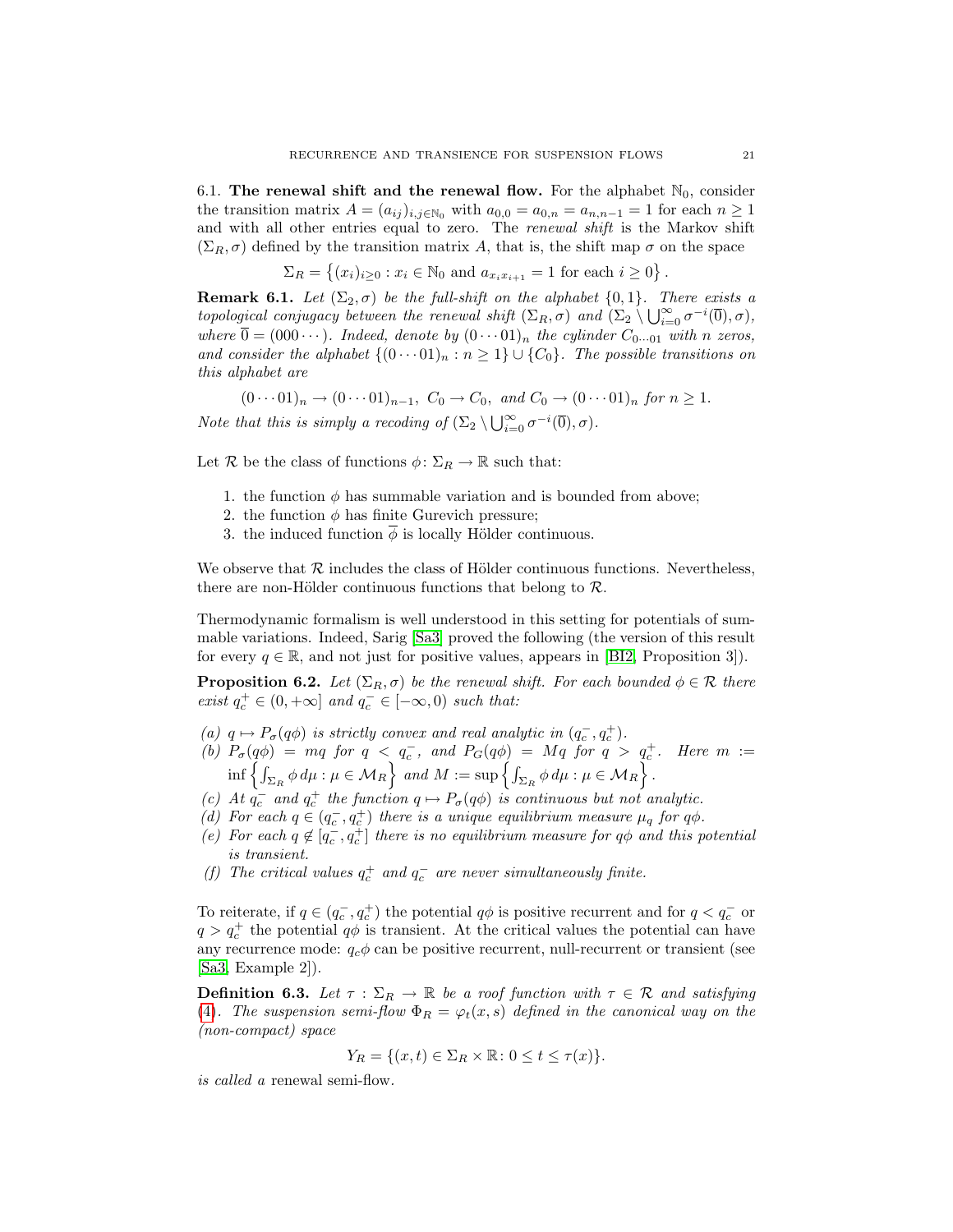If  $\lim_{x\to 0} \tau(x) = 0$  then we can think of this flow as one having a cusp at  $(0, 0)$ . This, of course, has several dynamical consequences. For instance:

<span id="page-21-0"></span>Example 6.4 (An infinite entropy renewal flow). Here we present an example of a semi-flow where the presence of a cusp causes the flow to have infinite topological entropy. Clearly for this to be interesting, the base dynamics should have finite entropy: we consider the renewal shift, which has topological entropy  $\log 2$ .

Consider the renewal semi-flow, with roof function  $\tau$  to be defined later. By Propositions [2.14](#page-9-1) and [2.15](#page-10-1),

$$
h(\Phi) = \sup_{\nu \in \mathcal{E}_{\sigma}} \left\{ \frac{h_{\sigma}(\nu)}{\int \tau \, \mathrm{d}\nu} \right\}.
$$

Consider the induced system  $(\overline{\Sigma}, \overline{\sigma}, \overline{\tau})$  given by the first return map to  $C_0$ . As usual, for each  $n \in \mathbb{N}$ , denote the domain with first return time n by  $X_n$ . Then by the Abramov formula and by approximating measures by compactly supported ones,

$$
h(\Phi) = \sup_{\overline{\nu} \in \mathcal{E}_{\overline{\sigma}}(\overline{\tau})} \left\{ \frac{h_{\overline{\sigma}}(\overline{\nu})}{\int \overline{\tau} \, d\overline{\nu}} \right\} = \sup_{\overline{\nu} \in \mathcal{E}_{\overline{\sigma}}} \left\{ \frac{h_{\overline{\sigma}}(\overline{\nu})}{\int \overline{\tau} \, d\overline{\nu}} \right\}.
$$

(We don't actually use the second equality here.) If  $\overline{\nu}$  is a Markov measure (see [\[Wa,](#page-33-3) p.22] for the definition) for  $(\overline{\Sigma}, \overline{\sigma})$ , then

$$
\frac{h_{\overline{\sigma}}(\overline{\nu})}{\int \overline{\tau} \, d\overline{\nu}} = -\frac{\sum_n \nu(X_n) \log \nu(X_n)}{\sum_n \nu(X_n) s_n},
$$

where  $s_n = \overline{\tau}|_{X_n}$ .

Setting

$$
\tau(x) = \begin{cases} \log \log(1+e) & \text{if } x \in C_0 \\ \log \log(1+e+n) - \log \log(1+e+n-1) & \text{if } x \in C_n, \end{cases}
$$

we obtain  $s_n = \log \log(e+n)$ . So in this case,

$$
\frac{h_{\overline{\sigma}}(\overline{\nu})}{\int \overline{\tau} d\overline{\nu}} = -\frac{\sum_{n} \nu(X_n) \log \nu(X_n)}{\sum_{n} \nu(X_n) \log \log(e+n)}.
$$

So for example, for  $N \in \mathbb{N}$ , the measure  $\overline{\nu}_N$  giving mass  $1/N$  to  $X_n$  if  $1 \leq n \leq N$ and zero mass otherwise has

$$
\frac{h_{\overline{\sigma}}(\overline{\nu}_N)}{\int \overline{\tau} \, d\overline{\nu}_N} = \frac{N \log N}{\sum_{n=1}^N \log \log(e+n)} \ge \frac{\log N}{\log \log(e+N)} \to \infty \text{ as } N \to \infty.
$$

Thus  $h(\Phi) = \infty$ . This argument implies that we have some freedom to alter  $\tau$ , but so long as it is chosen so that  $\log N/s_N \to \infty$  as  $N \to \infty$ , the entropy of the flow will still be infinite.

6.2. Equilibrium measures for the renewal flow. In the next proposition we characterise bounded potentials having equilibrium measures.

<span id="page-21-1"></span>**Proposition 6.5.** Let  $\Phi_R$  be a renewal semi-flow of finite entropy and  $g: Y_R \to \mathbb{R}$ a bounded potential such that  $\Delta_g : \Sigma_R \to \mathbb{R}$  is locally Hölder. There exists an equilibrium measure for g if and only if the potential  $\Delta_g - P_{\Phi}(g) \tau$  is recurrent, and the RPF measure  $\nu_g$  has  $\int \tau \, d\nu_g < \infty$ . Here  $\mu = (\nu_g \times m)|_Y/((\nu_g \times m)(Y)).$ Moreover, if the potential g has an equilibrium measure, then it is unique.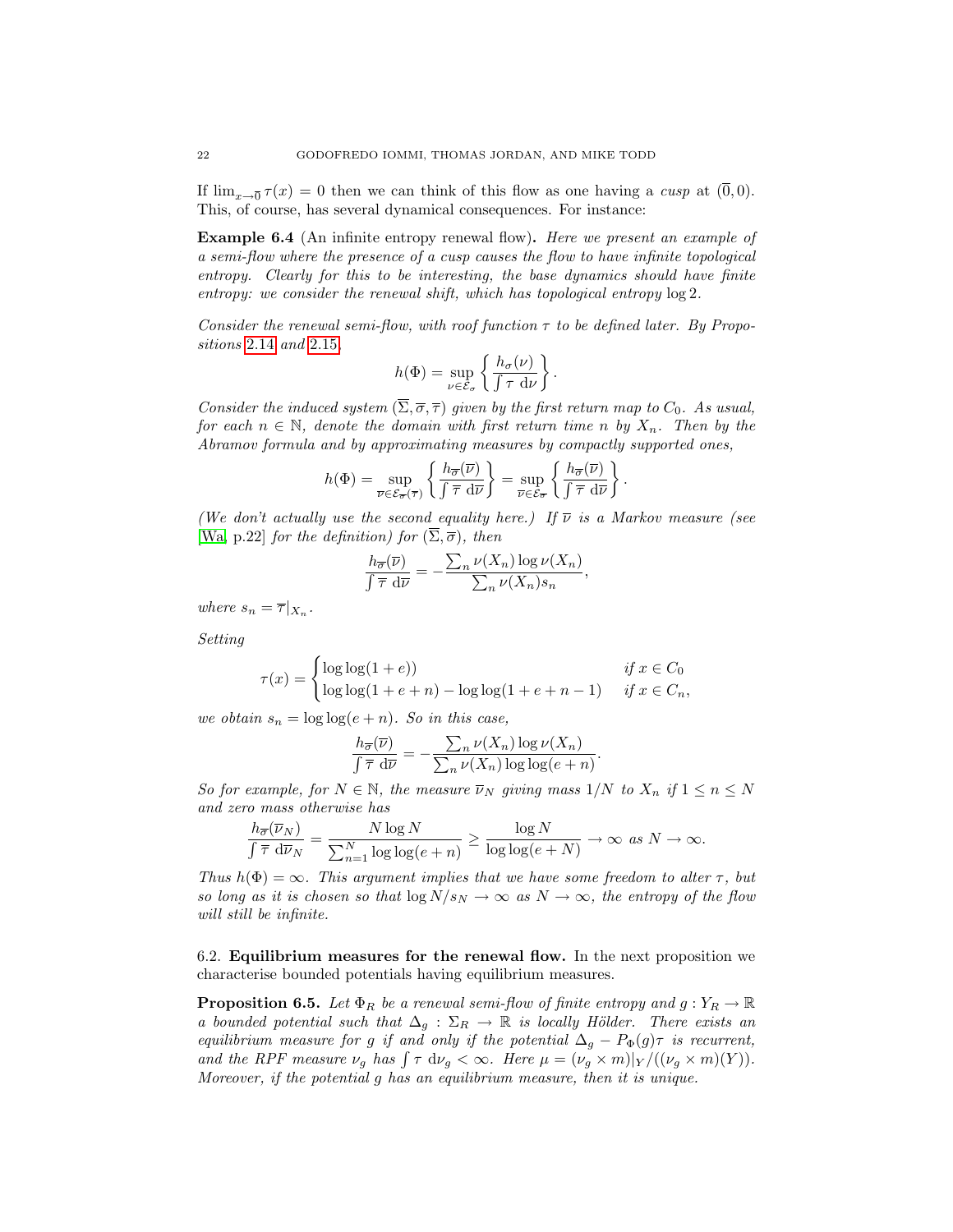Proof. We would like to apply Theorems [3.4](#page-12-0) and then Theorem [3.5](#page-12-1) here. First we will show that the equation in the variable  $q \in \mathbb{R}$  given by

$$
P_{\sigma}(\Delta_g - q(g)\tau) = 0,
$$

always has a root. Indeed, since the potential  $g$  is bounded there exist constants  $K_1, K_2 \in \mathbb{R}$  such that  $K_2 \tau \leq \Delta_g \leq K_1 \tau$ . Therefore,

$$
P_{\sigma}((K_2 - q)\tau) \le P_{\sigma}(\Delta_g - q\tau) \le P_{\sigma}((K_1 - q)\tau).
$$

It is a direct consequence of Proposition [6.2](#page-20-0) and of the fact that  $h(\Phi) < \infty$  that  $P_{\sigma}(-h(\Phi)\tau) = 0$ . Therefore there exist  $q_1, q_2 \in \mathbb{R}$  such that

$$
0 \le P_{\sigma}((K_2 - q_1)\tau) \le P_{\sigma}(\Delta_g - q_1\tau) < \infty,
$$

and

$$
P_{\sigma}(\Delta_g - q_2 \tau) \le P_{\sigma}((K_1 - q_2)\tau) \le 0.
$$

Since the pressure is a continuous function of the variable  $q$  we obtain the desired result.

By virtue of Theorem [3.4,](#page-12-0) if the potential  $\Delta_g - P_{\Phi}(g) \tau$  is transient then there are no equilibrium measures for g.

If  $\Delta_q - P_{\Phi}(g) \tau$  is positive recurrent then there exist a measure  $\nu_q \in \Sigma_R$  which is an equilibrium measure for  $\Delta_g - P_{\Phi}(g)\tau$ . Since the roof function  $\tau \in \mathcal{R}$ , it is bounded, so  $\tau \in L^1(\nu_a)$ , therefore there exists an equilibrium measure for g.

The remaining case is that when the potential  $\Delta_g-P_\Phi(g)\tau$  is null recurrent. Denote by  $\nu_g$  the corresponding infinite RPF measure. Theorem [3.4](#page-12-0) together with the fact that  $\tau \in L^1(\nu_q)$  yield the desired result.

The uniqueness of the equilibrium measure is a direct consequence of Theorem  $3.5.$ 

**Remark 6.6.** If the renewal flow  $\Phi_R$  has infinite entropy, as in Example [6.4](#page-21-0), then it is a direct consequence of the Variational Principle that bounded potentials on  $Y_R$ do not have equilibrium measures.

**Remark 6.7.** In the proof of Proposition [6.5](#page-21-1) we obtained that if  $\Delta_q - P_{\Phi}(g) \tau$  is positive recurrent and  $\nu_a$  is the corresponding measure then  $\tau \in L^1(\nu_a)$ . Therefore, in the positive recurrent case that assumption is not needed.

**Remark 6.8.** Let  $\Phi_R$  be a renewal flow of finite entropy and  $g: Y_R \to \mathbb{R}$  a bounded potential such that  $\Delta_g : \Sigma_R \to \mathbb{R}$  is locally Hölder. Recall that locally Hölder potentials of finite pressure defined on the full-shift on a countable alphabet are positive recurrent (see [\[Sa4,](#page-33-5) Corollary 2]). By Kac's formula obtained in [\[Sa3,](#page-33-6) Lemma 3] we have that if  $P_{\overline{\sigma}}(\overline{\Delta_q - P_{\Phi}(g)\tau}) = 0$  then  $\Delta_q - P_{\Phi}(g)\tau$  is recurrent. Denote by  $\nu_q$ the corresponding equilibrium measure. So as above, to find an equilibrium measure for g, it suffices to check that for the RPF measure  $\nu_q$ , we have  $\tau \in L^1(\nu_q)$ .

<span id="page-22-0"></span>6.3. Measures of maximal entropy: Hofbauer type roof functions. In this subsection we look at when suspension flows over the renewal shift have measures of maximal entropy. We will assume that

$$
\lim_{n \to \infty} \sup_{x \in C_n} \{\tau(x)\} = 0.
$$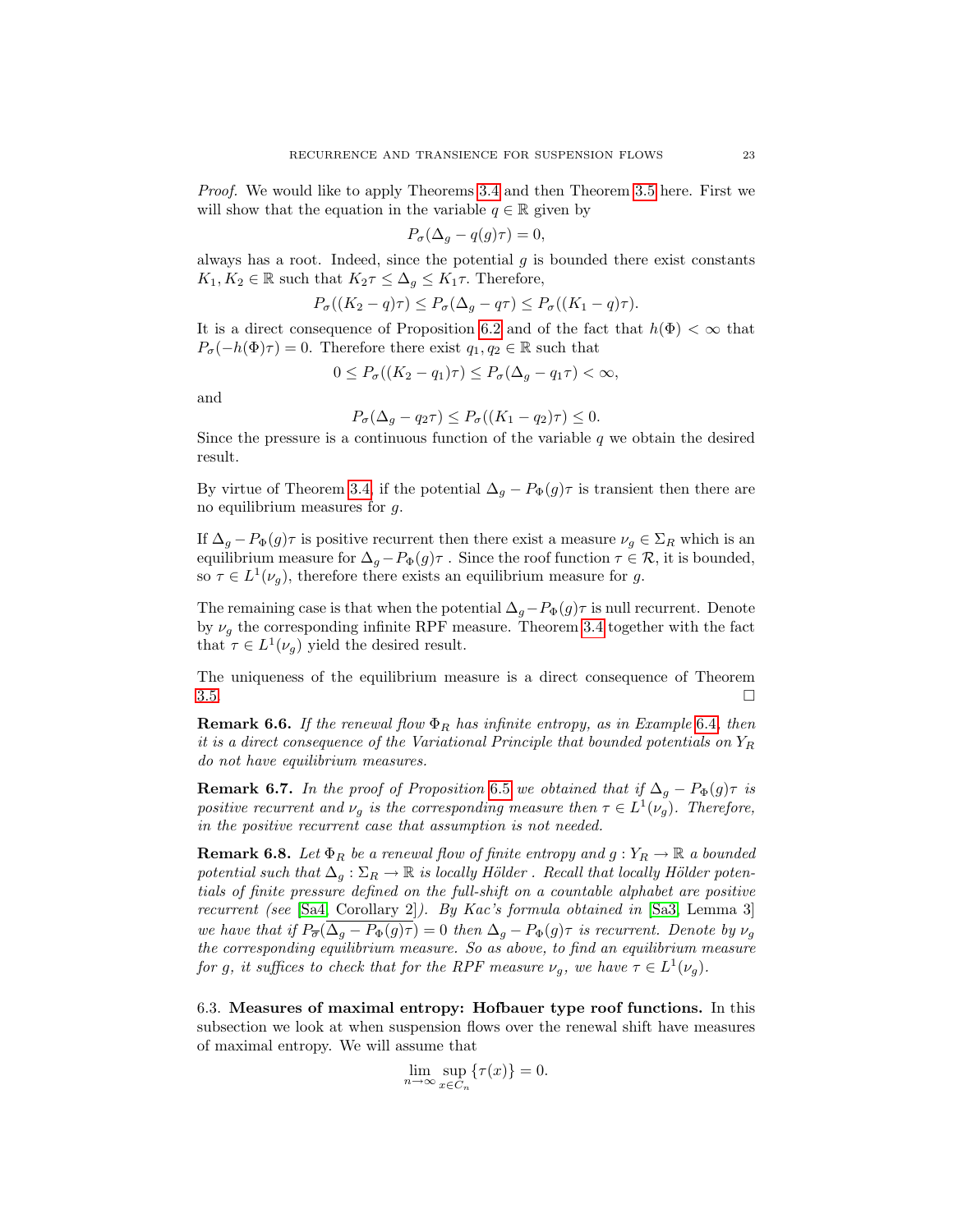Recall that we induce on the cylinder  $C_0$  to obtain  $(\overline{\Sigma}, \overline{\sigma})$  with corresponding roof function  $\bar{\tau}$ . By Lemma [4.2](#page-15-0) it follows that there exists a measure of maximal entropy if and only if the roof function  $\tau$  satisfies that  $P_{\overline{\sigma}}(-h(\Phi)\overline{\tau}) = 0$  and  $-h(\Phi)\overline{\tau}$  has an equilibrium measure. This means that in particular if  $P_{\overline{\sigma}}(-s_{\infty}\overline{\tau}) > 0$  then there exists a measure of maximal entropy; however if  $P_{\overline{\sigma}}(-s_{\infty}\overline{\tau}) < 0$  there exists no measure of maximal entropy.

We can also say that if  $P_{\overline{\sigma}}(-s_{\infty}\overline{\tau}) > 0$  then  $-h(\Phi)\tau$  will be positive recurrent and will have an equilibrium measure if and only if  $\int r_0 d\overline{\mu} < \infty$  where  $\overline{\mu}$  is the equilibrium measure for  $-h(\Phi)\overline{\tau}$ . Otherwise  $-h(\Phi)\tau$  will be null-recurrent. Specific cases of this where  $-h(\Phi)\tau$  is null-recurrent are given below in Lemma [7.2.](#page-29-0)

In the case where  $P_{\overline{\sigma}}(-s_{\infty}\overline{\tau})=0$  and thus  $h(\Phi)=s_{\infty}$  then it is possible that the Gibbs measure  $\bar{\mu}$  for  $-s_{\infty}\bar{\tau}$  will satisfy that  $\int \bar{\tau} d\bar{\mu} = \infty$ . In this case  $-h(\Phi)\tau$ is null recurrent and there is no measure of maximal entropy for Φ. Finally if  $P_{\overline{\sigma}}(-s_{\infty}\overline{\tau})$  < 0 and thus  $h(\Phi) = s_{\infty}$  then  $P(-s_{\infty}\tau) = 0$  and  $-s_{\infty}\tau$  is transient. We can adapt the techniques used by Hofbauer in [\[Ho\]](#page-32-21) to produce examples where there is no measure of maximal entropy and  $-h(\Phi)\tau$  is either transient or nullrecurrent (In this setting if  $-h(\Phi)\tau$  is positive recurrent then there must be a measure of maximal entropy for  $\Phi$ .)

<span id="page-23-0"></span>**Example 6.9.** We fix  $k > 0$  such that  $\sum_{n=0}^{\infty} \frac{1}{(n+k)(\log(n+k))^2} < 1$ . Then for  $n \ge 0$ let  $a_n := \frac{1}{(n+k)(\log(n+k))^2}$  and consider the locally constant potential  $\tau : \Sigma_R \to \mathbb{R}$ defined on each cylinder  $C_n$  with  $n \geq 1$  by  $\tau|_{C_n} = -\log\left(\frac{a_n}{a_{n-1}}\right)$ ) and with  $\tau|_{C_0} =$  $-\log a_0$ . This gives that the induced roof function  $\bar{\tau}$  will also be locally constant with  $\overline{\tau}|_{\overline{C_n}} = -\log a_n$  for  $n \geq 0$ . Thus

$$
P_{\overline{\sigma}}(-t\overline{\tau}) = \log \left( \sum_{n=0}^{\infty} \left( \frac{1}{(n+k)(\log(n+k))^2} \right)^t \right)
$$

when this is finite, and otherwise  $P_{\overline{\sigma}}(-t\overline{\tau}) = \infty$ . So we have that  $s_{\infty} = 1$  and  $P_{\overline{\sigma}}(-\overline{\tau})$  < 0. Thus  $h(\Phi) = 1$  and there is no measure of maximal entropy for  $\Phi$ and  $-\tau$  is transient. This example also relates to the construction of infinite iterate function systems with no measure of maximal dimension considered by Mauldin and Urbański in  $[MU1]$ .

Now consider the alternative case when  $a_n$  is the same as above for  $n \geq 1$ , but  $a_0 = 1 - \sum_{n=1}^{\infty} a_n$ . Define  $\tau$  as above and note that we now have that  $P(-\overline{\tau}) = 0$ . Moreover,

$$
-\sum_{n=0}^{\infty} a_n \log a_n = \infty
$$

and so the Gibbs measure  $\bar{\mu}$  for  $\bar{\tau}$  satisfies  $\int \bar{\tau} d\bar{\mu} = \infty$  and we are in the case when there is no measure of maximal entropy for  $\Phi$  and  $-\tau$  is null-recurrent.

6.4. Phase transitions for the renewal flow. Bowen and Ruelle [\[BR\]](#page-31-1) showed that the pressure function,  $t \mapsto P_{\Phi}(tg)$ , for suspension flows defined over (finite state) sub-shifts of finite type with Hölder roof function is real analytic when considering potentials g such that  $\Delta_q$  is Hölder. In particular, the pressure is real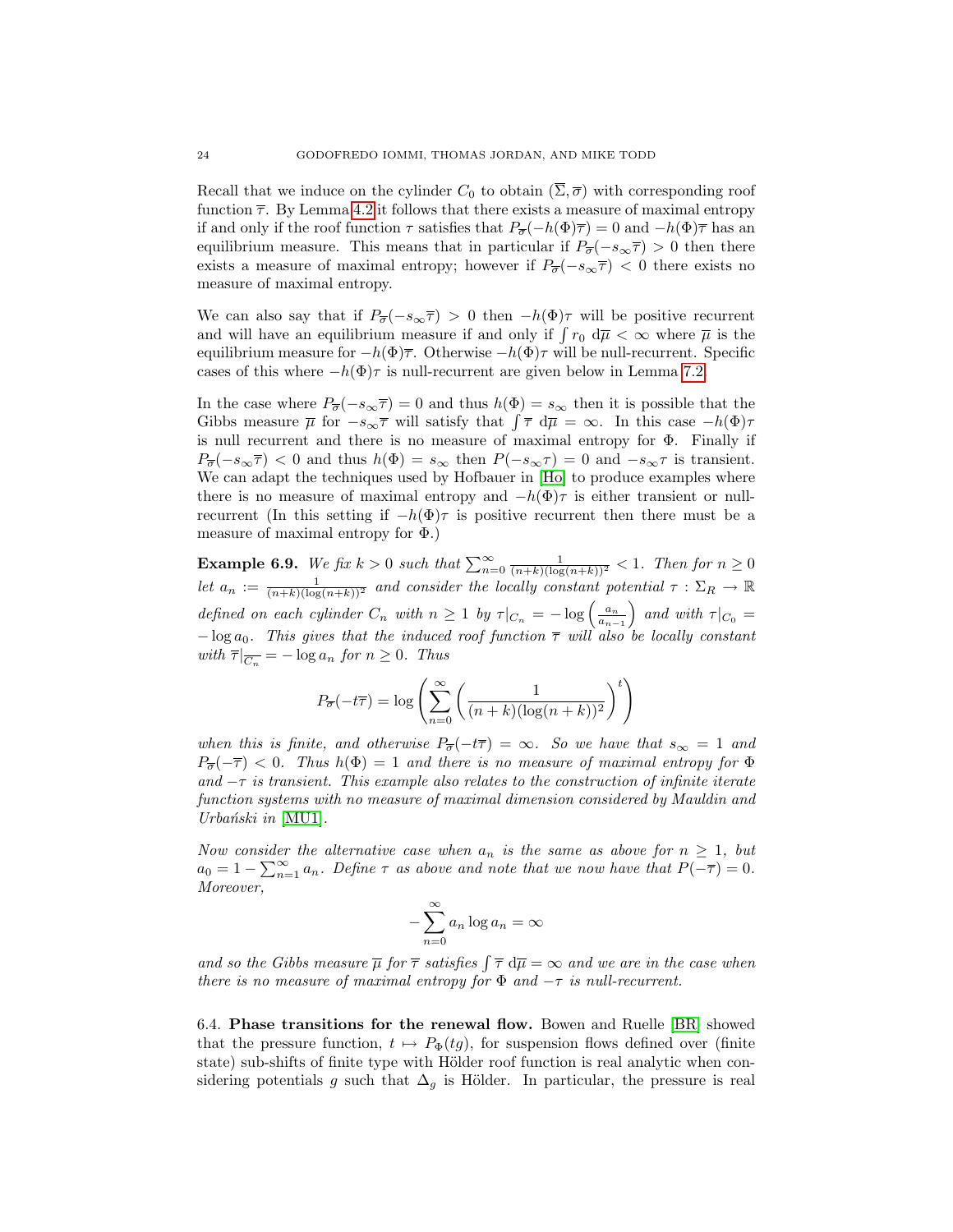analytic for Axiom A flows. Note that since the pressure is convex it is differentiable in every point of the domain, except for at most a countable set. We say that the pressure exhibits a *phase transition* at the point  $t_0 \in \mathbb{R}$  if the function  $P_{\Phi}(tg)$  is not real analytic at  $t = t_0$ . In [\[IJ\]](#page-32-4) the regularity of the pressure was studied and conditions in order for the pressure to be real analytic or to exhibit phase transitions were found in the context of BIP shifts in the base (see [\[IJ\]](#page-32-4) for precise definitions, but roughly speaking these are shifts that combinatorially are close to the full-shift). In the discrete time setting, the renewal shift is fairly well understood (see Proposition [6.2](#page-20-0) and [\[Sa3\]](#page-33-6)). The pressure exhibits at most one phase transition after which the pressure takes the form  $P(t\psi) = At$ . Phase transitions of these type are called phase transition of zero entropy, since the line  $At$ passes through zero. Recently, in the context of maps phase transitions of positive entropy have been constructed (in this cases the pressure function takes the form  $P(t\psi) = At + B$ , with  $B \neq 0$ . Indeed, examples have been obtained in [\[DGR,](#page-32-22) [IT\]](#page-32-20) and perhaps most comprehensively in [\[BT\]](#page-31-21), where  $B = h_{top}(T)$ .

For the renewal flow the situation is richer than in the renewal shift setting. In particular, the pressure function can exhibit two phase transitions (see Example [6.14\)](#page-26-0) as opposed to the discrete time case, where at most there exists one phase transition. Moreover it can exhibit phase transitions of zero and positive entropy depending on the value of  $s_{\infty}$  (see sub-section [4](#page-14-0) for a precise definition). Indeed, the case in which  $s_{\infty} = 0$  can be thought of as zero entropy phase transitions and  $s_{\infty} > 0$  correspond to positive entropy phase transitions (see Example [6.14](#page-26-0) for a positive entropy phase transition). In this sub-section we establish conditions in order for the pressure function  $t \mapsto P_{\Phi}(tg)$  to be real analytic or to exhibit phase transitions.

We fix a positive function  $\tau \in -\mathcal{R}$  as our roof function and let  $g: Y_R \to \mathbb{R}$  be a function such that  $\Delta_q \in \pm \mathcal{R}$ . In addition we will assume that there exists  $\alpha \in \mathbb{R}$ such that

<span id="page-24-1"></span>
$$
\lim_{n \to \infty} \sup_{x \in C_n} \left\{ \frac{\Delta_g(x)}{\tau(x)} \right\} = \lim_{n \to \infty} \inf_{x \in C_n} \left\{ \frac{\Delta_g(x)}{\tau(x)} \right\} = \alpha.
$$
 (9)

Recall that we proved in Lemma [4.2](#page-15-0) that we can calculate the pressure of g using the induced map. We have that

$$
P_{\Phi}(g) = \inf\{s : P_{\overline{\sigma}}(\overline{\Delta_g - s\tau}) \le 0\}.
$$

<span id="page-24-0"></span>**Remark 6.10.** Recall that  $s_{\infty} = \inf\{s : P(-s\overline{\tau}) < \infty\}$ . Under condition [\(9\)](#page-24-1), and assuming  $h(\Phi) < \infty$ , there must exist a sequence of measures  $(\overline{\nu}_n)_n$  such that  $\int \overline{\tau} d\overline{\nu}_n \to \infty$ . This follows from the Variational Principle and the two observations that  $h(\overline{\sigma}) = \infty$ ; and for each  $s > s_{\infty} \geq 0$  there exists  $C > 0$  such that  $h_{\overline{\sigma}}(\overline{\nu})$  $s \int \overline{\tau} d\overline{\nu} < C$  for any  $\overline{\sigma}$ -invariant measure  $\overline{\nu}$ .

<span id="page-24-2"></span>**Lemma 6.11.** For  $t \in \mathbb{R}$  we have that

$$
\inf\{s: P_{\overline{\sigma}}(t\overline{\Delta_g - s\tau}) < \infty\} = s_{\infty} + t\alpha.
$$

*Proof.* For  $t = 0$  the result is obvious so we will assume throughout the proof that  $t \neq 0$ . If we let  $s < s_{\infty} + t\alpha$  then since, as in Remark [6.10,](#page-24-0) there exists a sequence of  $\overline{\sigma}$ -invariant probabily measures  $\overline{\nu_n}$  such that  $\lim_{n\to\infty} \int \overline{\tau} d\overline{\nu_n} = \infty$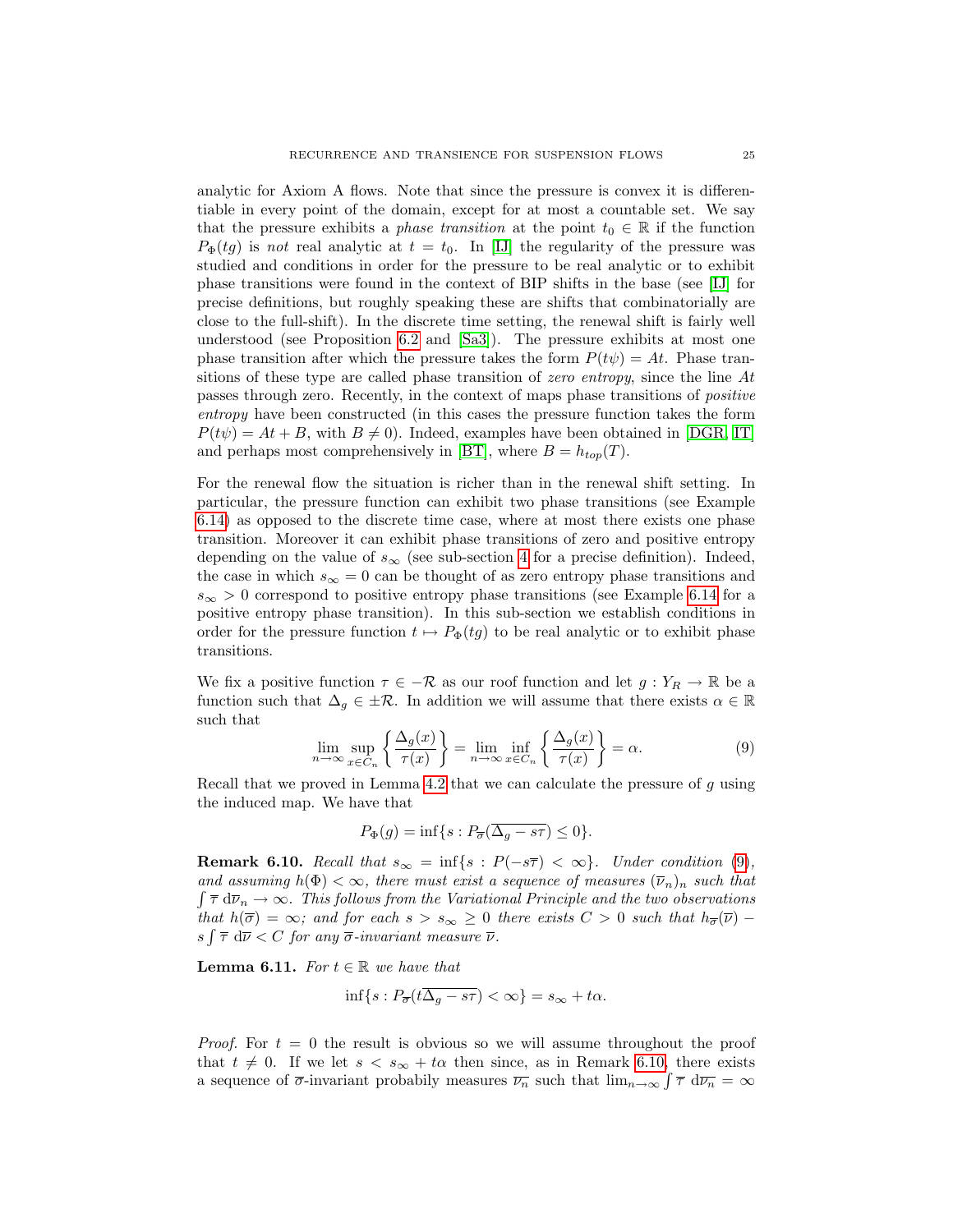and thus  $\lim_{n\to\infty}\frac{\int \overline{\Delta_g}\,d\overline{\nu_n}}{\int \overline{\tau}\,d\overline{\nu_n}} = \alpha$  it follows that  $P_{\overline{\sigma}}\overline{(-s\tau+\Delta_g)} = \infty$ . Hence  $\inf\{s:$  $P_{\overline{\sigma}}(t\Delta_g - \tau) < \infty$ } ≥  $s_{\infty} + t\alpha$ .

Let  $\epsilon > 0$  and let  $\bar{\nu}$  be a  $\bar{\sigma}$ -invariant probability measure where  $\int \bar{\tau} d\bar{\nu} < \infty$  and  $\left|\frac{\int \overline{\Delta_g} d\overline{\nu}}{\int \overline{\tau} d\overline{\nu}} - \alpha\right| < \frac{\epsilon}{2}$ . We then have that

$$
h_{\overline{\sigma}}(\overline{\nu}) - (s_{\infty} + t\alpha + |t\epsilon|) \int \overline{\tau} d\overline{\nu} + t \int \overline{\Delta_g} d\overline{\nu} \leq h_{\overline{\sigma}}(\overline{\nu}) - \left(s_{\infty} + \frac{|t\epsilon|}{2}\right) \int \overline{\tau} d\overline{\nu}
$$

$$
\leq P_{\overline{\sigma}}(-(s_{\infty} + |t\epsilon|/2)\overline{\tau}) < \infty.
$$

If on the other hand

$$
\left|\frac{\int \overline{\Delta_g}\; \mathrm{d}\overline{\nu}}{\int \overline{\tau} \; \mathrm{d}\overline{\nu}} - \alpha \right| > \frac{\epsilon}{2}
$$

then by [\(9\)](#page-24-1) there exists a uniform constant C such that  $\int \overline{\tau} d\overline{\nu} < C$  and so again  $h_{\overline{\sigma}}(\overline{\nu}) - (s_{\infty} + t\alpha + |t\epsilon|) \int \overline{\tau} d\overline{\nu} + t \int \overline{\Delta_g} d\overline{\nu}$  is uniformly bounded. Therefore the proof now easily follows by the Variational Principle. !

The lemma immediately implies that  $P_{\Phi}(tg) \geq s_{\infty} + t\alpha$ . We now let

$$
I := \{ t : P_{\overline{\sigma}}(\overline{-(s_{\infty} + t\alpha)\tau + t\Delta_g}) \le 0 \}
$$

<span id="page-25-0"></span>and note that by the convexity of pressure this is either the empty set or an interval.

**Proposition 6.12.** The regularity of the pressure function is given by

- (a) For  $t \in I$  we have that  $P_{\Phi}(t) = s_{\infty} + t\alpha$ . Moreover if  $t \in int(I)$  then either g is cohomologous to the constant function  $\alpha$  or tg is transient.
- (b) For  $t \in \mathbb{R} \backslash I$  the function  $t \to P_{\Phi}(tq)$  varies analytically and tg is positive recurrent.

Proof. We prove the two items in separate ways.

For (a), fix  $t \in I$ . Then Lemma [6.11](#page-24-2) implies that if  $s < s_{\infty}+t\alpha$  then  $P_{\overline{\sigma}}(-s\tau+t\Delta_g)$  $\infty$ . Since  $t \in I$ ,  $P_{\overline{\sigma}}(-(s_{\infty}+t\alpha)\tau+\Delta_q) \leq 0$ , so by Lemma [4.2](#page-15-0) we have that  $P_{\Phi}(tg) = s_{\infty} + t\alpha$ . Furthermore since  $\bar{\tau}$  and  $\overline{\Delta_g}$  are locally Hölder the function  $t \to P_{\overline{\sigma}}(-s_{\infty}\tau + t(\alpha\tau + \Delta_g))$  is analytic and convex for  $t \in \text{int}(I)$  (see [\[Sa4\]](#page-33-5)). Thus either  $P_{\overline{\sigma}}(-(s_{\infty}+t\alpha)\tau+t\Delta_g)$  < 0 for all  $t \in \text{int}I$  in which case  $tg$  is transient, or  $P_{\overline{\sigma}}(-\overline{(s_{\infty}+t\alpha)\tau+t\Delta_{\sigma}})=0$  for all  $t\in I$ .

To complete the proof of (a), suppose that  $\text{int}(I) \neq \emptyset$  and  $P(-\overline{(s_{\infty} + t\alpha)\tau + t\Delta_q}) =$ 0 for all  $t \in I$ . Since  $P_{\overline{\sigma}}(-s_{\infty}\tau + t(\alpha\tau + \Delta_g)) = 0$  for all  $t \in \text{int}(I)$  the associated Gibbs state  $\mu_t$  has  $\int \overline{\Delta_g - \alpha \tau} d\mu_t = 0$ . Thus  $\mu_t$  is an equilibrium measure for  $-(s_{\infty} + t\alpha)\tau + t\Delta_g$  for all  $t \in \text{int}(I)$ . By [\[MU3,](#page-32-12) Theorem 2.2.7] this implies that  $\overline{\Delta_g - \alpha \tau}$  is cohomologous to a constant which must be 0. Thus for all  $\Phi$ -invariant probability measures  $\int g d\mu = \alpha$  and thus g is cohomologous to the constant function  $\alpha$ .

For (b) we can follow the method from Proposition 6 in [\[BI1\]](#page-31-6). Note that the function  $s \to P_{\overline{\sigma}}(-s\tau + t\Delta_q)$  is real analytic and decreasing for  $s > s_{\infty} + t\alpha$ . So if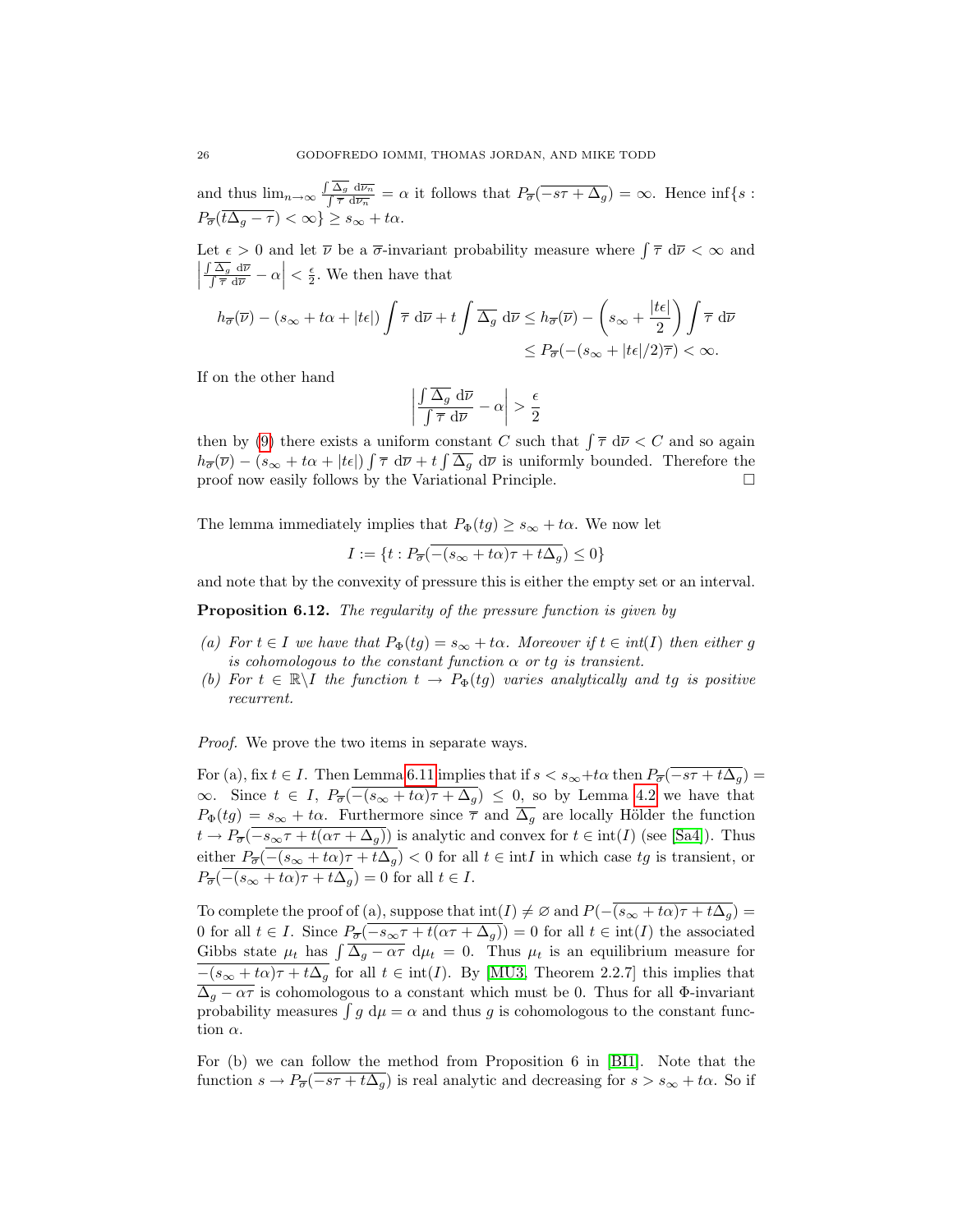$J \subseteq \mathbb{R}$  is an open interval for which  $J \cap I = \emptyset$  then for  $t \in J$  we can define  $P_{\Phi}(t)$ implicitly by

$$
P_{\overline{\sigma}}(\overline{-P_{\Phi}(tg)\tau+t\Delta_g})=0.
$$

If we let  $\overline{\nu_t}$  denote the equilibrium measure for  $-P_{\Phi}(tg)\tau + t\Delta_g$  then it follows that

$$
\frac{\partial}{\partial s} P_{\overline{\sigma}} \left( \overline{-s\tau - t\Delta_g} \right) \big|_{s = P_{\Phi}(tg)} = -\int \overline{\tau} \, \mathrm{d}\mu_t < 0.
$$

Thus we can apply the implicit function theorem to show that  $t \to P_{\Phi}(tg)$  is analytic on *J*. Hence  $\nu = \mu_t \times m$  will be the equilibrium measure for tg and so tg is positive recurrent. recurrent.  $\Box$ 

Thus we have phase transitions if  $I$  is an interval not equal to  $\mathbb{R}$ .

**Example 6.13.** First of all we give an example of a potential g where  $t \to P_{\Phi}(tq)$ is analytic for the whole of R. We define

$$
\tau(x) = \log(n+2) - \log(n+1) \text{ if } x \in C_n
$$

and suppose g satisfies

$$
\Delta_g(x) = -\log \log \log (n+2) + \log \log \log (n+1) \text{ if } x \in C_n.
$$

This gives that

$$
\overline{\tau}(x) = \log(n+1) \text{ if } x \in \overline{C}_n
$$

and

$$
\overline{\Delta_g}(x) = -\log \log \log (n+1) \text{ if } x \in \overline{C}_n
$$

Using the notation above this means that  $s_{\infty} = 1$  and  $\alpha = 0$  (recall that  $\alpha$  is defined in [\(9\)](#page-24-1)). For any  $t \in \mathbb{R}$  we have that

$$
P_{\overline{\sigma}}(-s_{\infty}\overline{\tau+t\Delta_g}) = \log\left(\sum_{n=1}^{\infty} \frac{(\log\log(n+2))^{-t}}{n+2}\right) = \infty.
$$

Thus we have that  $I = \emptyset$  and by Proposition [6.12](#page-25-0) the function  $t \to P_{\Phi}(tg)$  is analytic.

<span id="page-26-0"></span>**Example 6.14.** We now give an example with two phase transitions. We choose  $K > 2$  to satisfy  $\sum_{n=0}^{\infty} ((n+K)(\log(n+K))^2)^{-1} < \frac{1}{9}$ . We suppose that

$$
\tau(x) = \begin{cases}\n\log 2 & \text{if } x \in C_0 \\
\log(K) - \log 2 & \text{if } x \in C_1 \\
\log(K + n - 1) - \log(K + n - 2) & \text{if } x \in C_n \text{ for } n \ge 2\n\end{cases}
$$

and g satisfies

$$
\Delta_g(x) = \begin{cases}\n\log(4/3) & \text{if } x \in \overline{C}_1 \\
-\log\log(K) - \log(4/3) & \text{if } x \in C_1 \\
-\log\log(K + n - 1) + \log\log(K + n - 2) & \text{if } x \in C_n \text{ for } n \ge 2\n\end{cases}
$$

This gives

$$
\exp\left(-\tau + t\Delta_g(x)\right) = \frac{1}{2}\left(\frac{4}{3}\right)^t \text{ if } x \in C_0
$$

and for  $n \geq 2$ 

$$
\exp\left(-\tau + t\overline{\Delta}_g(x)\right) = \frac{1}{\log(K+n-2)}(\log(K+n-2))^{-t} \text{ if } x \in C_n.
$$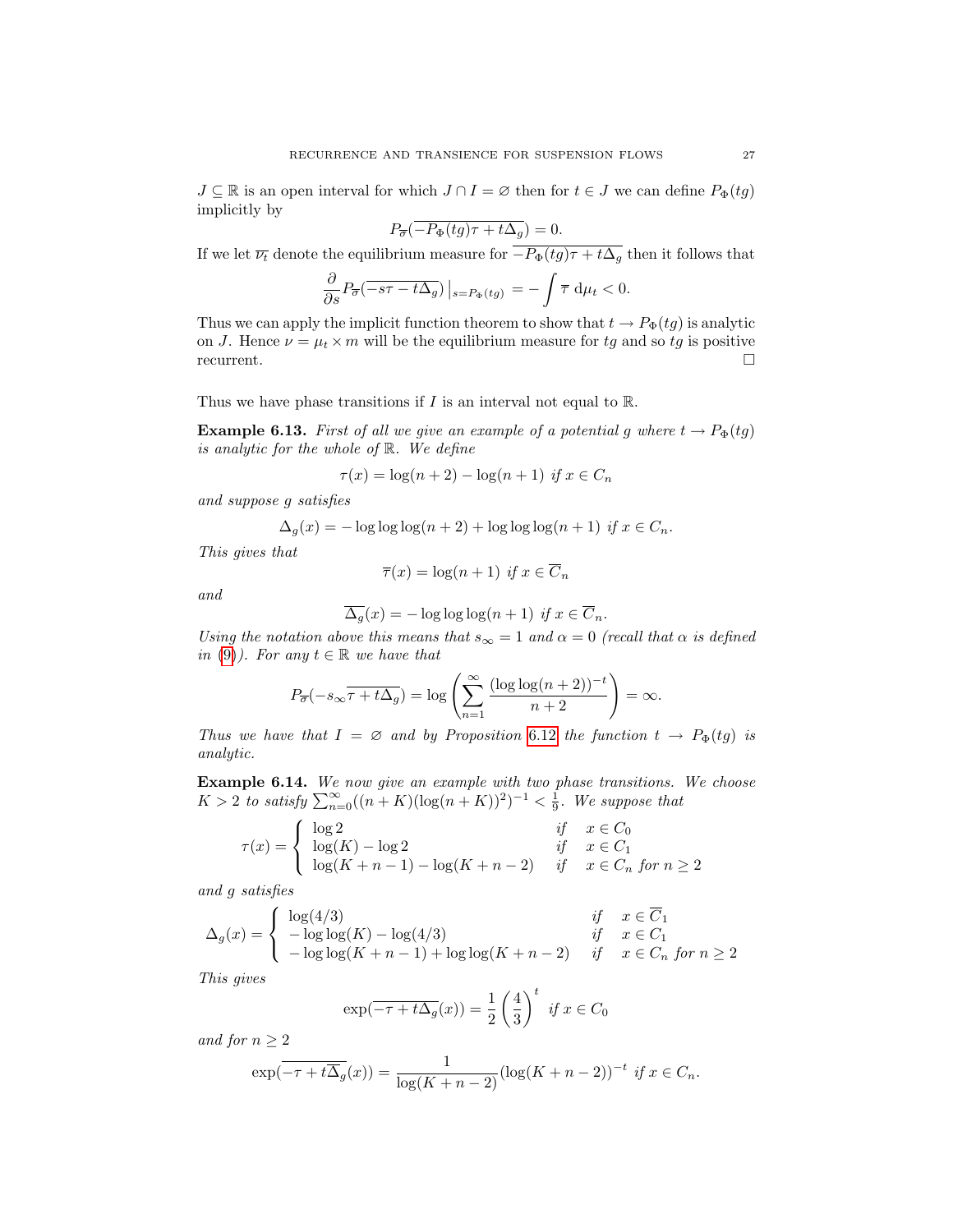As in the previous example we have that  $s_{\infty} = 1$  and  $\alpha = 0$ . For  $t \in \mathbb{R}$  we obtain

$$
P_{\overline{\sigma}}(\overline{-s_{\infty}\tau+t\Delta_g})=\log\left(\frac{1}{2}\left(\frac{4}{3}\right)^t+\sum_{n=2}^{\infty}\frac{1}{K+n-1}(\log(K+n-1))^{-t}\right).
$$

Now for  $t \leq 1$  this is divergent and for  $t > 1$  this is convergent. If we take  $t = 2$ then

$$
P_{\overline{\sigma}}\left(\overline{-s_{\infty}\tau+2\Delta_g}\right)=\log\left(\frac{8}{9}+\sum_{n=0}^{\infty}((n+K)(\log(n+K))^2)^{-1}\right)<0,
$$

and so  $\underline{t} = \inf\{t : P_{\overline{\sigma}}(-\overline{\tau} + t\Delta_{\overline{g}}(x)) \leq 0\} \in (1, 2)$ . Furthermore for  $t = 3$ , we have that  $\frac{1}{2} \left( \frac{4}{3} \right)^t > 1$  and so  $P_{\overline{\sigma}} \left( \overline{-s_{\infty} \tau + 3\Delta_g} \right) > 0$ . Thus  $\overline{t} = \sup \{ t : P_{\overline{\sigma}} \left( -\overline{\tau + t\Delta_g} \right) \le$  $0\} \in (2, 3)$ . Therefore  $I = [\underline{t}, \overline{t}]$  and for  $t \in I$  we have  $P_{\Phi}(tg) = s_{\infty} = 1$ . There are phase transitions at t and  $\bar{t}$  and outside I the function  $t \to P_{\Phi}(t)$  varies analytically and is strictly greater than  $s_{\infty}$ .

6.5. Improving (or not) recurrence properties. In this sub-section, we discuss the idea that by suspending a system with a roof function not bounded away from zero, we can speed up the return times improving the mixing properties and therefore obtaining better thermodynamics. Indeed, we demonstrate that we can arrange roof functions and potentials so that any pair from the set {positive recurrent, null recurrent, transient} can be produced with the first behaviour on the base and the second on the corresponding flow. Again the example we consider is the renewal flow  $\Phi_R$ , with roof function  $\tau$  and potential  $g: Y \to \mathbb{R}$ . We say that the recurrence properties of the potential  $\Delta_g : \Sigma \to \mathbb{R}$  *improve* if  $\Delta_g$  is transient and g is recurrent or if  $\Delta_q$  is null-recurrent and g is positive recurrent. In fact it is possible for g to be positive-recurrent, null-recurrent or transient for all behaviours of  $\Delta_q$ .

<span id="page-27-0"></span>**Example 6.15.** Let  $\tau \in \mathcal{R}$  be a roof function such that

$$
P_{\sigma}(-t\tau) = \begin{cases} positive & t < 1; \\ 0 & t \ge 1. \end{cases}
$$

By virtue of Proposition [6.2](#page-20-0) we have that for  $t < 1$  the potential  $-t\tau$  is positive recurrent and for  $t > 1$  the potential  $-t\tau$  is transient. Moreover, for  $t = 1$  the potential can be positive recurrent, null-recurrent or transient (see Section [6.3](#page-22-0) and [\[Sa3,](#page-33-6) Example 2]). Consider the renewal flow  $\Phi_R$  with roof function  $\tau$ . The corresponding potential  $\Delta_g = C\tau$  is such that

$$
P_{\Phi}(tg) = \inf \{ q \in \mathbb{R} : P_{\sigma}(tC\tau - q\tau) \le 0 \}.
$$

Since  $P_{\Phi}(tC\tau - q\tau) = P_{\sigma}((tC - q)\tau)$  we obtain

$$
P_{\sigma}(tg) = tC + 1.
$$

The above, of course, could have been obtained from the Variational Principle for the flow. In each of the cases below we are able to make our conclusion using Proposition [6.5](#page-21-1).

1. Let us consider first the case in which the potential  $-\tau$  is transient. In this case the potential  $t\Delta_q - P_{\Phi}(g)\tau = -\tau$  is transient, therefore the potential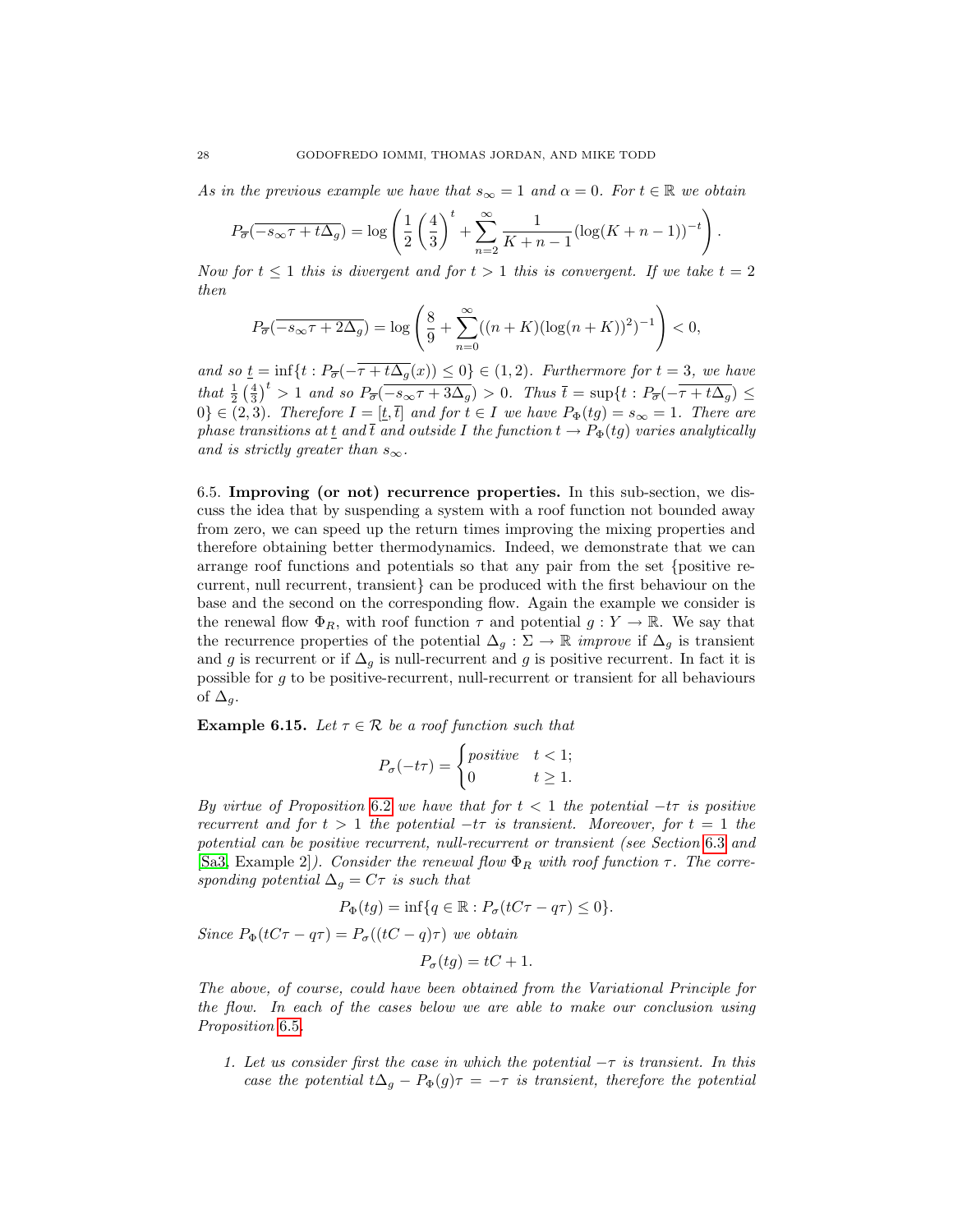tg is transient for every  $t \in \mathbb{R}$ . However, if  $t < -1/C$  the potential  $t\Delta_q$  is positive recurrent, whereas if  $t \ge -1/C$  then  $t\Delta_q$  is transient.

- 2. Assume that  $-\tau$  is null-recurrent with infinite measure  $\nu$  such that  $\int \tau d\nu =$  $\infty$ . In this case tg is null recurrent for all  $t \in \mathbb{R}$  whereas  $t\Delta_g$  is positive recurrent if  $t < -1/C$ , null recurrent if  $t = -1/C$  and transient if  $t > -1/C$ .
- 3. Assume that  $-\tau$  is null-recurrent with infinite measure  $\nu$  such that  $\int \tau \, d\nu <$  $\infty$  (see Lemma [7.2](#page-29-0) for an example of this). In this case tg is positive recurrent for all  $t \in \mathbb{R}$ . However if  $t < -1/C$  then the potential  $t\Delta_g$  is positive recurrent, if  $t = -1/C$  then  $t\Delta_g$  is null-recurrent and if  $t > -1/C$  then  $t\Delta_g$ is transient.

The simple example above shows that the recurrence properties and the thermodynamic formalism can either improve or get worse by suspending with a roof function not bounded away from zero. In fact we have shown that all combinations of behaviour are possible except g transient and  $\Delta_g$  null recurrent. We finish this subsection with an example to show that this is also possible. Observe that in this example the roof function is bounded away from zero.

<span id="page-28-0"></span>**Example 6.16.** We let  $f \in \mathcal{R}$  be a positive function such that

$$
P_{\sigma}(-tf) = \begin{cases} positive & t < 1; \\ 0 & t \ge 1 \end{cases}
$$

and  $-f$  is null recurrent. As in Proposition [6.2](#page-20-0), for  $t > 1$  the potential  $-tf$  must be transient. We let  $\tau = f + 1$  and let  $\Delta_g = -f + 1$  which is null recurrent with  $P_{\sigma}(\Delta_g)=1$ . We then have that  $P_{\sigma}(\Delta_g - \tau) = P_{\sigma}(-2f) = 0$  and so  $P_{\Phi}(g) = 1$  with g transient. Therefore  $\Delta_g$  is null recurrent and g is transient.

# 7. Suspension flows over Manneville-Pomeau maps

<span id="page-28-2"></span><span id="page-28-1"></span>7.1. Manneville-Pomeau flows. In this section we study suspension flows over a simple non-uniformly hyperbolic interval map, namely the Manneville-Pomeau map [\[PM\]](#page-32-6). We give the form studied in [\[LSV\]](#page-32-24). For  $\alpha > 0$  the map is defined by

$$
f(x) = \begin{cases} x(1 + 2^{\alpha}x^{\alpha}) & \text{if } x \in [0, 1/2), \\ 2x - 1 & \text{if } x \in [1/2, 1). \end{cases}
$$

The pressure function of the potential  $-\log|f'|$  satisfies the following (see [\[Lo,](#page-32-25) [Sa3\]](#page-33-6)),

$$
P_f(-t\log|f'|) = \begin{cases} \text{strictly convex and real analytic} & \text{if } t < 1, \\ 0 & \text{if } t \geq 1. \end{cases}
$$

It is well known (see [\[Lo,](#page-32-25) [Sa3\]](#page-33-6)) that if  $\alpha \in (0, 1)$  then there exists an absolutely continuous invariant measure. This measure together with the Dirac delta at zero are the equilibrium measures for  $-\log|f'|$ . If  $\alpha > 1$  then there is no absolutely continuous invariant probability measure and the only equilibrium measure for  $-\log|f'|$ is the Dirac delta at zero. However, there exists an infinite f-invariant measure  $\nu$ absolutely continuous with respect to Lebesgue. This measure is such that (see [\[N,](#page-32-23) p.849])

<span id="page-28-3"></span>
$$
\int \log|f'| \, \mathrm{d}\nu < \infty. \tag{10}
$$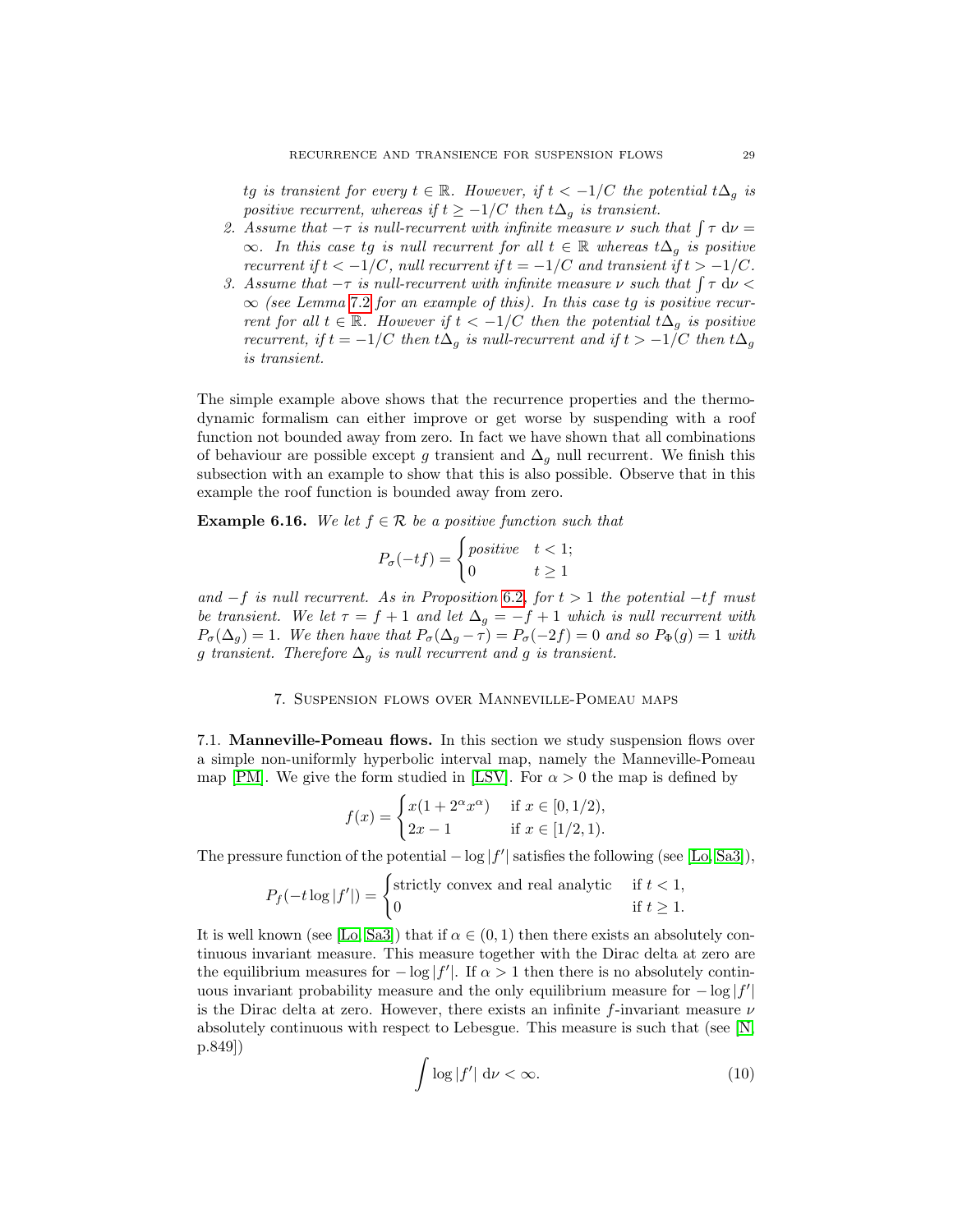If we remove the parabolic fixed point at zero and its preimages, then the (noncompact) dynamical system that is left can be coded by the renewal shift (see [\[Sa3\]](#page-33-6)). More precisely, if we denote by  $\Omega = [0,1] \setminus \cup_{n=0}^{\infty} f^{-n}(0)$ , then the map f restricted to  $\Omega$  can be coded by the renewal shift.

We define the *Manneville-Pomeau flow*, that we denote by  $\Phi_{mp}$ , as the suspension semi-flow with base  $f(x)$  and roof-function log  $|f'|$ . We denote by Y its phase space. This flow has a singularity at  $(0, 0)$  and there exists an atomic invariant measure supported on it. If we remove the point  $(0, 0)$  and all its pre-images, then the noncompact semi-flow that is left can be coded as a renewal flow with roof function the symbolic representation of  $\log|f'|$ . We denote this renewal flow by  $\Phi_R$ . The set of invariant measures for the Manneville-Pomeau flow is in one to one correspondence with the set of invariant measures for the renewal flow, denoted by  $\mathcal{M}_{\Phi_R}$ , together with the atomic measure supported at  $(0, 0)$ .

**Remark 7.1.** Using the standard inducing scheme on the interval  $[1/2, 1)$ , yields an expression for the Manneville-Pomeau flow to which the main theorem of [\[BV\]](#page-31-22) applies directly. This means that the associated flow has exponential decay of correlations for  $C^1$  observables for the SRB measure on the flow. See [\[BV,](#page-31-22) Section 1] and [\[P,](#page-32-26) Section 4] for details. We might expect similar results for equilibrium states for Rovella flows, see [\[PT\]](#page-32-27), possibly requiring the subexponential decay results of Melbourne  $[M2]$ . We also remark that Holland, Nicol and Török have studied Extreme Value Theory for semi-flows built over the Manneville-Pomeau map in [\[HNT\]](#page-32-28).

Let  $g: Y \to \mathbb{R}$  be a bounded potential and consider the map  $\Delta_g: [0,1] \to \mathbb{R}$  defined by

$$
\Delta_g(x) = \int_0^{\log|f'(x)|} g(t, x) dt.
$$

Denote by  $\Delta_g^r$  the symbolic representation of  $\Delta_g(x)$  in the renewal shift. We will develop a thermodynamic formalism for the following class of potentials:

$$
\mathcal{MP} := \{ g: Y \to \mathbb{R} : g \text{ is bounded and } \Delta_g^r(x) \in \mathcal{R} \}.
$$

We define the pressure of a potential  $g \in \mathcal{MP}$  by

$$
P_{\Phi_{mp}}(g) := \sup \left\{ h_f(\mu) + \int g \, d\mu : \mu \in \mathcal{E}_{mp} \right\},\,
$$

where  $\mathcal{E}_{mp}$  denotes the set of ergodic  $\Phi_{mp}$ -invariant probability measures. We stress that  $\mathcal{E}_{mp}$  is in one to one correspondence with the set  $\mathcal{E}_{\Phi_R} \cup \delta_{(0,0)}$ .

<span id="page-29-0"></span>Lemma 7.2. Every Manneville-Pomeau flow has entropy equal to one and there exists a unique measure of maximal entropy.

*Proof.* Recall that  $h(\Phi_{mp}) = \inf\{s \in \mathbb{R} : P(-s \log |f'|) \leq 0\}$ . Since  $P_f(-\log|f'|)=0,$ 

and for every  $t < 1$  we have that  $P_f(-t \log |f'|) > 0$  the entropy of the flow is equal to 1. The potential  $-\log|f'|$  is recurrent and because of the property stated in equation [\(10\)](#page-28-3) the flow has a measure of maximal entropy. It is unique since potentials of summable variations over countable Markov shifts have at most one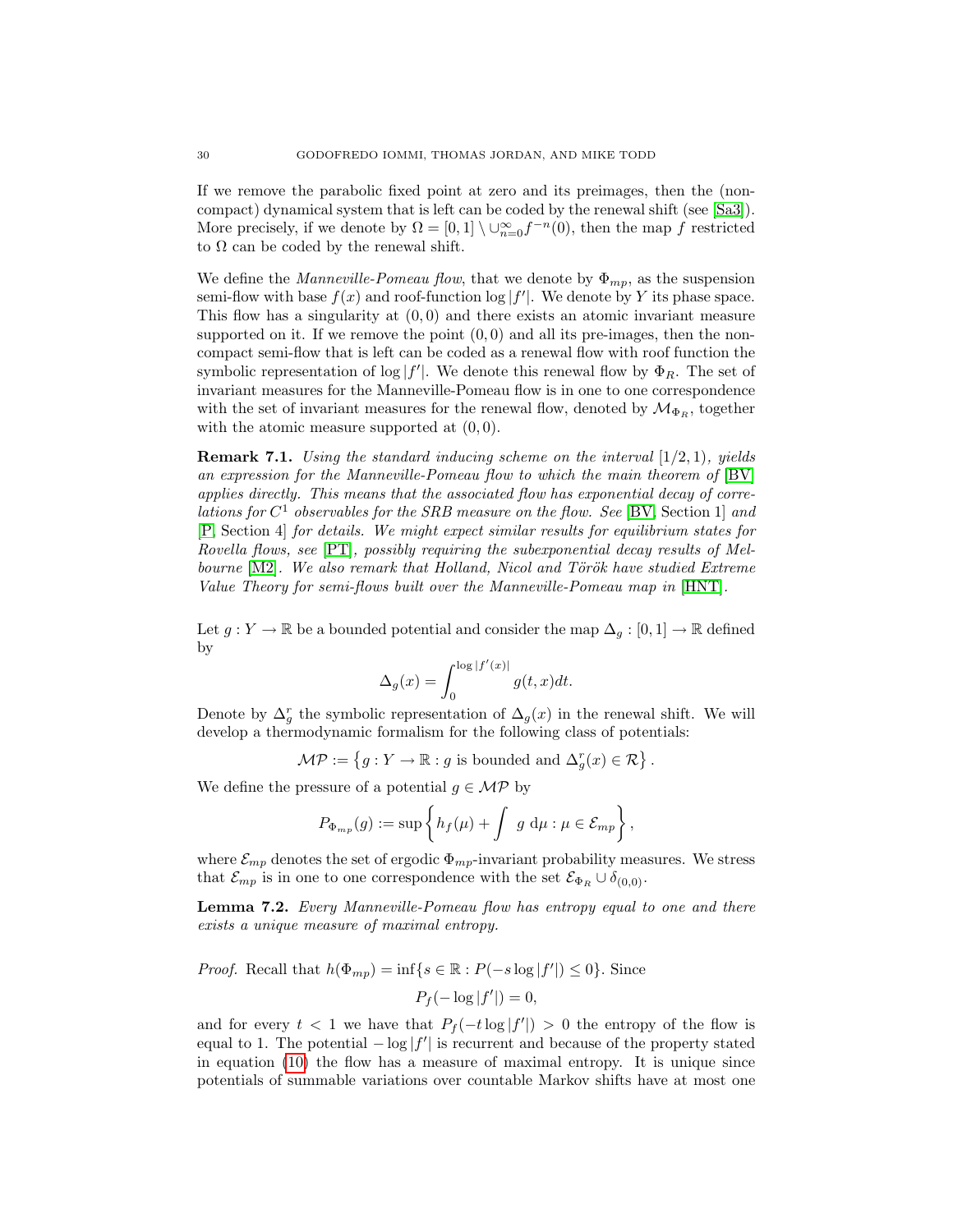equilibrium measure  $[BS]$  and the atomic measure supported at  $(0, 0)$  has zero entropy.  $\Box$ 

Note that if  $\alpha \geq 1$  then this measure of maximal entropy will be finite for the flow but will project to an infinite invariant measure for the Manneville-Pomeau map.

In our next result we discuss the existence and uniqueness of equilibrium measures for potentials in  $\mathcal{MP}$ . Denote by  $\log^r |f'|$  the symbolic representation of  $\log |f'|$  in the renewal shift. First note that it follows from Proposition [6.5](#page-21-1) that the equation  $P(\Delta_g^r - s \log^r |f'|) = 0$ , always has a root, that we denote by  $P_{\Phi_{mp}}^r(g)$ .

# Proposition 7.3. Let  $q \in \mathcal{MP}$ .

- (a) If  $\Delta_g^r P_{\Phi_{mp}}^r(g) \log^r |f'|$  is positive recurrent then there exists an equilibrium measure for g. Moreover,
	- (a) If  $P_{\Phi_{mp}}^r(g) \neq \int g \ d\delta_{(0,0)}$  then the equilibrium measure for g is unique.
	- (b) If  $P_{\Phi_{mp}}^{r}(g) = \int g \, d\delta_{(0,0)}$  then there are exactly two equilibrium measures for g
- (b) If  $\Delta_g^r P_{\Phi_{mp}}^r(g) \log^r |f'|$  is null recurrent with infinite measure  $\nu$  and we have that  $\log^r |f'| \in L^1(\mu)$  then there exists an equilibrium measure for g. Moreover, (a) If  $P^r_{\Phi_{mp}}(g) \neq \int g \ d\delta_{(0,0)}$  then the equilibrium measure for g is unique.
	- (b) If  $P_{\Phi_{mp}}^{r}(g) = \int g \, d\delta_{(0,0)}$  then there are exactly two equilibrium measures for g.
- (c) Assume that  $\Delta_g^r P_{\Phi_{mp}}^r(g) \log^r |f'|$  is null recurrent with infinite measure  $\nu$ and  $\log^r |f'| \notin L^1(\mu)$ . If  $P^r_{\Phi_{mp}}(g) > \int g \; d\delta_{(0,0)}$  then there is no equilibrium measure for g. On the other hand, if  $P_{\Phi_{mp}}^{r}(g) < \int g \, d\delta_{(0,0)}$  then  $\delta_{(0,0)}$  is the unique equilibrium measure for g.
- (d) Assume that  $\Delta_g^r P_{\Phi_{mp}}^r(g) \log^r |f'|$  is transient. If  $P_{\Phi_{mp}}^r(g) > \int g \, d\delta_{(0,0)}$ then there is no equilibrium measure for g. On the other hand, if  $P_{\Phi_{mp}}^{r}(g)$   $<$  $\int g \, d\delta_{(0,0)}$  then  $\delta_{(0,0)}$  is the unique equilibrium measure for g.

Proof. The proof follows directly from Proposition [6.5](#page-21-1) and the observation that

$$
P_{\Phi_{mp}}(g) = \max \left\{ P_{\Phi_{mp}}^r(g), \int g \, \mathrm{d}\delta_{(0,0)} \right\}.
$$

Remark 7.4. It is possible to use Proposition [6.12](#page-25-0) to obtain potentials where the pressure function for the Manneville-Pomeau flow has phase transitions. If we consider the induced potential  $\overline{\tau}$  we have that  $s_{\infty} = \frac{\alpha}{\alpha+1}$ . We now take a negative function g where  $\overline{\Delta g}$  satisfies

$$
\lim_{n \to \infty} \frac{\sup_{x \in C_n} {\{\overline{\Delta_g}(x)\}}}{\inf_{x \in C_n} {\{\overline{\tau}(x)\}}} = 0
$$

and

$$
\lim_{n \to \infty} \frac{\inf_{x \in C_n} \{ \overline{-\Delta_g}(x) \}}{\log \log n} = \infty.
$$

 $\Box$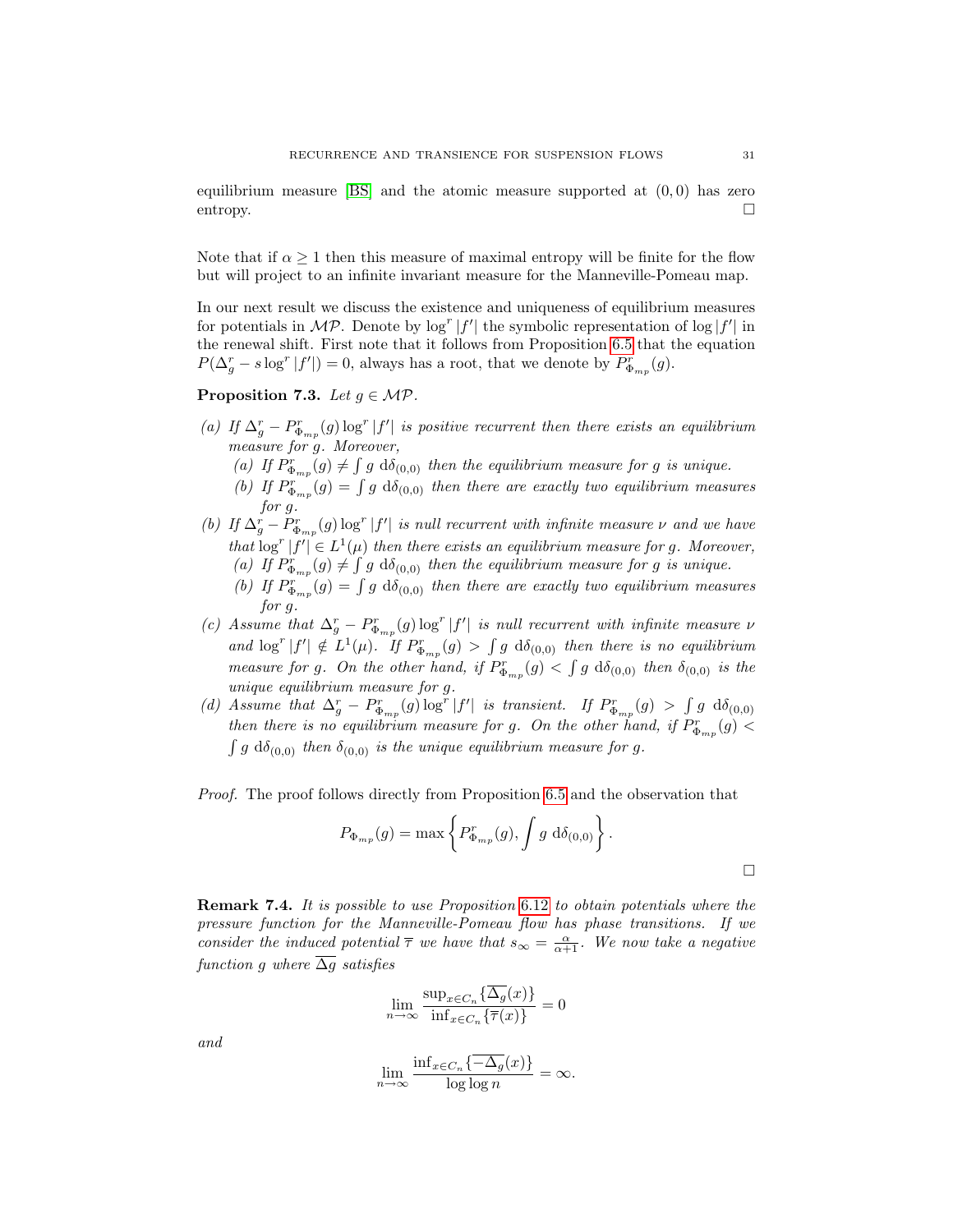This means that for all  $t > 0$  we have  $P_{\overline{\sigma}}(-s_{\infty} + t\Delta_q) < \infty$  and there will exist  $t^* \in \mathbb{R}$  such that  $P_{\overline{\sigma}}(-s_{\infty}\tau+t\overline{\Delta_g})=0$  and for all  $t \geq t^*$ ,  $P_{\overline{\sigma}}(-s_{\infty}\tau+t\overline{\Delta_g})<0$ . Thus  $t \to P_{\Phi}(tg)$  will have a (positive entropy) phase transition at  $t^*$ .

#### **REFERENCES**

- <span id="page-31-15"></span>[Aa] J. Aaronson, An introduction to infinite ergodic theory. Mathematical Surveys and Monographs, 50. American Mathematical Society, Providence, RI, 1997.
- <span id="page-31-13"></span>[Ab1] L.M. Abramov, *The entropy of a derived automorphism*. Dokl. Akad. Nauk SSSR 128 (1959) 647–650.
- <span id="page-31-17"></span>[Ab2] L.M. Abramov, On the entropy of a flow, Dokl. Akad. Nauk SSSR 128 (1959), 873–875.
- <span id="page-31-14"></span>[AK] W. Ambrose and S. Kakutani, *Structure and continuity of measurable flows*, Duke Math. J. 9 (1942), 25–42.
- <span id="page-31-2"></span>[Ar] E. Artin, Ein Mechanisches System mit quasi-ergodischen Bahnen. Collected papers (Addison Wesley, Reading, Mass., 1965), pp. 499–501.
- <span id="page-31-11"></span>[BP1] M. Babillot and M. Peigné, Homologie des géodésiques fermées sur des variétés hyperboliques avec bouts cuspidaux. Ann. Sci. Ecole Norm. Sup. (4) 33 (2000), no. 1, 81–120.
- <span id="page-31-22"></span>[BV] V. Baladi and B. Vallée, Exponential decay of correlations for surface semi-flows without finite Markov partitions. Proc. Amer. Math. Soc. 133 (2005), 865-874.
- <span id="page-31-8"></span>[BM] P. Bálint and I. Melbourne, *Decay of correlations and invariance principles for dispersing* billiards with cusps, and related planar billiard flows, J. Stat. Phys. 133 (2008), 435-447.
- <span id="page-31-6"></span>[BI1] L. Barreira and G. Iommi, Suspension flows over countable Markov shifts, J. Stat. Phys. 124 (2006), 207–230.
- <span id="page-31-20"></span>[BI2] L. Barreira and G. Iommi, Multifractal analysis and phase transitions for hyperbolic and parabolic horseshoes, Israel J. Math. 181 (2011), 347–379.
- <span id="page-31-16"></span>[BRW] L. Barreira, L. Radu and C. Wolf, Dimension of measures for suspension flows, Dyn. Syst. 19 (2004), 89–107.
- <span id="page-31-9"></span>[BDV] Ch. Bonatti, L. Díaz and M. Viana, Dynamics beyond uniform hyperbolicity. A global geometric and probabilistic perspective. Encyclopaedia of Mathematical Sciences, 102. Mathematical Physics, III. Springer-Verlag, Berlin, 2005.
- <span id="page-31-0"></span>[Bo1] R. Bowen, Symbolic dynamics for hyperbolic flows, Amer. J. Math. 95 (1973), 429–460.
- <span id="page-31-18"></span>[Bo2] R. Bowen, Equilibrium states and the ergodic theory of Anosov diffeomorphisms, volume 470 of Lecture Notes in Mathematics. Springer-Verlag, Berlin, revised edition, 2008. With a preface by David Ruelle, Edited by Jean-René Chazottes.
- <span id="page-31-1"></span>[BR] R. Bowen and D. Ruelle, The ergodic theory of Axiom A flows, Invent. Math. 29 (1975), 181–202.
- <span id="page-31-21"></span>[BT] H. Bruin and M. Todd, Transience and thermodynamic formalism for infinitely branched interval maps. J. London Math. Soc. 86 (2012), 171–194.
- <span id="page-31-10"></span>[BG] A.I. Bufetov and B.M. Gurevich, Existence and uniqueness of the measure of maximal entropy for the Teichmüller flow on the moduli space of Abelian differentials, Sbornik Mathematics 202 (2011), 935–970.
- <span id="page-31-3"></span>[BS1] L.A. Bunimovich and Y.G. Sinai, Markov partitions for dispersed billiards, Comm. Math. Phys. 78 (1980/81), 247–280.
- <span id="page-31-4"></span>[BS2] L.A. Bunimovich and Y.G. Sinai, Statistical properties of Lorentz gas with periodic configuration of scatterers, Comm. Math. Phys.  $78$  (1980/81), 479–497.
- <span id="page-31-5"></span>[BChS1] L.A. Bunimovich, Y.G. Sinai and N.I. Chernov, Markov partitions for two-dimensional hyperbolic billiards, (Russian) Uspekhi Mat. Nauk  $45$  (1990), no. 3(273), 97–134, 221; translation in Russian Math. Surveys 45 (1990), no. 3, 105–152.
- <span id="page-31-12"></span>[BS] J. Buzzi and O. Sarig, Uniqueness of equilibrium measures for countable Markov shifts and multidimensional piecewise expanding maps, Ergodic Theory Dynam. Systems 23 (2003), 1383–1400.
- <span id="page-31-19"></span>[CQ] Z. Coelho and A. Quas, Criteria for d-continuity, Trans. Amer. Math. Soc. 350 (1998), 3257–3268.
- <span id="page-31-7"></span>[DP] F. Dal'bo and M. Peign´e, M. Groupes du ping-pong et godsiques fermes en courbure −1. Ann. Inst. Fourier (Grenoble) 46 (1996), 755–799.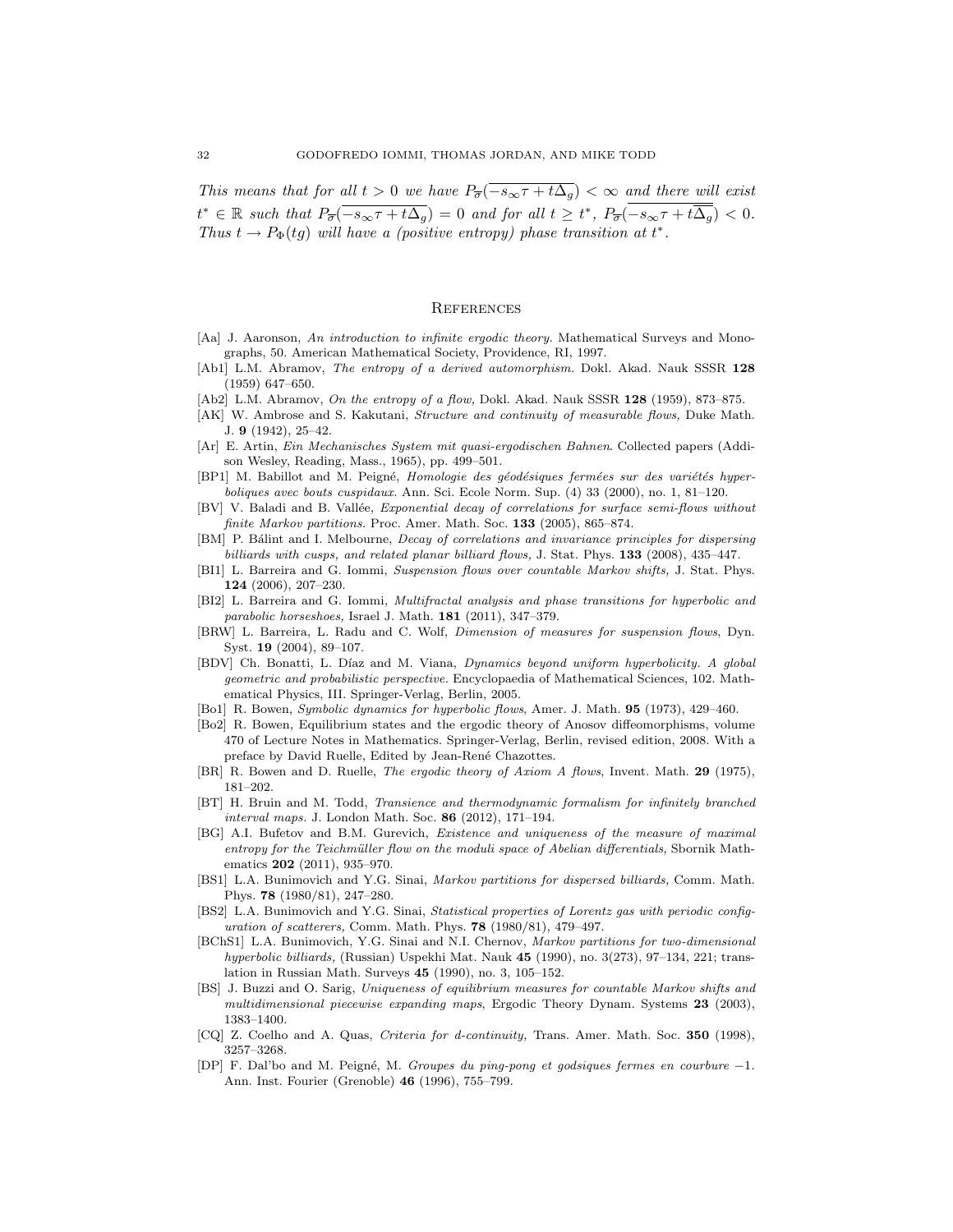- <span id="page-32-18"></span>[Da] Y. Daon, Bernoullicity of equilibrium measures on countable Markov shifts, Discrete Contin. Dyn. Syst. 33 (2013), 4003–4015.
- <span id="page-32-22"></span>[DGR] L. Díaz, K. Gelfert and M. Rams, Rich phase transitions in step skew products, Nonlinearity 24 (2011), 3391–3412.
- <span id="page-32-7"></span>[FMT] M. Field, I. Melbourne and A. Török, Stability of mixing and rapid mixing for hyperbolic *flows*, Ann. of Math. **166** (2007), 269–291.
- <span id="page-32-15"></span>[Gu1] B.M. Gurevič, Topological entropy for denumerable Markov chains, Dokl. Akad. Nauk SSSR 10 (1969), 911–915.
- <span id="page-32-16"></span>[Gu2] B.M. Gurevič, Shift entropy and Markov measures in the path space of a denumerable graph, Dokl. Akad. Nauk SSSR 11 (1970), 744–747.
- <span id="page-32-11"></span>[Ha] U. Hamenstädt, Symbolic dynamics for the Teichmüeller flow, Preprint (arXiv:1112.6107).
- <span id="page-32-21"></span>[Ho] F. Hofbauer, Examples for the nonuniqueness of the equilibrium state, Trans. Amer. Math. Soc. 228 (1977), 223–241.
- <span id="page-32-28"></span>[HNT] M. P. Holland, M. Nicol and A. Torok, *Extreme value theory for non-uniformly expanding* dynamical systems, Trans. Amer. Math. Soc. 364 (2012), 661–688.
- <span id="page-32-19"></span>[H1] E. Hopf, Ergodentheorie Ergeb. Mat. vol. 5 Springer, Berlin 1937.
- <span id="page-32-4"></span>[IJ] G. Iommi and T. Jordan, Phase transitions for suspension flows, Online at Comm. Math. Phys.
- <span id="page-32-20"></span>[IT] G. Iommi and M. Todd, Transience in Dynamical Systems, 'FirstView' article at Ergodic Theory Dynam. Systems.
- <span id="page-32-0"></span>[JKL] J. Jaerisch, M. Kesseböhmer and S. Lamei, *Induced topological pressure for countable state* Markov shifts, Preprint (arXiv:1010.2162).
- <span id="page-32-17"></span>[K] G. Keller, Equilibrium states in ergodic theory, London Mathematical Society Student Texts, 42. Cambridge University Press, Cambridge, 1998.
- <span id="page-32-3"></span>[Ke] T. Kempton, Thermodynamic formalism for suspension flows over countable Markov shifts, Nonlinearity 24 (2011), 2763–2775.
- <span id="page-32-24"></span>[LSV] C. Liverani, B. Saussol and S. Vaienti, Probabilistic approach to intermittency, Ergodic Theory Dynam. Systems 19 (1999), 671–685.
- <span id="page-32-25"></span>[Lo] A.O. Lopes, The zeta function, nondifferentiability of pressure, and the critical exponent of transition, Adv. Math. 101 (1993), 133–165.
- <span id="page-32-13"></span>[MU1] R. Mauldin and M. Urbański, Dimensions and measures in infinite iterated function systems, Proc. London Math. Soc. (3) 73 (1996), 105-154.
- <span id="page-32-14"></span>[MU2] R. Mauldin and M. Urbański, Gibbs states on the symbolic space over an infinite alphabet, Israel J. Math. 125 (2001), 93–130.
- <span id="page-32-12"></span>[MU3] R. Mauldin and M. Urbański, *Graph directed Markov systems: geometry and dynamics* of limit sets, Cambridge tracts in mathematics 148, Cambridge University Press, Cambridge 2003.
- <span id="page-32-9"></span>[M1] I. Melbourne, Rapid decay of correlations for nonuniformly hyperbolic flows, Trans. Amer. Math. Soc. 359 (2007), 2421–2441.
- <span id="page-32-10"></span>[M2] I. Melbourne, *Decay of correlations for slowly mixing flows*, Proc. London Math. Soc. 98 (2009) 163–190.
- <span id="page-32-8"></span>[MT] I. Melbourne and A. Török, Statistical limit theorems for suspension flows, Israel J. Math. 144 (2004), 191–209.
- <span id="page-32-2"></span>[Mo] H.M. Morse, Recurrent geodesics on a surface of negative curvature. Trans. Amer. Math. Soc. 22 (1921), 84–100.
- <span id="page-32-23"></span>[N] K. Nakaishi, Multifractal formalism for some parabolic maps, Ergodic Theory Dynam. Systems 20, (2000) 843–857.
- <span id="page-32-27"></span>[PT] M.J. Pacifico and M. Todd, Thermodynamic formalism for contracting Lorenz flows, J. Stat. Phys. 139 (2010), 159–176.
- <span id="page-32-26"></span>M. Pollicott, On the mixing of Axiom A attracting flows and a conjecture of Ruelle, Ergodic Theory Dynam. Systems 19 (1999) 535–548.
- <span id="page-32-6"></span>[PM] Y. Pomeau and P. Manneville, Intermittent transition to turbulence in dissipative dynamical systems, Comm. Math. Phys. 74 (1980), 189–197.
- <span id="page-32-1"></span>[Ra] M. Ratner, Markov partitions for Anosov flows on *n*-dimensional manifolds, Israel J. Math. 15 (1973), 92–114.
- <span id="page-32-5"></span>[Sa1] O. Sarig, Thermodynamic formalism for countable Markov shifts, Ergodic Theory Dynam. Systems 19 (1999), 1565–1593.